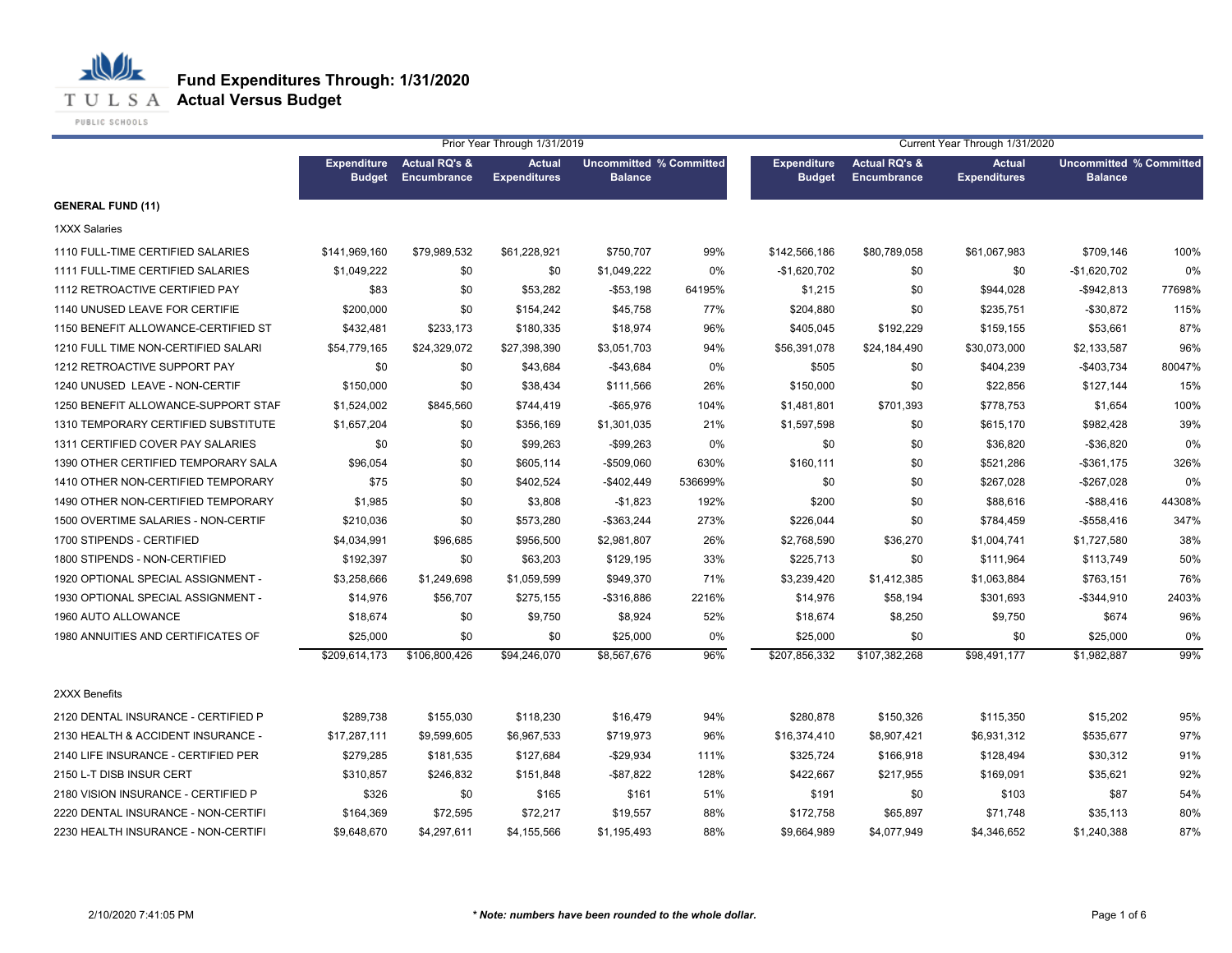**Fund Expenditures Through: 1/31/2020**

**T U L S A Actual Versus Budget** 

PUBLIC SCHOOLS

|                                                  |                                     |                                         | Prior Year Through 1/31/2019         |                                                  |       |                                     |                                         | Current Year Through 1/31/2020       |                                                  |      |
|--------------------------------------------------|-------------------------------------|-----------------------------------------|--------------------------------------|--------------------------------------------------|-------|-------------------------------------|-----------------------------------------|--------------------------------------|--------------------------------------------------|------|
|                                                  | <b>Expenditure</b><br><b>Budget</b> | <b>Actual RQ's &amp;</b><br>Encumbrance | <b>Actual</b><br><b>Expenditures</b> | <b>Uncommitted % Committed</b><br><b>Balance</b> |       | <b>Expenditure</b><br><b>Budget</b> | <b>Actual RQ's &amp;</b><br>Encumbrance | <b>Actual</b><br><b>Expenditures</b> | <b>Uncommitted % Committed</b><br><b>Balance</b> |      |
| <b>GENERAL FUND (11)</b>                         |                                     |                                         |                                      |                                                  |       |                                     |                                         |                                      |                                                  |      |
| 2240 LIFE INSURANCE - NON-CERTIFIED              | \$106,741                           | \$51,960                                | \$52,323                             | \$2,458                                          | 98%   | \$127,119                           | \$32,931                                | \$55,610                             | \$38,579                                         | 70%  |
| 2250 L-T DISB INSUR                              | \$115,602                           | \$77,471                                | \$61,631                             | $-$23,500$                                       | 120%  | \$161,638                           | \$42,918                                | \$72,607                             | \$46,114                                         | 71%  |
| 2310 FICA - EMPLOYER'S CONTRIBUTION              | \$8.612.832                         | \$4,873,161                             | \$3,804,377                          | -\$64,706                                        | 101%  | \$9,415,891                         | \$4,616,761                             | \$3,865,583                          | \$933.547                                        | 90%  |
| 2320 MEDICARE - EMPLOYER'S CONTRIBU              | \$1,887,345                         | \$1,141,237                             | \$897,492                            | $-$151,383$                                      | 108%  | \$2,008,540                         | \$1,077,333                             | \$914,749                            | \$16,458                                         | 99%  |
| 2410 FICA - EMPLOYER'S CONTRIBUTION              | \$3.186.416                         | \$1,429,540                             | \$1,719,794                          | \$37,082                                         | 99%   | \$3,460,920                         | \$1,425,636                             | \$1,951,516                          | \$83,768                                         | 98%  |
| 2420 MEDICARE - EMPLOYER'S CONTRIBU              | \$720.972                           | \$341,253                               | \$417,717                            | -\$37,998                                        | 105%  | \$799.565                           | \$331,103                               | \$462,120                            | \$6,342                                          | 99%  |
| 2510 DISTRICT PAID RETIREMENT                    | \$1,020,500                         | \$444,296                               | \$532,023                            | \$44,181                                         | 96%   | \$1,068,024                         | \$514,209                               | \$603,690                            | $-$49.875$                                       | 105% |
| 2520 RETIREMENT - FEDERAL MATCHING               | \$826.584                           | \$0                                     | \$502,602                            | \$323,982                                        | 61%   | \$1,028,831                         | \$0                                     | \$514,550                            | \$514,281                                        | 50%  |
| 2530 RETIREMENT - EMPLOYER'S CONTRI              | \$14,054,285                        | \$8,044,657                             | \$6,328,839                          | $-$319,211$                                      | 102%  | \$14,875,511                        | \$7,625,318                             | \$6,403,596                          | \$846,597                                        | 94%  |
| 2610 RETIREMENT - DISTRICT PAID NON              | \$179.752                           | \$32,713                                | \$94,194                             | \$52,845                                         | 71%   | \$194,586                           | \$19,869                                | \$100,370                            | \$74,347                                         | 62%  |
| 2620 RETIREMENT - FEDERAL MATCHING               | \$136.133                           | \$0                                     | \$74,670                             | \$61,463                                         | 55%   | \$163,157                           | \$0                                     | \$96,887                             | \$66,270                                         | 59%  |
| 2630 RETIREMENT - EMPLOYER'S CONTRI              | \$2,144,535                         | \$1,019,239                             | \$1,160,339                          | -\$35,042                                        | 102%  | \$2,389,707                         | \$1,006,689                             | \$1,297,757                          | \$85.261                                         | 96%  |
| 2710 UNEMPLOYMENT COMPENSATION - CE              | \$300,000                           | \$2,500                                 | \$67,164                             | \$230,337                                        | 23%   | \$300,000                           | \$2,500                                 | \$133,568                            | \$163.932                                        | 45%  |
| 2810 UNEMPLOYMENT COMPENSATION - NO              | \$100,000                           | \$0                                     | \$0                                  | \$100,000                                        | 0%    | \$100,000                           | \$0                                     | \$0                                  | \$100,000                                        | 0%   |
|                                                  | \$61,372,055                        | \$32,011,235                            | \$27,306,405                         | \$2,054,415                                      | 97%   | \$63,335,106                        | \$30,281,730                            | \$28,235,353                         | \$4.818.024                                      | 92%  |
| 3XXX Purchased Professional & Technical Services |                                     |                                         |                                      |                                                  |       |                                     |                                         |                                      |                                                  |      |
| 3100 OFFICIAL/ADMINISTRATIVE SERVIC              | \$749,486                           | \$246,020                               | \$291,180                            | \$212,286                                        | 72%   | \$618,861                           | \$244,388                               | \$236,485                            | \$137,988                                        | 78%  |
| 3200 PROFESSIONAL-EDUCATION SERVICE              | \$9,287,682                         | \$4,151,225                             | \$3,268,933                          | \$1,867,523                                      | 80%   | \$10,375,074                        | \$3,357,104                             | \$4,666,240                          | \$2,351,730                                      | 77%  |
| 3201 PRIVATE SCHOOL TRAVEL REIMBURS              | \$10,127                            | \$0                                     | \$0                                  | \$10,127                                         | $0\%$ | \$0                                 | \$0                                     | \$0                                  | \$0                                              | 0%   |
| 3202 PRIVATE SCHOOL REGISTRAT REIMB              | \$22,323                            | \$0                                     | \$0                                  | \$22,323                                         | $0\%$ | \$0                                 | \$0                                     | \$0                                  | \$0                                              | 0%   |
| 3220 INSTRUCTIONAL SERVICES                      | \$0                                 | \$0                                     | \$2,045                              | $-$2,045$                                        | 0%    | \$5,000                             | \$5,000                                 | \$0                                  | \$0                                              | 100% |
| 3310 ACCOUNTING SERVICES                         | \$195,000                           | \$27,750                                | \$0                                  | \$167,250                                        | 14%   | \$159,000                           | \$27,500                                | \$0                                  | \$131,500                                        | 17%  |
| 3360 MEDICAL SERVICES                            | \$576,118                           | \$229,944                               | \$142,558                            | \$203,615                                        | 65%   | \$400,016                           | \$118,089                               | \$45,451                             | \$236,476                                        | 41%  |
| 3370 OTHER PROFESSIONAL SERVICES                 | \$805,597                           | \$63,759                                | \$465,116                            | \$276,722                                        | 66%   | \$717,476                           | \$219,803                               | \$328,955                            | \$168,718                                        | 76%  |
| 3420 DATA PROCESSING SERVICES                    | \$14,000                            | \$4,681                                 | \$3,119                              | \$6,200                                          | 56%   | \$15,000                            | \$11,225                                | \$3,775                              | \$0                                              | 100% |
| 3430 OFFICIALS                                   | \$136,740                           | \$29,694                                | \$79,195                             | \$27,851                                         | 80%   | \$136,740                           | \$34,485                                | \$73,146                             | \$29,110                                         | 79%  |
| 3440 SECURITY SERVICES                           | \$41,188                            | \$0                                     | \$0                                  | \$41,188                                         | 0%    | \$41,165                            | \$0                                     | \$0                                  | \$41,165                                         | 0%   |
| 3460 OTHER TECHNICAL SERVICES                    | \$951,829                           | \$357,104                               | \$161,898                            | \$432,827                                        | 55%   | \$646,644                           | \$237,949                               | \$246,264                            | \$162,430                                        | 75%  |
| 3510 CIVIL LITIGATION-PLAINTIFF                  | \$8,000                             | \$3,404                                 | \$2,596                              | \$2,000                                          | 75%   | \$8,000                             | \$2,941                                 | \$32,059                             | $-$27,000$                                       | 438% |
| 3520 CIVIL LITIGATION-DEFENDANT                  | \$12,000                            | \$20,315                                | \$2,185                              | $-$10,500$                                       | 188%  | \$12,000                            | \$9,949                                 | \$12,551                             | $-$10,500$                                       | 188% |
| 3530 CONTRACT SVCS: DRAFT & REVIEW               | \$64,313                            | \$4,258                                 | \$1,742                              | \$58,313                                         | 9%    | \$64,313                            | \$5,870                                 | \$130                                | \$58,313                                         | 9%   |
| 3540 LEGAL-BOARD REPRESENTATION                  | \$19,000                            | \$15,798                                | \$15,202                             | $-$12,000$                                       | 163%  | \$19,000                            | \$15,727                                | \$15,273                             | $-$12,000$                                       | 163% |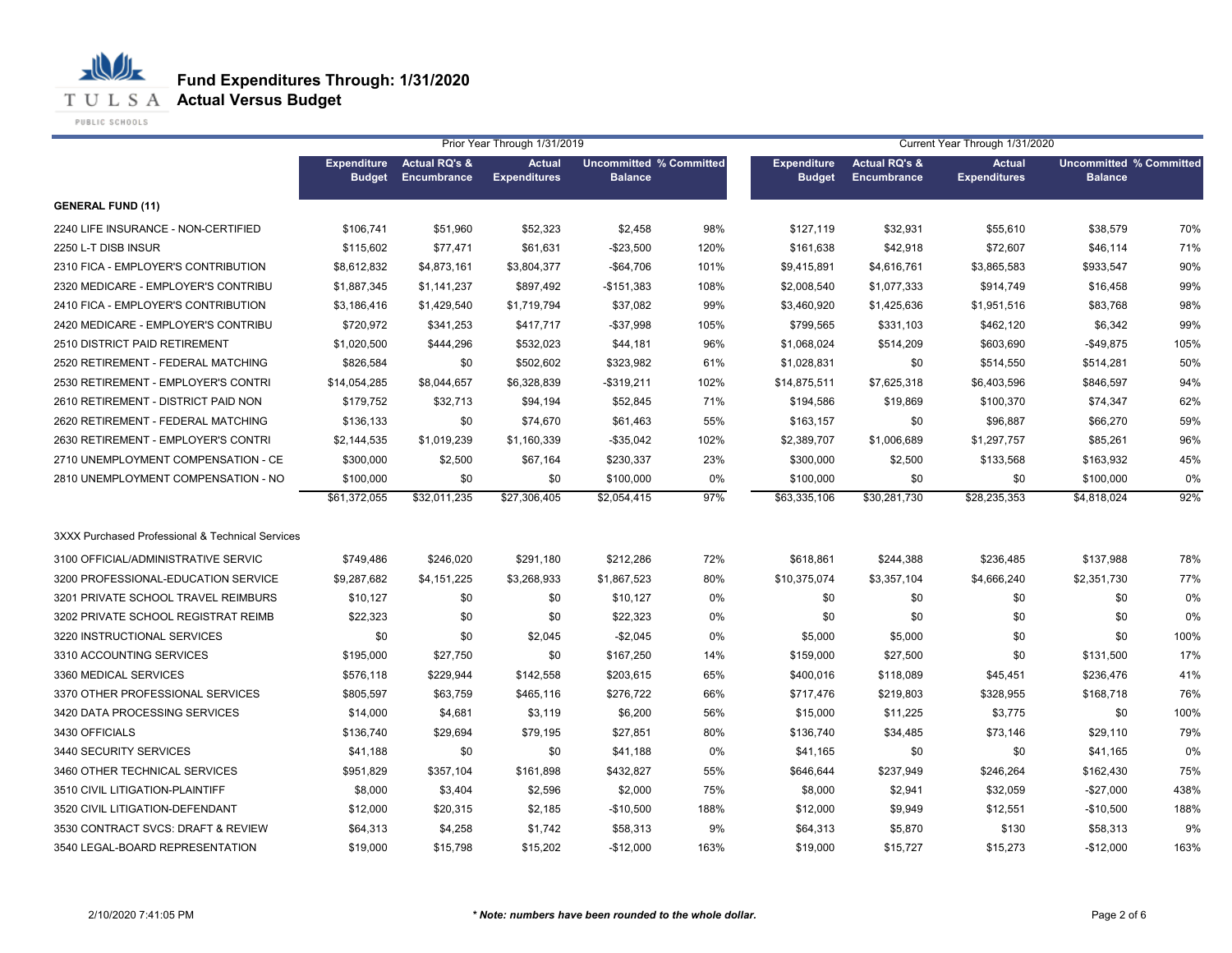

**T U L S A Actual Versus Budget** 

PUBLIC SCHOOLS

|                                         |                                     |                                         | Prior Year Through 1/31/2019         |                                                  |       |                                     |                                         | Current Year Through 1/31/2020       |                                                  |       |  |
|-----------------------------------------|-------------------------------------|-----------------------------------------|--------------------------------------|--------------------------------------------------|-------|-------------------------------------|-----------------------------------------|--------------------------------------|--------------------------------------------------|-------|--|
|                                         | <b>Expenditure</b><br><b>Budget</b> | <b>Actual RQ's &amp;</b><br>Encumbrance | <b>Actual</b><br><b>Expenditures</b> | <b>Uncommitted % Committed</b><br><b>Balance</b> |       | <b>Expenditure</b><br><b>Budget</b> | <b>Actual RQ's &amp;</b><br>Encumbrance | <b>Actual</b><br><b>Expenditures</b> | <b>Uncommitted % Committed</b><br><b>Balance</b> |       |  |
| <b>GENERAL FUND (11)</b>                |                                     |                                         |                                      |                                                  |       |                                     |                                         |                                      |                                                  |       |  |
| 3550 DUE PROCESS                        | \$22,050                            | \$32,513                                | \$2,988                              | $-$13,450$                                       | 161%  | \$21,550                            | \$32,527                                | \$2,473                              | $-$13,450$                                       | 162%  |  |
| 3560 EMPLOYMENT LAW                     | \$83,425                            | \$37,632                                | \$16,868                             | \$28,925                                         | 65%   | \$73,425                            | \$44,774                                | \$9,726                              | \$18,925                                         | 74%   |  |
| 3570 OTHER LEGAL SERVICES               | \$85,987                            | \$62,604                                | \$36,396                             | $-$13,013$                                       | 115%  | \$85,987                            | \$26,353                                | \$46,647                             | \$12,987                                         | 85%   |  |
| 3580 LEGAL-GENERAL LEGAL ADVICE         | \$49,000                            | \$0                                     | \$0                                  | \$49,000                                         | 0%    | \$49,000                            | \$0                                     | \$0                                  | \$49,000                                         | 0%    |  |
| 3590 PROFESSIONAL EMPLOYEE TRAINING     | \$0                                 | \$0                                     | \$0                                  | \$0                                              | 0%    | \$7,488,832                         | \$3,049,020                             | \$2,498,363                          | \$1,941,450                                      | 74%   |  |
| 3600 PROFESSIONAL EMPLOYEE TRAINING     | \$8,595,895                         | \$3,481,036                             | \$2,593,552                          | \$2,521,307                                      | 71%   | \$60,475                            | \$226,000                               | \$354,513                            | $-$520,038$                                      | 960%  |  |
|                                         | \$21,729,761                        | \$8,767,737                             | \$7,085,574                          | \$5,876,451                                      | 73%   | \$20,997,558                        | \$7.668.704                             | \$8,572,051                          | \$4.756.804                                      | 77%   |  |
| <b>4XXX Purchased Property Services</b> |                                     |                                         |                                      |                                                  |       |                                     |                                         |                                      |                                                  |       |  |
| 4111 WATER/SEWER SERVICES (NON-EMER     | \$1,431,269                         | \$535,902                               | \$863,997                            | \$31,370                                         | 98%   | \$1,615,769                         | \$466,482                               | \$1,048,584                          | \$100,702                                        | 94%   |  |
| 4250 LAUNDRY SERVICES                   | \$10,250                            | \$6,942                                 | \$3,058                              | \$250                                            | 98%   | \$10,250                            | \$8,096                                 | \$1,904                              | \$250                                            | 98%   |  |
| 4260 LAWN-CARE SERVICES                 | \$21,700                            | \$1,500                                 | \$0                                  | \$20,200                                         | 7%    | \$26,005                            | \$0                                     | \$0                                  | \$26,005                                         | 0%    |  |
| 4300 REPAIRS AND MAINTENANCE SERVIC     | \$24,306                            | \$3,468                                 | \$6,367                              | \$14,471                                         | 40%   | \$64,515                            | \$3,030                                 | \$24,810                             | \$36,675                                         | 43%   |  |
| 4320 COMPUTER SERVICE                   | \$1,013,926                         | \$10,654                                | \$856,162                            | \$147,111                                        | 85%   | \$1,022,817                         | \$18,600                                | \$959,592                            | \$44,625                                         | 96%   |  |
| 4360 REP/MAINT OFFICE MACHINE SVCS      | \$7,000                             | \$0                                     | \$3,570                              | \$3,430                                          | 51%   | \$8,472                             | \$0                                     | \$3,330                              | \$5,142                                          | 39%   |  |
| 4380 OTHER BUILDING SERVICES            | \$720                               | \$655                                   | \$485                                | $-$ \$420                                        | 158%  | \$720                               | \$1,170                                 | \$0                                  | $-$450$                                          | 163%  |  |
| 4390 OTHER EQUIPMENT AND VEHICLE SE     | \$88,559                            | \$33,386                                | \$36,242                             | \$18,931                                         | 79%   | \$104,559                           | \$37,360                                | \$39,919                             | \$27,280                                         | 74%   |  |
| 4392 OTHER EQUIPMENT AND VEHICLE SE     | \$0                                 | \$0                                     | \$0                                  | \$0                                              | $0\%$ | \$620                               | \$0                                     | \$0                                  | \$620                                            | 0%    |  |
| 4400 RENTAL OR LEASE SERVICES           | \$256,858                           | \$185,780                               | \$0                                  | \$71,078                                         | 72%   | \$181,678                           | \$185,500                               | \$280                                | -\$4,102                                         | 102%  |  |
| 4420 EQUIPMENT AND VEHICLE SERVICES     | \$13,999                            | \$162                                   | \$0                                  | \$13,837                                         | 1%    | \$0                                 | \$0                                     | \$0                                  | \$0                                              | 0%    |  |
| 4421 TPS TRANSPORTATION                 | \$486,256                           | \$30,154                                | $-$ \$589                            | \$456,691                                        | 6%    | \$892,425                           | \$28,429                                | $-$45,908$                           | \$909,904                                        | $-2%$ |  |
| 4430 LAND AND BUILDING SERVICES         | \$0                                 | \$0                                     | \$0                                  | \$0                                              | 0%    | \$65,000                            | \$30,000                                | \$0                                  | \$35,000                                         | 46%   |  |
| 4440 SOFTWARE SERVICES                  | \$190                               | \$0                                     | \$0                                  | \$190                                            | 0%    | \$0                                 | \$0                                     | \$0                                  | \$0                                              | 0%    |  |
| 4490 OTHER RENTAL OR LEASE SERVICES     | \$1,000                             | \$0                                     | \$273                                | \$727                                            | 27%   | \$500                               | \$0                                     | \$200                                | \$300                                            | 40%   |  |
| 4500 CONSTRUCTION SERVICES              | \$4,820                             | \$34,650                                | \$0                                  | $-$29,830$                                       | 719%  | \$1,000                             | \$0                                     | \$0                                  | \$1,000                                          | 0%    |  |
|                                         | \$3,360,852                         | \$843,253                               | \$1,769,564                          | \$748,035                                        | 78%   | \$3,994,331                         | \$778,667                               | \$2,032,712                          | \$1,182,952                                      | 70%   |  |
| 5XXX Other Purchased Services           |                                     |                                         |                                      |                                                  |       |                                     |                                         |                                      |                                                  |       |  |
| 5130 STUDENT TRANSPORTATION SERVICE     | \$45,063                            | \$17,199                                | \$9,661                              | \$18,203                                         | 60%   | \$30,761                            | \$10,463                                | \$3,365                              | \$16,934                                         | 45%   |  |
| 5150 STUDENT OUT OF DIST TRVL - LOG     | \$3,433                             | \$0                                     | \$718                                | \$2,715                                          | 21%   | \$3,311                             | \$2,631                                 | \$7,456                              | $-$6,775$                                        | 305%  |  |
| 5160 STUDENT OUT OF DIST TRVL -MEAL     | \$3,100                             | \$0                                     | \$993                                | \$2,107                                          | 32%   | \$3,400                             | \$0                                     | \$0                                  | \$3,400                                          | 0%    |  |
| 5220 LIABILITY INSURANCE                | \$214,859                           | \$2,000                                 | \$212,849                            | \$10                                             | 100%  | \$218,161                           | \$0                                     | \$218,161                            | \$0                                              | 100%  |  |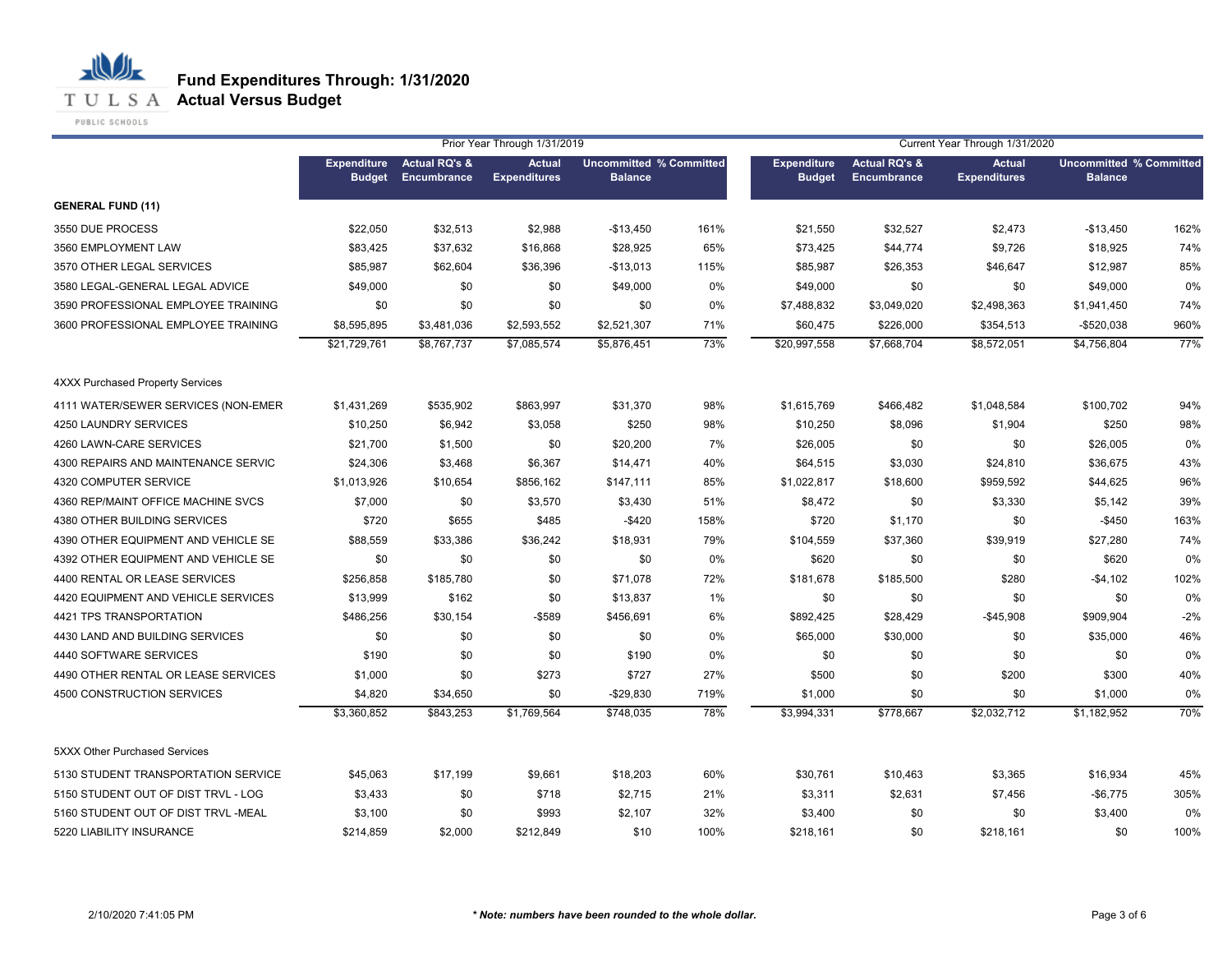**Fund Expenditures Through: 1/31/2020**

**T U L S A Actual Versus Budget** 

PUBLIC SCHOOLS

|                                     |                    |                          | Prior Year Through 1/31/2019 |                                |      |                    |                          | Current Year Through 1/31/2020 |                                |         |
|-------------------------------------|--------------------|--------------------------|------------------------------|--------------------------------|------|--------------------|--------------------------|--------------------------------|--------------------------------|---------|
|                                     | <b>Expenditure</b> | <b>Actual RQ's &amp;</b> | <b>Actual</b>                | <b>Uncommitted % Committed</b> |      | <b>Expenditure</b> | <b>Actual RQ's &amp;</b> | <b>Actual</b>                  | <b>Uncommitted % Committed</b> |         |
|                                     | <b>Budget</b>      | Encumbrance              | <b>Expenditures</b>          | <b>Balance</b>                 |      | <b>Budget</b>      | <b>Encumbrance</b>       | <b>Expenditures</b>            | <b>Balance</b>                 |         |
| <b>GENERAL FUND (11)</b>            |                    |                          |                              |                                |      |                    |                          |                                |                                |         |
| 5240 VEHICLE INSURANCE-STUDENT TRAN | \$727              | \$0                      | \$0                          | \$727                          | 0%   | \$0                | \$0                      | \$0                            | \$0                            | 0%      |
| 5250 SURETY BONDS                   | \$18,154           | \$0                      | \$18,129                     | \$25                           | 100% | \$19,215           | \$0                      | \$19,215                       | \$0                            | 100%    |
| 5290 OTHER INSURANCE SERVICES       | \$775,448          | \$30,512                 | \$355,112                    | \$389,825                      | 50%  | \$789,308          | \$30,088                 | \$369,396                      | \$389,825                      | 51%     |
| 5300 COMMUNICATION SERVICES         | \$71,358           | \$350                    | \$14,804                     | \$56,203                       | 21%  | \$53,132           | \$7,270                  | \$13,910                       | \$31,952                       | 40%     |
| 5310 POSTAGE SERVICES               | \$99,054           | \$81,279                 | \$8,529                      | \$9,245                        | 91%  | \$95,382           | \$78,447                 | \$7,693                        | \$9,242                        | 90%     |
| 5315 COURIER SERVICES               | \$6,000            | \$2,272                  | \$1,728                      | \$2,000                        | 67%  | \$4,000            | \$1,975                  | \$2,025                        | \$0                            | 100%    |
| 5320 TELEPHONE OR TELEGRAPH SERVICE | \$215,750          | \$129,069                | \$76,031                     | \$10,650                       | 95%  | \$200,000          | \$108,826                | \$91,174                       | \$0                            | 100%    |
| 5340 MOBILE COMM DEVICES            | \$115,622          | \$67,788                 | \$46,266                     | \$1,568                        | 99%  | \$103,224          | \$59,037                 | \$43,120                       | \$1,067                        | 99%     |
| 5350 IPAD SERVICE AGREEMENT         | \$52,455           | \$33,354                 | \$18,336                     | \$764                          | 99%  | \$46,312           | \$30,897                 | \$15,065                       | \$350                          | 99%     |
| 5400 ADVERTISING                    | \$26,586           | \$206                    | \$7,473                      | \$18,906                       | 29%  | \$6,395            | \$4,775                  | \$1,463                        | \$157                          | 98%     |
| 5420 PRINTED ADVERTISING            | \$17,018           | \$6,833                  | \$10,185                     | \$0                            | 100% | \$20,018           | \$16,507                 | \$3,494                        | \$18                           | 100%    |
| 5500 PRINTING AND BINDING           | \$41,550           | \$20,930                 | \$12,357                     | \$8,263                        | 80%  | \$27,430           | \$14,708                 | \$4,777                        | \$7,944                        | 71%     |
| 5591 PRINTING IN HOUSE              | \$100,115          | \$77,550                 | \$23,405                     | $-$ \$840                      | 101% | \$115,274          | \$102,457                | \$13,486                       | $-$669$                        | 101%    |
| 5592 PRINTING CLICK CHARGES         | \$698,955          | \$367,730                | \$324,961                    | \$6,263                        | 99%  | \$695,397          | \$295,440                | \$384,679                      | \$15,279                       | 98%     |
| 5610 TUTITIONS TO OTHER DISTRICTS W | \$10,000           | \$0                      | \$0                          | \$10,000                       | 0%   | \$10,000           | \$0                      | \$0                            | \$10,000                       | 0%      |
| 5810 TRAVEL IN-DISTRICT / MILEAGE   | \$364,272          | \$0                      | \$55,465                     | \$308,807                      | 15%  | \$371,535          | \$0                      | \$58,433                       | \$313,101                      | 16%     |
| 5820 TRAVEL OUT OF DISTRICT         | \$1,158,757        | \$410,404                | \$357,133                    | \$391,220                      | 66%  | \$1,664,107        | \$372,120                | \$312,402                      | \$979,585                      | 41%     |
| 5990 OTHER PURCHASED SERVICES       | \$3,358,177        | \$1,528,491              | \$1,457,138                  | \$372,548                      | 89%  | \$3,356,236        | \$2,126,000              | \$1,255,383                    | $-$25,147$                     | 101%    |
|                                     | \$7,396,451        | \$2,775,968              | \$3,011,273                  | \$1,609,209                    | 78%  | \$7,832,597        | \$3,261,639              | \$2,824,696                    | \$1,746,262                    | 78%     |
| <b>6XXX Supplies and Materials</b>  |                    |                          |                              |                                |      |                    |                          |                                |                                |         |
| 6110 PAPER AND COPY SUPPLIES        | \$86,884           | \$22,500                 | $- $3,158$                   | \$67,542                       | 22%  | \$81,791           | \$25,739                 | \$43,707                       | \$12,345                       | 85%     |
| 6111 PAPER AND COPY SUPPLIES-WAREHO | \$431,192          | \$0                      | \$77,306                     | \$353,886                      | 18%  | \$513,841          | \$1,387                  | \$74,740                       | \$437,713                      | 15%     |
| 6112 PAPER AND COPY SUPPLIES-ONLINE | \$130,210          | \$0                      | \$14,048                     | \$116,162                      | 11%  | \$67,958           | \$42                     | \$17,496                       | \$50,420                       | 26%     |
| 6119 ONLINE ORDERING ENCUMBRANCE    | \$36,690           | \$315,133                | \$0                          | $-$278,443$                    | 859% | \$100              | \$318,181                | \$0                            | $-$318,081$                    | 318181% |
| 6120 AUTOMOTIVE/BUS SUPPLIES        | \$790,843          | \$231,612                | \$555,234                    | \$3,996                        | 99%  | \$781,500          | \$173,652                | \$599,415                      | \$8,433                        | 99%     |
| 6130 CONSUMABLE TECHNOLOGY SUPPLIES | \$0                | \$0                      | \$781                        | $-$ \$781                      | 0%   | \$0                | \$2,000                  | \$934                          | $-$2,934$                      | 0%      |
| 6140 TESTING SUPPLIES AND MATERIALS | \$319,163          | \$12,504                 | \$64,543                     | \$242,116                      | 24%  | \$201,039          | \$13,063                 | \$60,284                       | \$127,691                      | 36%     |
| 6150 FILMS VIDEOS AUDIO TAPES AV SU | \$13,900           | \$228                    | \$5,406                      | \$8,266                        | 41%  | \$11,727           | \$279                    | \$0                            | \$11,448                       | 2%      |
| 6160 FIRST AID SUPPLIES             | \$19,067           | \$2,456                  | \$12,202                     | \$4,409                        | 77%  | \$23,232           | \$3,164                  | \$9,397                        | \$10,671                       | 54%     |
| 6166 INVENTORY - HEALTH SUPPLIES    | \$17,613           | \$375                    | \$3,176                      | \$14,062                       | 20%  | \$12,613           | \$0                      | \$11,001                       | \$1,611                        | 87%     |
| 6169 INVENTORY - ISSUED             | \$0                | \$0                      | \$1,068                      | $-$1,068$                      | 0%   | \$0                | \$24                     | $-$1,229$                      | \$1,205                        | 0%      |
| 6170 PAPER PRODUCTS                 | \$0                | \$0                      | \$0                          | \$0                            | 0%   | \$0                | \$0                      | \$71                           | $-$71$                         | 0%      |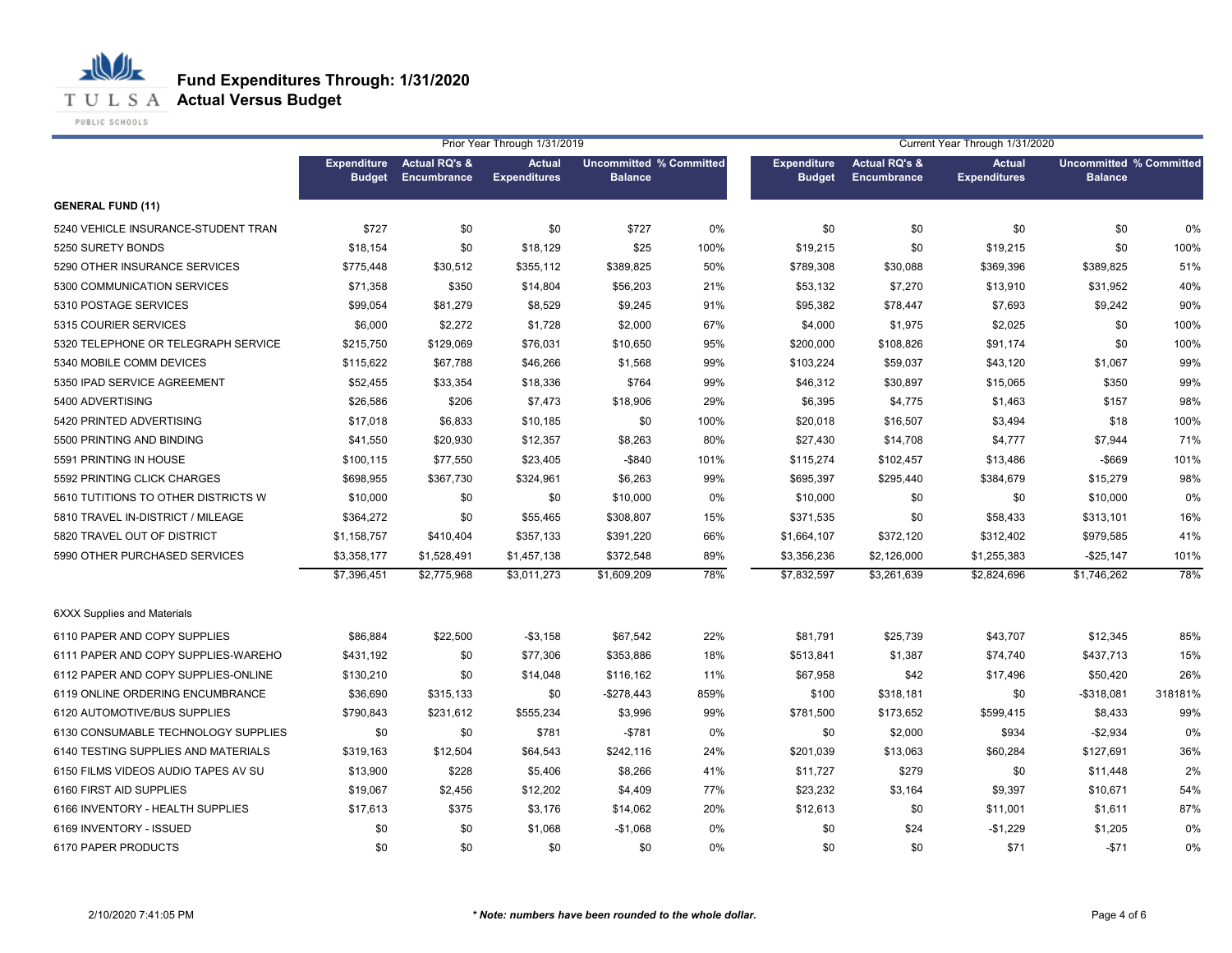**Fund Expenditures Through: 1/31/2020**

**T U L S A Actual Versus Budget** 

PUBLIC SCHOOLS

|                                     |                                     |                                         | Prior Year Through 1/31/2019         |                                                  |      | Current Year Through 1/31/2020      |                                         |                                      |                                                  |      |
|-------------------------------------|-------------------------------------|-----------------------------------------|--------------------------------------|--------------------------------------------------|------|-------------------------------------|-----------------------------------------|--------------------------------------|--------------------------------------------------|------|
|                                     | <b>Expenditure</b><br><b>Budget</b> | <b>Actual RQ's &amp;</b><br>Encumbrance | <b>Actual</b><br><b>Expenditures</b> | <b>Uncommitted % Committed</b><br><b>Balance</b> |      | <b>Expenditure</b><br><b>Budget</b> | <b>Actual RQ's &amp;</b><br>Encumbrance | <b>Actual</b><br><b>Expenditures</b> | <b>Uncommitted % Committed</b><br><b>Balance</b> |      |
| <b>GENERAL FUND (11)</b>            |                                     |                                         |                                      |                                                  |      |                                     |                                         |                                      |                                                  |      |
| 6180 CLEAN-MAINT SUPPLIES CHEMICALS | \$728,769                           | \$0                                     | \$237,151                            | \$491,619                                        | 33%  | \$732,952                           | \$1,756                                 | \$243,612                            | \$487,584                                        | 33%  |
| 6181 CLEAN-MAINT SUPPLIES CHEMICALS | \$282                               | \$0                                     | \$35                                 | \$246                                            | 12%  | \$282                               | \$0                                     | \$0                                  | \$282                                            | 0%   |
| 6190 GENERAL OFFICE SUPPLIES        | \$831,057                           | \$66,133                                | \$81,867                             | \$683,057                                        | 18%  | \$710,478                           | \$48,291                                | \$95,236                             | \$566,951                                        | 20%  |
| 6191 GENERAL OFFICE SUPPLIES-WAREHO | \$301,067                           | \$0                                     | \$61,581                             | \$239,486                                        | 20%  | \$330,035                           | \$723                                   | \$64,820                             | \$264,492                                        | 20%  |
| 6192 GENERAL OFFICE SUPPLIES-ONLINE | \$361,624                           | \$0                                     | \$68,242                             | \$293,383                                        | 19%  | \$315,697                           | \$0                                     | \$54,700                             | \$260,998                                        | 17%  |
| 6195 OTHER SUPPLIES AND MATERIALS   | \$9,747                             | \$5,133                                 | \$635                                | \$3,979                                          | 59%  | \$250                               | \$0                                     | \$1,633                              | $-$1,383$                                        | 653% |
| 6196 INVENTORY - NEW INV SYSTEM     | \$300,000                           | \$121,017                               | \$250,965                            | $-$71,982$                                       | 124% | \$200,000                           | \$113,342                               | \$89,085                             | $-$2,427$                                        | 101% |
| 6199 INVENTORY ISSUED               | \$0                                 | \$0                                     | -\$403,586                           | \$403,586                                        | 0%   | \$0                                 | \$0                                     | -\$395,794                           | \$395,794                                        | 0%   |
| 6240 ELECTRICITY                    | \$5,057,488                         | \$1,824,385                             | \$2,989,550                          | \$243,553                                        | 95%  | \$5,024,988                         | \$2,166,836                             | \$2,890,652                          | $-$ \$32,500                                     | 101% |
| 6250 GASOLINE                       | \$1,009,834                         | \$222,470                               | \$577,530                            | \$209,834                                        | 79%  | \$1,003,392                         | \$516,307                               | \$486,189                            | \$897                                            | 100% |
| 6270 NATURAL GAS                    | \$1,055,185                         | \$568,680                               | \$246,320                            | \$240,185                                        | 77%  | \$1,028,185                         | \$597,322                               | \$270,021                            | \$160,842                                        | 84%  |
| 6305 SE INVENTORY                   | \$0                                 | \$0                                     | $-$137$                              | \$137                                            | 0%   | \$0                                 | \$163                                   | \$0                                  | $-$163$                                          | 0%   |
| 6410 BOOKS                          | \$917,021                           | \$105,814                               | \$186,567                            | \$624,640                                        | 32%  | \$926,659                           | \$169,449                               | \$159,294                            | \$597,916                                        | 35%  |
| 6420 PERIODICALS                    | \$17,148                            | \$1,000                                 | \$1,444                              | \$14,704                                         | 14%  | \$16,619                            | \$1,442                                 | \$2,024                              | \$13,153                                         | 21%  |
| 6430 STATE ADOPTED TEXTBOOKS        | \$1,702,654                         | \$0                                     | \$0                                  | \$1,702,654                                      | 0%   | \$1,651,010                         | \$0                                     | \$28,270                             | \$1,622,740                                      | 2%   |
| 6440 SUPPLEMENTAL TEXTBOOKS (NON-ST | \$78,967                            | \$1,450                                 | \$8,361                              | \$69,156                                         | 12%  | \$22,353                            | \$3,443                                 | \$12,271                             | \$6,639                                          | 70%  |
| 6450 WORKBOOKS                      | \$45,863                            | \$64                                    | \$3,175                              | \$42,624                                         | 7%   | \$48,554                            | \$8,435                                 | \$9,639                              | \$30,480                                         | 37%  |
| 6470 NEWSPAPERS                     | \$1,116                             | \$0                                     | \$0                                  | \$1,116                                          | 0%   | \$249                               | \$0                                     | \$0                                  | \$249                                            | 0%   |
| 6480 MAGAZINES                      | \$3,188                             | \$0                                     | \$4,799                              | $-$1,612$                                        | 151% | \$1,162                             | \$0                                     | \$3,113                              | $-$1,951$                                        | 268% |
| 6510 APPLIANCES/FURNITURE/FIXTURES  | \$18,384                            | \$0                                     | \$10,556                             | \$7,827                                          | 57%  | \$123,070                           | \$1,212                                 | \$29,288                             | \$92,569                                         | 25%  |
| 6520 AUDIOVISUAL                    | \$3,525                             | \$0                                     | \$14,929                             | $-$11,404$                                       | 424% | \$2,500                             | \$0                                     | \$1,265                              | \$1,235                                          | 51%  |
| 6530 TECHNOLOGY-RELATED EQUIPMENT   | \$2,208,430                         | \$165,984                               | \$901,247                            | \$1,141,198                                      | 48%  | \$2,900,312                         | \$331,197                               | \$1,201,627                          | \$1,367,489                                      | 53%  |
| 6540 FURNITURE AND FIXTURES         | \$129,233                           | \$11,261                                | \$88.559                             | \$29,414                                         | 77%  | \$3,036                             | \$6,377                                 | \$9,887                              | $-$13,228$                                       | 536% |
| 6570 UNIFORMS                       | \$42,867                            | \$23,119                                | \$38,383                             | $-$18,634$                                       | 143% | \$39,343                            | \$17,998                                | \$6,001                              | \$15,345                                         | 61%  |
| 6590 FIREARMS AND AMMUNITION        | \$0                                 | \$0                                     | \$0                                  | \$0                                              | 0%   | \$1,200                             | \$0                                     | \$1,090                              | \$110                                            | 91%  |
| 6810 COCURRICULAR SUPPLIES          | \$4,264,746                         | \$82,753                                | \$340,191                            | \$3,841,802                                      | 10%  | \$2,651,410                         | \$65,875                                | \$389,856                            | \$2,195,679                                      | 17%  |
| 6811 COCURRICULAR SUPPLIES-WAREHOUS | \$130,218                           | \$0                                     | \$20,836                             | \$109,382                                        | 16%  | \$102,844                           | \$0                                     | \$12,523                             | \$90,321                                         | 12%  |
| 6820 AWARDS DECOR REGALIA REFRESHME | \$76,384                            | \$20,305                                | \$17,411                             | \$38,669                                         | 49%  | \$79,481                            | \$35,855                                | \$13,112                             | \$30,513                                         | 62%  |
| 6830 EXTRACURRICULAR SUPPLIES       | \$93,001                            | \$49,237                                | \$71,281                             | $-$27,517$                                       | 130% | \$72,606                            | \$15,015                                | \$19,745                             | \$37,845                                         | 48%  |
|                                     | \$21,233,361                        | \$3,853,611                             | \$6,548,499                          | \$10,831,251                                     | 49%  | \$19,682,466                        | \$4,638,568                             | \$6,514,976                          | \$8,528,922                                      | 57%  |
| <b>7XXX Property/Equipment</b>      |                                     |                                         |                                      |                                                  |      |                                     |                                         |                                      |                                                  |      |
| 7100 LAND AND IMPROVEMENTS          | \$1,450                             | \$0                                     | \$1,450                              | \$0                                              | 100% | \$0                                 | \$0                                     | \$0                                  | \$0                                              | 0%   |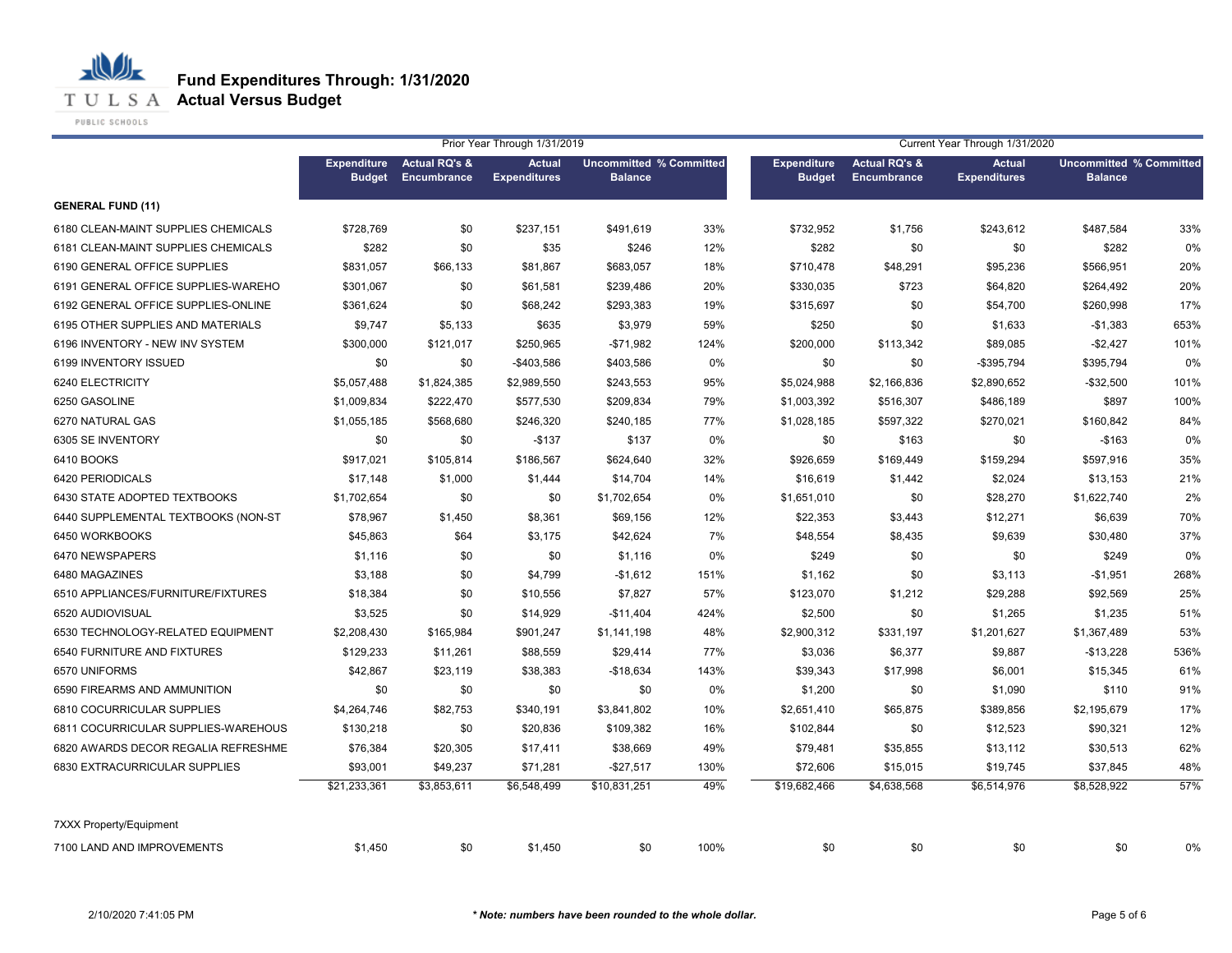

**T U L S A Actual Versus Budget** 

PUBLIC SCHOOLS

|                                      |                                     |                                         | Prior Year Through 1/31/2019         |                                                  |        |                              |                                         | Current Year Through 1/31/2020       |                                                  |       |
|--------------------------------------|-------------------------------------|-----------------------------------------|--------------------------------------|--------------------------------------------------|--------|------------------------------|-----------------------------------------|--------------------------------------|--------------------------------------------------|-------|
|                                      | <b>Expenditure</b><br><b>Budget</b> | <b>Actual RQ's &amp;</b><br>Encumbrance | <b>Actual</b><br><b>Expenditures</b> | <b>Uncommitted % Committed</b><br><b>Balance</b> |        | Expenditure<br><b>Budget</b> | <b>Actual RQ's &amp;</b><br>Encumbrance | <b>Actual</b><br><b>Expenditures</b> | <b>Uncommitted % Committed</b><br><b>Balance</b> |       |
| <b>GENERAL FUND (11)</b>             |                                     |                                         |                                      |                                                  |        |                              |                                         |                                      |                                                  |       |
| 7310 APPLIANCES/FURNITURE/FIXTURES   | \$0                                 | \$0                                     | \$0                                  | \$0                                              | 0%     | \$0                          | \$0                                     | \$2,500                              | $-$2,500$                                        | 0%    |
| 7320 EQUIPMENT-AUDIO VISUAL          | \$7,100                             | \$0                                     | \$0                                  | \$7,100                                          | 0%     | \$5,487                      | \$0                                     | \$963                                | \$4,523                                          | 18%   |
| 7330 TECHNOLOGY-RELATED HARDWARE     | \$0                                 | \$2,314                                 | \$0                                  | $-$2,314$                                        | 0%     | \$23,997                     | \$6,654                                 | \$5,038                              | \$12,305                                         | 49%   |
| 7360 EQUIPMENT-MACHINERY             | \$2,010                             | \$758                                   | \$0                                  | \$1,252                                          | 38%    | \$0                          | \$0                                     | \$0                                  | \$0                                              | 0%    |
| 7390 OTHER EQUIPMENT                 | \$2,000                             | \$0                                     | \$0                                  | \$2,000                                          | 0%     | \$2,000                      | \$398                                   | \$0                                  | \$1,602                                          | 20%   |
| <b>7620 BUSES</b>                    | \$47,088                            | \$37,368                                | \$9,720                              | \$0                                              | 100%   | \$51,840                     | \$15,336                                | \$48,214                             | $-$11,710$                                       | 123%  |
|                                      | \$59,648                            | \$40,440                                | \$11,170                             | \$8,037                                          | 87%    | \$83,324                     | \$22,388                                | \$56,716                             | \$4,220                                          | 95%   |
| 8XXX Other Objects and Reserves      |                                     |                                         |                                      |                                                  |        |                              |                                         |                                      |                                                  |       |
| 8100 DUES AND FEES FOR SERVICES      | \$190,752                           | \$32,009                                | \$136,548                            | \$22,195                                         | 88%    | \$221,807                    | \$55,378                                | \$177,675                            | $-$11,245$                                       | 105%  |
| 8400 BUDGET CONTINGENCY              | $-$5,716,758$                       | \$2,100                                 | \$9,100                              | $-$5,727,958$                                    | 0%     | $-$1,310,568$                | \$0                                     | \$0                                  | $-$1,310,568$                                    | 0%    |
| 8600 STAFF REGISTRATION AND TUITION  | \$779,237                           | \$230,921                               | \$303,267                            | \$245,050                                        | 69%    | \$1,115,261                  | \$110,153                               | \$187,099                            | \$818,009                                        | 27%   |
| 8622 REGISTRATION - BOARD MEMBERS A  | \$8,113                             | \$1,240                                 | \$1,025                              | \$5,848                                          | 28%    | \$3,289                      | \$60                                    | \$120                                | \$3,109                                          | 5%    |
| 8700 COUNTY ASSESSMENTS/REVALUATION  | \$1,505                             | \$0                                     | \$0                                  | \$1,505                                          | 0%     | \$5                          | \$0                                     | \$0                                  | \$5                                              | 0%    |
| 8900 OTHER MISCELLANEOUS EXPENDITUR  | \$33,217                            | \$0                                     | \$28,617                             | \$4,600                                          | 86%    | $-$100$                      | \$0                                     | \$0                                  | $-$100$                                          | 0%    |
|                                      | $-$4,703,934$                       | \$266,270                               | \$478,557                            | $-$5,448,761$                                    | $-16%$ | \$29,693                     | \$165,590                               | \$364,894                            | $-$500,791$                                      | 1787% |
| 9XXX Other Uses of Funds             |                                     |                                         |                                      |                                                  |        |                              |                                         |                                      |                                                  |       |
| 9300 REIMBURSEMENT                   | \$80,050                            | \$40,000                                | \$13,099                             | \$26,951                                         | 66%    | \$139,804                    | \$157,284                               | \$128,201                            | $-$145,682$                                      | 204%  |
| 9600 PETTY CASH                      | \$5,250                             | \$0                                     | \$2,300                              | \$2,950                                          | 44%    | \$6,299                      | \$0                                     | \$1,500                              | \$4,799                                          | 24%   |
| 9700 INTRA FUND TRANSFERS            | \$14,987,625                        | \$0                                     | \$7,066,997                          | \$7,920,628                                      | 47%    | \$15,531,435                 | \$0                                     | \$9,617,251                          | \$5,914,183                                      | 62%   |
|                                      | \$15,072,924                        | \$40,000                                | \$7,082,396                          | \$7,950,529                                      | 47%    | \$15,677,537                 | \$157,284                               | \$9,746,953                          | \$5,773,300                                      | 63%   |
| <b>Total Fund Expend./Encumb/RQs</b> | \$335,135,292                       | \$155,398,941                           | \$147,539,507                        | \$32,196,844                                     | 90%    | \$339,488,945                | \$154,356,838                           | \$156,839,528                        | \$28,292,579                                     | 92%   |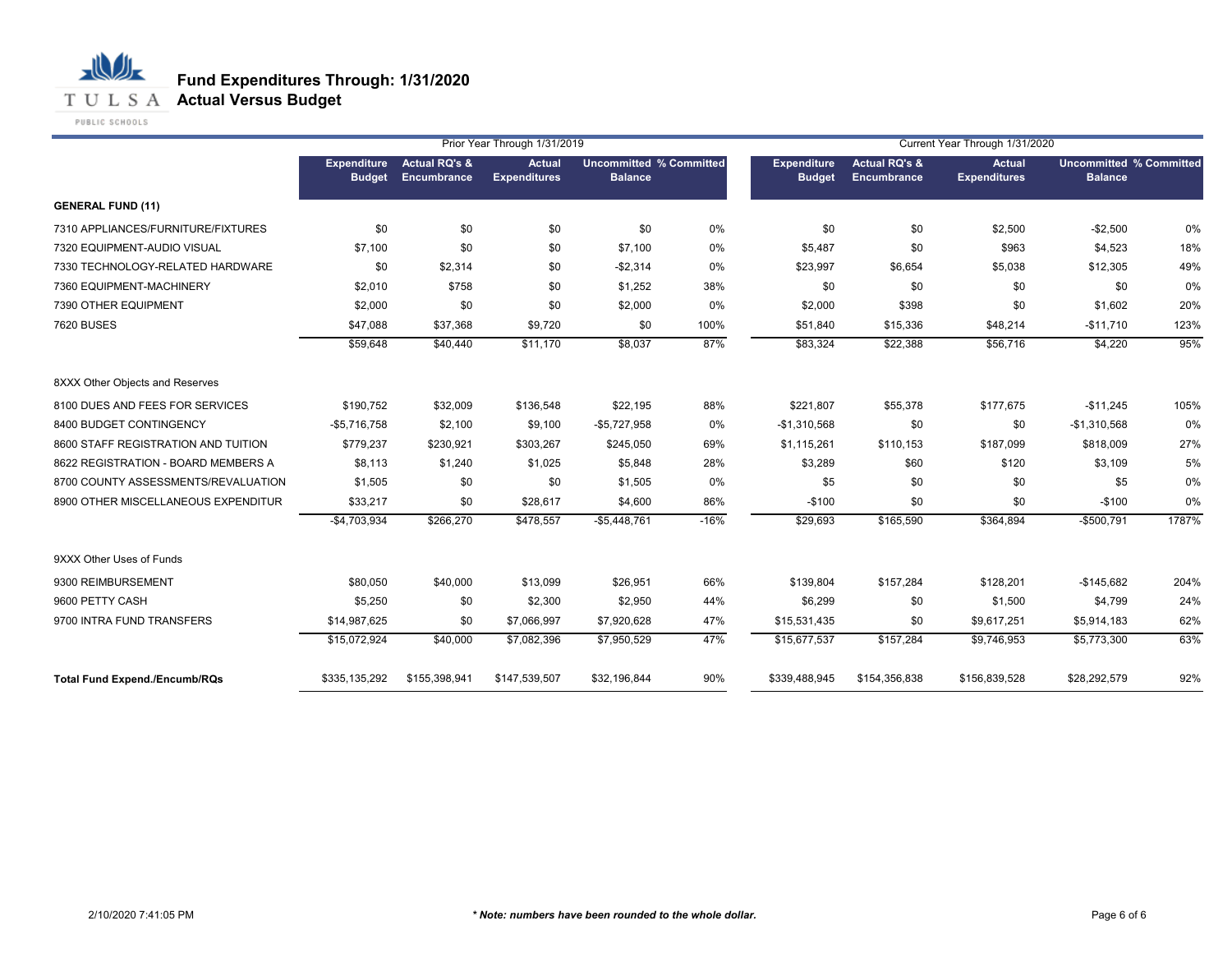**T U L S A Actual Versus Budget** 

PUBLIC SCHOOLS

|                                    |                                     | Prior Year Through 1/31/2019<br>Current Year Through 1/31/2020 |                                      |                                           |      |                                     |                                                 |                                      |                                           |      |
|------------------------------------|-------------------------------------|----------------------------------------------------------------|--------------------------------------|-------------------------------------------|------|-------------------------------------|-------------------------------------------------|--------------------------------------|-------------------------------------------|------|
| <b>Site Name</b><br><b>Site</b>    | <b>Expenditure</b><br><b>Budget</b> | <b>Actual RQ's &amp;</b><br><b>Encumbrances</b>                | <b>Actual</b><br><b>Expenditures</b> | Uncommitted % Committed<br><b>Balance</b> |      | <b>Expenditure</b><br><b>Budget</b> | <b>Actual RQ's &amp;</b><br><b>Encumbrances</b> | <b>Actual</b><br><b>Expenditures</b> | Uncommitted % Committed<br><b>Balance</b> |      |
| <b>GENERAL FUND (11)</b>           |                                     |                                                                |                                      |                                           |      |                                     |                                                 |                                      |                                           |      |
| 000 DISTRICT WIDE                  | $-$5,103,897$                       | \$0                                                            | $-$1$                                | $-$5,103,896$                             | 0%   | $-$5,439,727$                       | \$0                                             | $-$19,690$                           | $-$5,420,037$                             | 0%   |
| 002 MAINTENANCE & PLANT OPERATIONS | \$1,375,782                         | \$344,795                                                      | \$621,653                            | \$409,335                                 | 70%  | \$1,659,376                         | \$323,193                                       | \$644,698                            | \$691,485                                 | 58%  |
| 003 TRANSPORTATION                 | \$10,744,161                        | \$4,359,468                                                    | \$5,925,908                          | \$458,785                                 | 96%  | \$10,698,774                        | \$4,277,846                                     | \$6,595,202                          | $-$174,274$                               | 102% |
| 005 DESIGN & INNOVATION OFFICE     | \$3,484,663                         | \$666,457                                                      | \$1,197,357                          | \$1,620,850                               | 53%  | \$2,626,997                         | \$547,241                                       | \$675,885                            | \$1,403,872                               | 47%  |
| 006 GENERAL COUNSEL                | \$1,197,597                         | \$544,304                                                      | \$523,679                            | \$129,615                                 | 89%  | \$1,147,147                         | \$494,404                                       | \$557,812                            | \$94,931                                  | 92%  |
| 007 DATA STRATEGY & ANALYTICS      | \$1,707,962                         | \$594,075                                                      | \$557,055                            | \$556,832                                 | 67%  | \$1,525,162                         | \$821,730                                       | \$621,874                            | \$81,558                                  | 95%  |
| 008 WAREHOUSE                      | \$29,271                            | \$0                                                            | \$8,424                              | \$20,847                                  | 29%  | \$29,271                            | \$0                                             | \$9,282                              | \$19,989                                  | 32%  |
| 020 STUDENT & FAMILY SERVICES      | \$3,178,241                         | \$1,129,196                                                    | \$1,095,946                          | \$953,099                                 | 70%  | \$2,803,487                         | \$992,696                                       | \$1,050,947                          | \$759,845                                 | 73%  |
| 021 DEPUTY SUPERINTENDENT          | \$867,062                           | \$388,337                                                      | \$426,930                            | \$51,794                                  | 94%  | \$1,547,354                         | \$495,007                                       | \$554,433                            | \$497,914                                 | 68%  |
| 024 HELMZAR CHALLENGE COURSE       | \$8,000                             | \$0                                                            | \$10,475                             | $-$2,475$                                 | 131% | \$21,000                            | \$0                                             | \$17,750                             | \$3,250                                   | 85%  |
| 025 SUPPORT SERVICES               | \$1,856,966                         | \$3,033,183                                                    | \$858,755                            | $-$2,034,972$                             | 210% | \$2,050,487                         | \$3,640,025                                     | \$1,203,797                          | $-$2,793,335$                             | 236% |
| 026 ISS OPERATIONS                 | \$1,296,836                         | \$413,188                                                      | \$649,900                            | \$233,748                                 | 82%  | \$1,047,024                         | \$328,819                                       | \$657,224                            | \$60,981                                  | 94%  |
| 028 CLIENT SERVICES                | \$1,216,286                         | \$428,607                                                      | \$688,817                            | \$98,861                                  | 92%  | \$1,064,119                         | \$407,934                                       | \$585,973                            | \$70,212                                  | 93%  |
| 030 INFORMATION TECHNOLOGY         | \$365,707                           | \$129,795                                                      | \$174,279                            | \$61,633                                  | 83%  | \$304,861                           | \$149,781                                       | \$195,742                            | $-$40,662$                                | 113% |
| 031 PRINT SHOP                     | \$835.175                           | \$341,548                                                      | \$202,648                            | \$290,979                                 | 65%  | \$598,880                           | \$250,178                                       | \$315,209                            | \$33,493                                  | 94%  |
| 037 BOND PROJECTS/ENERGY MGMT      | \$207,924                           | \$95,280                                                       | \$110,092                            | \$2,551                                   | 99%  | \$218,533                           | \$102,256                                       | \$118,227                            | $-$1,950$                                 | 101% |
| 039 BEFORE & AFTER CARE            | \$325,572                           | \$328,043                                                      | \$155,574                            | $-$158,044$                               | 149% | \$456,996                           | \$300,219                                       | \$260,989                            | $-$104,212$                               | 123% |
| 041 TALENT MANAGEMENT              | \$7,377,868                         | \$3,419,960                                                    | \$2,460,840                          | \$1,497,068                               | 80%  | \$9,589,523                         | \$3,530,071                                     | \$4,176,118                          | \$1,883,335                               | 80%  |
| 044 EDUC EFFCTNESS & PROF LEARNING | \$3,032,843                         | \$763,414                                                      | \$1,300,724                          | \$968,705                                 | 68%  | \$3,977,441                         | \$1,917,960                                     | \$1,914,316                          | \$145,165                                 | 96%  |
| 049 CAMPUS POLICE & SECURITY SERV  | \$6,295                             | \$129                                                          | \$6,165                              | \$0                                       | 100% | \$2,327                             | \$226                                           | \$2,056                              | \$45                                      | 98%  |
| 052 ACCOUNTING/PAYROLL             | \$1,828,678                         | \$585,357                                                      | \$790,961                            | \$452,360                                 | 75%  | \$1,689,196                         | \$496,822                                       | \$746,434                            | \$445,940                                 | 74%  |
| 054 MATERIALS MANAGEMENT           | \$1,850,387                         | \$899,740                                                      | \$611,902                            | \$338,745                                 | 82%  | \$1,698,194                         | \$814,485                                       | \$445,964                            | \$437,745                                 | 74%  |
| 056 APPLICATION DEVELOPMENT        | \$1,784,980                         | \$334,429                                                      | \$1,008,275                          | \$442,277                                 | 75%  | \$1,892,550                         | \$416,355                                       | \$1,135,830                          | \$340,365                                 | 82%  |
| 057 SERVICE DESK                   | \$588,398                           | \$254,862                                                      | \$293,108                            | \$40,428                                  | 93%  | \$602,219                           | \$237,616                                       | \$347,573                            | \$17,030                                  | 97%  |
| 058 ENROLLMENT & STUDENT SERVICES  | \$2,013,449                         | \$895,425                                                      | \$1,078,092                          | \$39,931                                  | 98%  | \$2,002,703                         | \$784,867                                       | \$1,183,405                          | \$34,431                                  | 98%  |
| 059 HEALTH & WELLNESS              | \$263,919                           | \$87,751                                                       | \$106,634                            | \$69,534                                  | 74%  | \$232,947                           | \$83,713                                        | \$114,079                            | \$35,156                                  | 85%  |
| 060 CHIEF LEARNING OFFICER         | \$1,322,973                         | \$1,076,002                                                    | \$64,537                             | \$182,434                                 | 86%  | \$292,821                           | \$122,901                                       | \$125,424                            | \$44,496                                  | 85%  |
| 062 COMMUNICATIONS                 | \$631,153                           | \$207,620                                                      | \$274,554                            | \$148,979                                 | 76%  | \$560,110                           | \$296,336                                       | \$327,872                            | $-$64,098$                                | 111% |
| 064 SECONDARY PATHWAYS             | \$1,127,207                         | \$433,128                                                      | \$588,657                            | \$105,422                                 | 91%  | \$1,029,281                         | \$295,143                                       | \$399,796                            | \$334,343                                 | 68%  |
| 065 CHIEF OF SCHOOLS               | \$612,494                           | \$71,058                                                       | \$169,363                            | \$372,073                                 | 39%  | \$408,899                           | \$43,075                                        | \$120,212                            | \$245,612                                 | 40%  |
| 066 SPECIAL EDUCATION              | \$7,933,518                         | \$1,656,874                                                    | \$2,610,767                          | \$3,665,876                               | 54%  | \$5,668,839                         | \$2,391,309                                     | \$2,136,438                          | \$1,141,092                               | 80%  |
| 068 ATHLETICS/ACTIVITIES           | \$973,214                           | \$260,827                                                      | \$389,413                            | \$322,974                                 | 67%  | \$953,493                           | \$256,073                                       | \$424,199                            | \$273,222                                 | 71%  |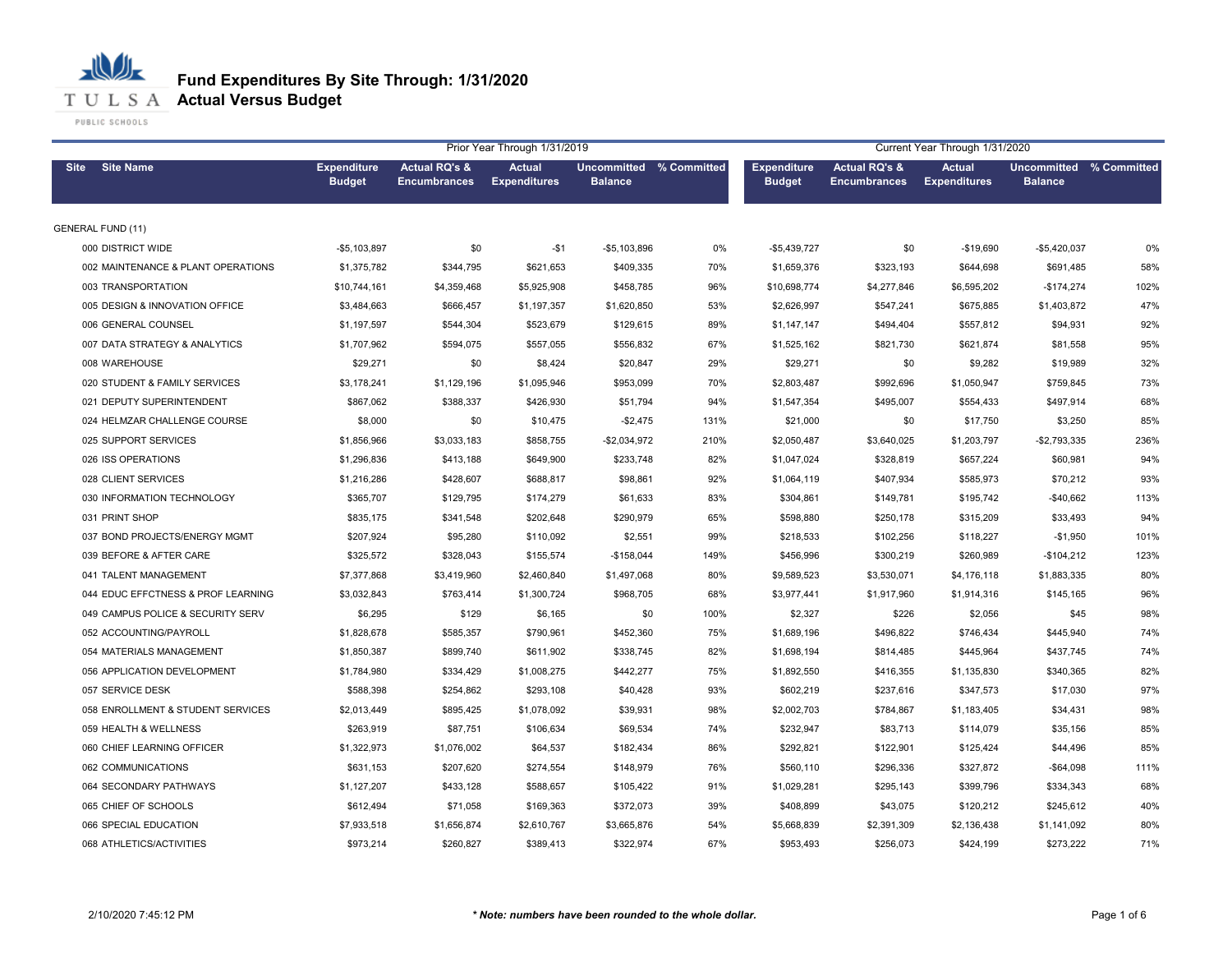#### 心儿 **Fund Expenditures By Site Through: 1/31/2020 T U L S A Actual Versus Budget**

|                                     |                                     |                                                 | Prior Year Through 1/31/2019         |                                           |       |                                     |                                                 | Current Year Through 1/31/2020       |                                           |      |
|-------------------------------------|-------------------------------------|-------------------------------------------------|--------------------------------------|-------------------------------------------|-------|-------------------------------------|-------------------------------------------------|--------------------------------------|-------------------------------------------|------|
| Site Site Name                      | <b>Expenditure</b><br><b>Budget</b> | <b>Actual RQ's &amp;</b><br><b>Encumbrances</b> | <b>Actual</b><br><b>Expenditures</b> | Uncommitted % Committed<br><b>Balance</b> |       | <b>Expenditure</b><br><b>Budget</b> | <b>Actual RQ's &amp;</b><br><b>Encumbrances</b> | <b>Actual</b><br><b>Expenditures</b> | Uncommitted % Committed<br><b>Balance</b> |      |
| <b>GENERAL FUND (11)</b>            |                                     |                                                 |                                      |                                           |       |                                     |                                                 |                                      |                                           |      |
| 069 PERSONALIZED LEARNING           | \$214,645                           | \$15,714                                        | \$11,846                             | \$187,085                                 | 13%   | \$91,883                            | \$4,174                                         | \$11,781                             | \$75,929                                  | 17%  |
| 070 TEACHING & LEARNING             | \$7,854,100                         | \$3,514,081                                     | \$3,254,859                          | \$1,085,160                               | 86%   | \$9,288,855                         | \$1,847,987                                     | \$3,209,468                          | \$4,231,400                               | 54%  |
| 071 ILD 1                           | \$184,794                           | \$82,300                                        | \$98,698                             | \$3,796                                   | 98%   | \$183,561                           | \$70,752                                        | \$100,020                            | \$12,789                                  | 93%  |
| 072 ILD 2                           | \$183,984                           | \$79,568                                        | \$98,752                             | \$5,664                                   | 97%   | \$177,919                           | \$74,084                                        | \$100,705                            | \$3,129                                   | 98%  |
| 073 ILD 3                           | \$177,246                           | \$79,200                                        | \$94,282                             | \$3,764                                   | 98%   | \$180,230                           | \$79,849                                        | \$97,876                             | \$2,505                                   | 99%  |
| 076 ILD 5                           | \$325,852                           | \$97,261                                        | \$103,450                            | \$125,141                                 | 62%   | \$315.539                           | \$119.133                                       | \$106,907                            | \$89,499                                  | 72%  |
| 078 ILD 6                           | \$194,634                           | \$82,990                                        | \$103,457                            | \$8,188                                   | 96%   | \$188,246                           | \$85,875                                        | \$109,496                            | $-$7,124$                                 | 104% |
| 079 LEAD ILD                        | \$566,677                           | \$92,712                                        | \$108,267                            | \$365,698                                 | 35%   | \$568,283                           | \$94,033                                        | \$111,527                            | \$362,722                                 | 36%  |
| 080 ILD 7                           | \$174,192                           | \$77,877                                        | \$91,940                             | \$4,375                                   | 97%   | \$175,633                           | \$77,755                                        | \$95,193                             | \$2,684                                   | 98%  |
| 087 TEACHER LEADER EFFECTIVENESS    | \$20,160                            | \$0                                             | \$6,921                              | \$13,239                                  | 34%   | \$20,160                            | \$0                                             | \$0                                  | \$20,160                                  | 0%   |
| 091 OFFICE OF THE SUPERINTENDENT    | \$949,046                           | \$358,525                                       | \$441,545                            | \$148,975                                 | 84%   | \$891,084                           | \$305,299                                       | \$466,910                            | \$118,876                                 | 87%  |
| 092 BOARD OF EDUCATION              | \$206,093                           | \$3,922                                         | \$22,253                             | \$179,918                                 | 13%   | \$164,833                           | \$102                                           | \$4,300                              | \$160,430                                 | 3%   |
| 093 FEDERAL PROGRAMS/SPECIAL PROJ   | \$8,657,356                         | \$1,090,432                                     | \$2,385,142                          | \$5,181,782                               | 40%   | \$6,084,924                         | \$1,779,837                                     | \$2,444,178                          | \$1,860,909                               | 69%  |
| 095 ESC CUSTODIANS                  | \$243,583                           | \$111,546                                       | \$128,703                            | \$3,334                                   | 99%   | \$257,208                           | \$108,473                                       | \$152,870                            | $-$4,135$                                 | 102% |
| 097 TREASURER                       | \$887,510                           | \$327,803                                       | \$1,572,957                          | $-$1,013,249$                             | 214%  | \$848,456                           | \$350,788                                       | \$460,111                            | \$37,557                                  | 96%  |
| 098 FINANCIAL SERVICES & BUDGET     | \$2,221,213                         | \$794,322                                       | \$1,339,383                          | \$87,508                                  | 96%   | \$1,882,005                         | \$723,169                                       | \$1,052,454                          | \$106,382                                 | 94%  |
| 100 EDUCATION SERVICE CENTER        | \$180,652                           | \$0                                             | \$99,556                             | \$81,096                                  | 55%   | \$176,652                           | \$0                                             | \$100,074                            | \$76,579                                  | 57%  |
| 103 ACADEMY CENTRAL ELEMENTARY      | \$1,374,017                         | \$609,637                                       | \$607,056                            | \$157,325                                 | 89%   | \$1,255,415                         | \$528,735                                       | \$581,522                            | \$145,159                                 | 88%  |
| 105 ADDAMS ELEMENTARY               | \$15,000                            | \$0                                             | $-$ \$652                            | \$15,652                                  | $-4%$ | \$0                                 | \$0                                             | \$0                                  | \$0                                       | 0%   |
| 111 ANDERSON ELEMENTARY             | \$2,600,536                         | \$1,374,994                                     | \$1,164,929                          | \$60,614                                  | 98%   | \$3,095,787                         | \$1,452,307                                     | \$1,356,489                          | \$286,991                                 | 91%  |
| 112 ZARROW INTERNATIONAL SCHOOL     | \$2,526,271                         | \$1,363,271                                     | \$1,131,962                          | \$31,037                                  | 99%   | \$2,781,642                         | \$1,409,261                                     | \$1,232,835                          | \$139,546                                 | 95%  |
| 118 BELL ELEMENTARY                 | \$3,416,809                         | \$1,606,129                                     | \$1,381,379                          | \$429,301                                 | 87%   | \$2,884,775                         | \$1,405,334                                     | \$1,234,022                          | \$245,419                                 | 91%  |
| 135 BURROUGHS ELEMENTARY            | \$2,362,892                         | \$1,239,449                                     | \$1,045,504                          | \$77,938                                  | 97%   | \$2,230,936                         | \$1,146,039                                     | \$1,007,498                          | \$77,399                                  | 97%  |
| 140 CARNEGIE ELEMENTARY             | \$2,392,501                         | \$1,272,206                                     | \$1,053,429                          | \$66,866                                  | 97%   | \$2,662,424                         | \$1,362,341                                     | \$1,168,645                          | \$131,438                                 | 95%  |
| <b>145 CELIA CLINTON ELEMENTARY</b> | \$3,635,643                         | \$1,826,620                                     | \$1,543,604                          | \$265,419                                 | 93%   | \$3,237,099                         | \$1,658,283                                     | \$1,486,276                          | \$92,540                                  | 97%  |
| 155 WAYMAN TISDALE FINE ARTS ACADE  | \$2,559,086                         | \$1,268,476                                     | \$1,156,046                          | \$134,564                                 | 95%   | \$2,571,655                         | \$1,254,664                                     | \$1,160,631                          | \$156,360                                 | 94%  |
| 156 DOLORES HUERTA ELEMENTARY       | \$2,508,193                         | \$1,253,803                                     | \$1,082,536                          | \$171,854                                 | 93%   | \$2,592,763                         | \$1,261,387                                     | \$1,111,271                          | \$220,106                                 | 92%  |
| 158 COOPER ELEMENTARY               | \$4,051,023                         | \$2,177,296                                     | \$1,728,035                          | \$145,693                                 | 96%   | \$4,216,440                         | \$2,130,068                                     | \$1,796,298                          | \$290,074                                 | 93%  |
| <b>161 CLINTON WEST ELEMENTARY</b>  | \$3,099,708                         | \$1,599,760                                     | \$1,409,521                          | \$90,427                                  | 97%   | \$3,340,485                         | \$1,657,388                                     | \$1,472,866                          | \$210,230                                 | 94%  |
| 163 DUAL LANGUAGE IMMERSION PROG    | \$1,668,355                         | \$870,776                                       | \$742,130                            | \$55,450                                  | 97%   | \$1,780,734                         | \$916,974                                       | \$809,769                            | \$53,992                                  | 97%  |
| 167 ECDC-BUNCHE                     | \$1,089,282                         | \$538,786                                       | \$511,272                            | \$39,224                                  | 96%   | \$7,693                             | \$0                                             | \$31,592                             | $-$23,899$                                | 411% |
| 168 ECDC-PORTER                     | \$0                                 | \$0                                             | \$0                                  | \$0                                       | 0%    | \$3,119                             | \$0                                             | \$0                                  | \$3,119                                   | 0%   |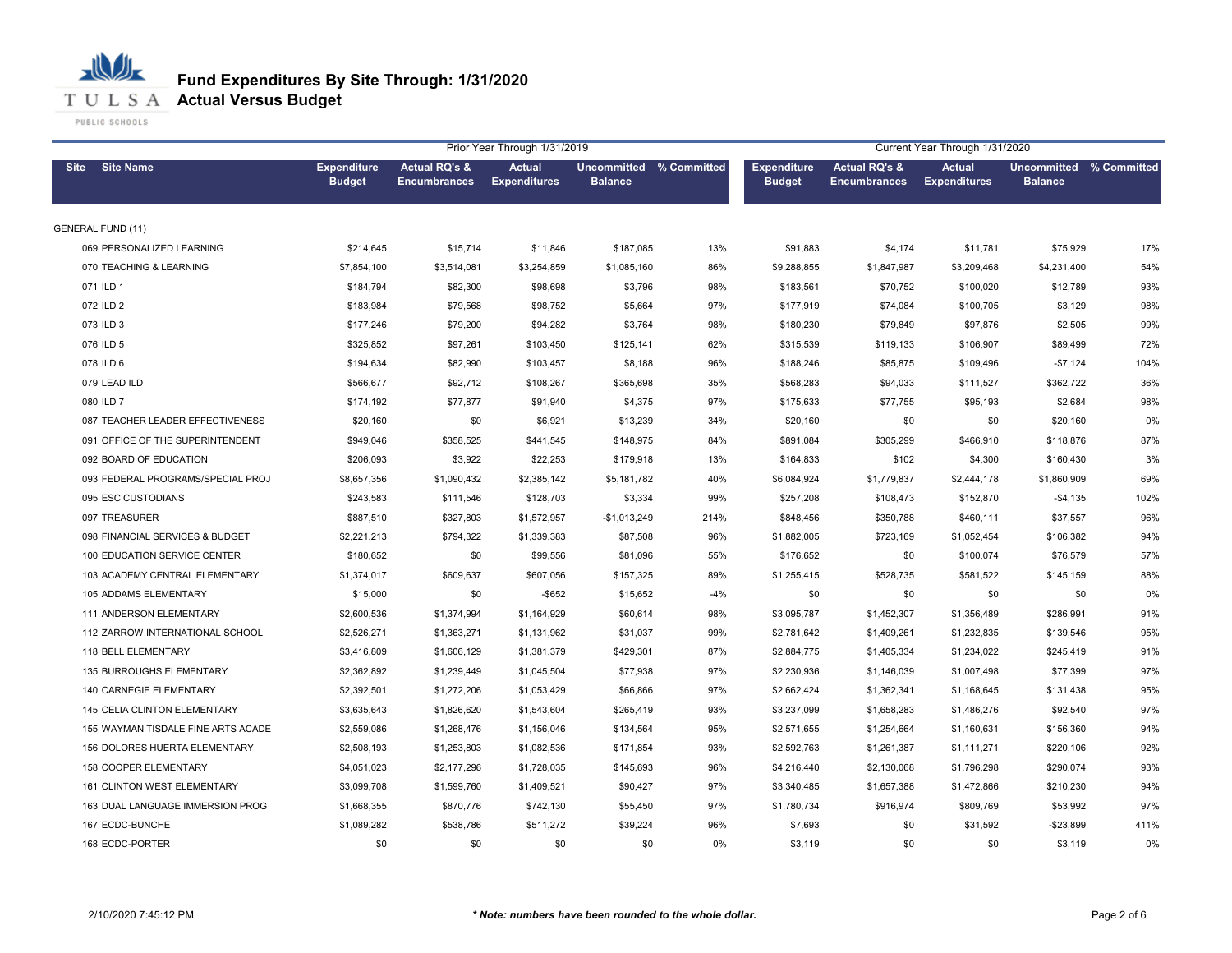**T U L S A Actual Versus Budget** 

PUBLIC SCHOOLS

|                                    | Current Year Through 1/31/2020<br>Prior Year Through 1/31/2019 |                                                 |                                      |                                           |       |                                     |                                                 |                                      |                                           |     |
|------------------------------------|----------------------------------------------------------------|-------------------------------------------------|--------------------------------------|-------------------------------------------|-------|-------------------------------------|-------------------------------------------------|--------------------------------------|-------------------------------------------|-----|
| <b>Site Name</b><br><b>Site</b>    | <b>Expenditure</b><br><b>Budget</b>                            | <b>Actual RQ's &amp;</b><br><b>Encumbrances</b> | <b>Actual</b><br><b>Expenditures</b> | Uncommitted % Committed<br><b>Balance</b> |       | <b>Expenditure</b><br><b>Budget</b> | <b>Actual RQ's &amp;</b><br><b>Encumbrances</b> | <b>Actual</b><br><b>Expenditures</b> | Uncommitted % Committed<br><b>Balance</b> |     |
| <b>GENERAL FUND (11)</b>           |                                                                |                                                 |                                      |                                           |       |                                     |                                                 |                                      |                                           |     |
| 170 EISENHOWER ELEMENTARY          | \$3,426,228                                                    | \$1,834,716                                     | \$1,499,977                          | \$91,535                                  | 97%   | \$3,650,839                         | \$1,888,755                                     | \$1,581,435                          | \$180,649                                 | 95% |
| 175 ELIOT ELEMENTARY               | \$2,079,478                                                    | \$1,112,191                                     | \$918,325                            | \$48,962                                  | 98%   | \$2,120,628                         | \$1,066,286                                     | \$900,886                            | \$153,455                                 | 93% |
| 180 EMERSON ELEMENTARY             | \$2,236,333                                                    | \$1,150,622                                     | \$948,824                            | \$136,886                                 | 94%   | \$2,751,267                         | \$1,234,669                                     | \$1,300,344                          | \$216,254                                 | 92% |
| 181 EMERSON UPPER                  | \$5,465                                                        | \$1,123                                         | \$770                                | \$3,572                                   | 35%   | \$0                                 | \$0                                             | \$0                                  | \$0                                       | 0%  |
| 185 EUGENE FIELD ELEMENTARY        | \$2,553,348                                                    | \$1,290,402                                     | \$1,167,446                          | \$95,500                                  | 96%   | \$2,626,462                         | \$1,261,753                                     | \$1,166,449                          | \$198,261                                 | 92% |
| 194 GREENWOOD LEADERSHIP ACADEMY   | \$1,473,938                                                    | \$619,216                                       | \$743,808                            | \$110,914                                 | 92%   | \$1,911,567                         | \$8,671                                         | \$1,050,118                          | \$852,778                                 | 55% |
| 195 WILSON TEACHING & LEARNING ACA | \$0                                                            | \$0                                             | \$0                                  | \$0                                       | $0\%$ | \$0                                 | \$0                                             | \$16,782                             | $-$16,782$                                | 0%  |
| 198 JOHN HOPE FRANKLIN ELEMENTARY  | \$2,397,386                                                    | \$1,227,031                                     | \$1,080,335                          | \$90,020                                  | 96%   | \$3,054,879                         | \$1,391,672                                     | \$1,326,925                          | \$336,281                                 | 89% |
| 199 GRIMES ELEMENTARY              | \$1,998,987                                                    | \$1,072,405                                     | \$911,892                            | \$14,690                                  | 99%   | \$1,793,351                         | \$824,001                                       | \$799,871                            | \$169,479                                 | 91% |
| 200 HAWTHORNE ELEMENTARY           | \$1,934,950                                                    | \$1,039,190                                     | \$876,794                            | \$18,966                                  | 99%   | \$2,314,521                         | \$1,197,176                                     | \$1,027,397                          | \$89,949                                  | 96% |
| 204 HAMILTON ELEMENTARY            | \$3,694,806                                                    | \$1,804,629                                     | \$1,623,493                          | \$266,684                                 | 93%   | \$3,600,304                         | \$1,681,769                                     | \$1,675,701                          | \$242,834                                 | 93% |
| 205 PATRICK HENRY ELEMENTARY       | \$2,640,913                                                    | \$1,386,052                                     | \$1,144,123                          | \$110,738                                 | 96%   | \$2,429,905                         | \$1,211,379                                     | \$1,041,610                          | \$176,916                                 | 93% |
| 215 HOOVER ELEMENTARY              | \$3,221,096                                                    | \$1,754,518                                     | \$1,543,689                          | $-$77,111$                                | 102%  | \$3,635,817                         | \$1,816,862                                     | \$1,638,710                          | \$180,244                                 | 95% |
| 230 UNITY LEARNING ACADEMY         | \$2,271,218                                                    | \$1,238,710                                     | \$1,031,712                          | \$797                                     | 100%  | \$2,198,436                         | \$1,059,938                                     | \$976,450                            | \$162,048                                 | 93% |
| 245 JONES ELEMENTARY               | \$2,239,464                                                    | \$1,252,041                                     | \$983,375                            | \$4,048                                   | 100%  | \$2,439,135                         | \$1,222,889                                     | \$1,053,260                          | \$162,986                                 | 93% |
| 251 KENDALL-WHITTIER ELEMENTARY    | \$5,616,933                                                    | \$3,028,095                                     | \$2,512,757                          | \$76,082                                  | 99%   | \$5,928,538                         | \$3,042,535                                     | \$2,623,938                          | \$262,064                                 | 96% |
| 252 KERR ELEMENTARY                | \$3,154,174                                                    | \$1,658,837                                     | \$1,320,005                          | \$175,333                                 | 94%   | \$3,266,330                         | \$1,711,427                                     | \$1,459,163                          | \$95,739                                  | 97% |
| 255 KEY ELEMENTARY                 | \$2,549,858                                                    | \$1,391,611                                     | \$1,154,047                          | \$4,200                                   | 100%  | \$2,685,556                         | \$1,388,444                                     | \$1,219,835                          | \$77,277                                  | 97% |
| 260 LANIER ELEMENTARY              | \$2,173,809                                                    | \$1,153,695                                     | \$946,041                            | \$74,072                                  | 97%   | \$2,196,012                         | \$1,121,963                                     | \$989,937                            | \$84,112                                  | 96% |
| 265 COUNCIL OAK ELEMENTARY         | \$2,499,100                                                    | \$1,325,723                                     | \$1,055,486                          | \$117,891                                 | 95%   | \$2,659,947                         | \$1,300,243                                     | \$1,154,310                          | \$205,393                                 | 92% |
| 269 LEWIS & CLARK ELEMENTARY       | \$3,858,022                                                    | \$2,053,511                                     | \$1,710,353                          | \$94,158                                  | 98%   | \$3,874,482                         | \$2,047,408                                     | \$1,648,508                          | \$178,566                                 | 95% |
| 275 LINDBERGH ELEMENTARY           | \$2,830,181                                                    | \$1,492,067                                     | \$1,217,518                          | \$120,596                                 | 96%   | \$2,925,733                         | \$1,478,410                                     | \$1,246,678                          | \$200,645                                 | 93% |
| 305 MACARTHUR ELEMENTARY           | \$3,293,992                                                    | \$1,685,189                                     | \$1,523,579                          | \$85,224                                  | 97%   | \$3,189,156                         | \$1,735,443                                     | \$1,303,605                          | \$150,108                                 | 95% |
| 310 MARSHALL ELEMENTARY            | \$2,275,692                                                    | \$1,220,636                                     | \$1,012,668                          | \$42,388                                  | 98%   | \$2,438,329                         | \$1,245,982                                     | \$1,046,314                          | \$146,033                                 | 94% |
| 315 MAYO DEMONSTRATION SCHOOL      | \$2,517,317                                                    | \$1,310,408                                     | \$1,076,689                          | \$130,221                                 | 95%   | \$2,532,025                         | \$1,258,115                                     | \$1,106,063                          | \$167,847                                 | 93% |
| 320 MCCLURE ELEMENTARY             | \$2,815,990                                                    | \$1,525,871                                     | \$1,327,576                          | $-$37,456$                                | 101%  | \$3,001,293                         | \$1,502,148                                     | \$1,365,226                          | \$133,918                                 | 96% |
| 325 MCKINLEY ELEMENTARY            | \$3,281,757                                                    | \$1,804,023                                     | \$1,482,839                          | $-$5,105$                                 | 100%  | \$3,400,536                         | \$1,715,266                                     | \$1,493,198                          | \$192,072                                 | 94% |
| 330 MITCHELL ELEMENTARY            | \$2,876,646                                                    | \$1,542,020                                     | \$1,256,096                          | \$78,530                                  | 97%   | \$2,896,385                         | \$1,501,323                                     | \$1,275,294                          | \$119,769                                 | 96% |
| 345 OWEN ELEMENTARY                | \$2,900,932                                                    | \$1,545,301                                     | \$1,262,673                          | \$92,957                                  | 97%   | \$2,912,341                         | \$1,483,781                                     | \$1,247,106                          | \$181,454                                 | 94% |
| 350 PARK ELEMENTARY                | \$400                                                          | \$0                                             | \$0                                  | \$400                                     | 0%    | \$400                               | \$0                                             | \$0                                  | \$400                                     | 0%  |
| 351 PEARY ELEMENTARY               | \$2,458,550                                                    | \$1,333,608                                     | \$1,088,645                          | \$36,297                                  | 99%   | \$2,630,383                         | \$1,350,656                                     | \$1,144,677                          | \$135,050                                 | 95% |
| 355 PENN ELEMENTARY                | \$2,080,483                                                    | \$1,046,341                                     | \$922,731                            | \$111,411                                 | 95%   | \$40,966                            | \$1                                             | \$40,278                             | \$687                                     | 98% |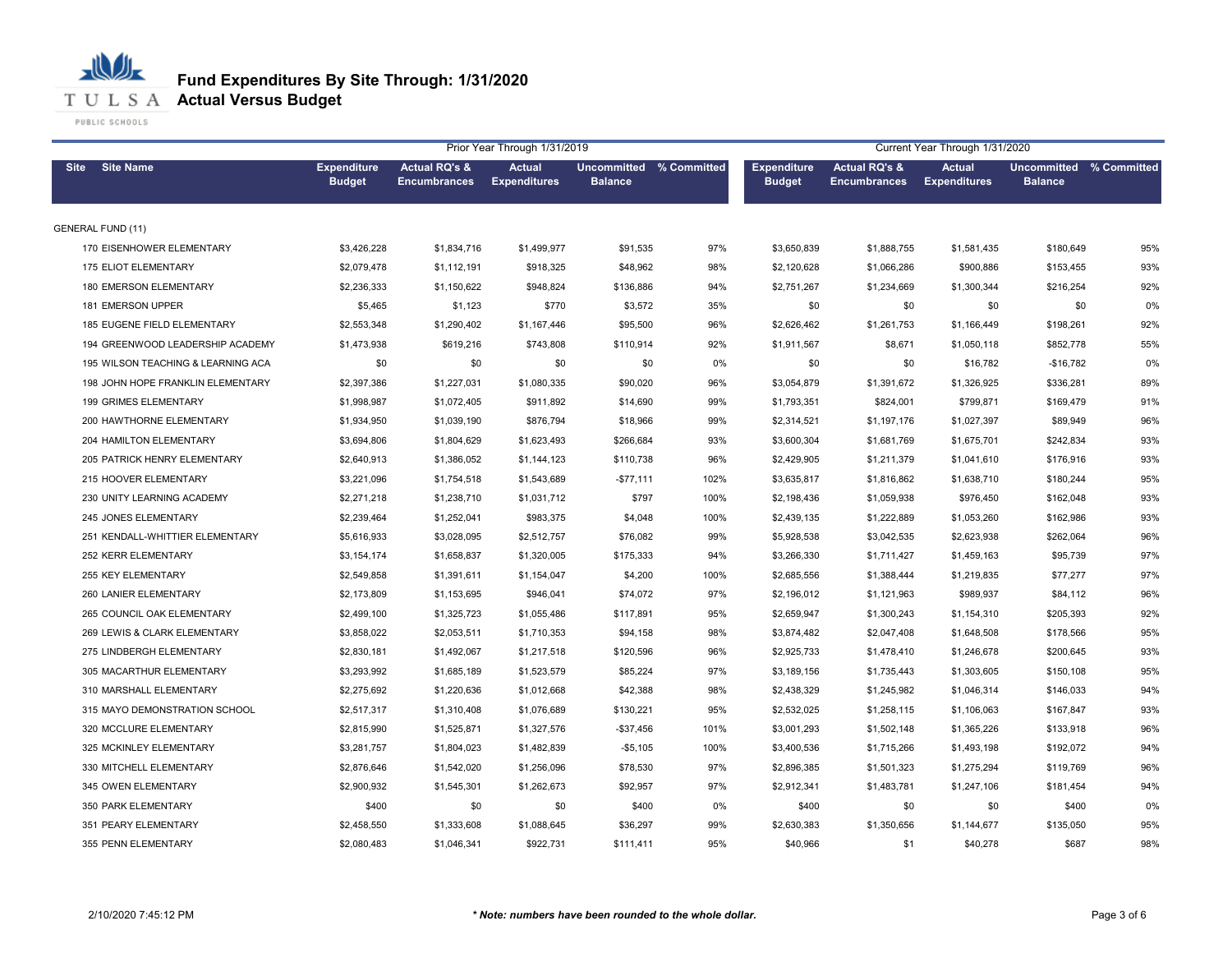**T U L S A Actual Versus Budget** 

PUBLIC SCHOOLS

|                                   |                                     |                                                 | Prior Year Through 1/31/2019         | Current Year Through 1/31/2020            |      |                                     |                                                 |                                      |                                           |      |
|-----------------------------------|-------------------------------------|-------------------------------------------------|--------------------------------------|-------------------------------------------|------|-------------------------------------|-------------------------------------------------|--------------------------------------|-------------------------------------------|------|
| Site Site Name                    | <b>Expenditure</b><br><b>Budget</b> | <b>Actual RQ's &amp;</b><br><b>Encumbrances</b> | <b>Actual</b><br><b>Expenditures</b> | Uncommitted % Committed<br><b>Balance</b> |      | <b>Expenditure</b><br><b>Budget</b> | <b>Actual RQ's &amp;</b><br><b>Encumbrances</b> | <b>Actual</b><br><b>Expenditures</b> | Uncommitted % Committed<br><b>Balance</b> |      |
| <b>GENERAL FUND (11)</b>          |                                     |                                                 |                                      |                                           |      |                                     |                                                 |                                      |                                           |      |
| 378 REMINGTON ELEMENTARY          | \$1,517                             | \$0                                             | \$0                                  | \$1,517                                   | 0%   | \$1,407                             | \$0                                             | \$0                                  | \$1,407                                   | 0%   |
| 395 ROBERTSON ELEMENTARY          | \$2,613,960                         | \$1,345,327                                     | \$1,125,755                          | \$142,878                                 | 95%  | \$2,301,843                         | \$1,146,139                                     | \$990,979                            | \$164,726                                 | 93%  |
| 397 ROOSEVELT ELEMENTARY          | \$26,465                            | \$11,789                                        | \$13,189                             | \$1,488                                   | 94%  | \$26,923                            | \$11,288                                        | \$15,230                             | \$405                                     | 98%  |
| <b>400 ROSS</b>                   | \$39,950                            | \$0                                             | \$24,338                             | \$15,613                                  | 61%  | \$42,950                            | \$0                                             | \$22,513                             | \$20,437                                  | 52%  |
| 402 SALK ELEMENTARY               | \$3,864,553                         | \$1,990,717                                     | \$1,588,300                          | \$285,536                                 | 93%  | \$4,025,948                         | \$2,144,712                                     | \$1,759,058                          | \$122,179                                 | 97%  |
| 403 SANDBURG ELEMENTARY           | \$14,860                            | \$0                                             | \$9,980                              | \$4,880                                   | 67%  | \$14,860                            | \$0                                             | \$9,093                              | \$5,768                                   | 61%  |
| <b>405 SEQUOYAH ELEMENTARY</b>    | \$3,616,441                         | \$1,877,839                                     | \$1,558,813                          | \$179,789                                 | 95%  | \$3,845,499                         | \$1,899,014                                     | \$1,644,516                          | \$301,969                                 | 92%  |
| 410 SKELLY ELEMENTARY             | \$5,500,476                         | \$2,993,420                                     | \$2,454,598                          | \$52,459                                  | 99%  | \$5,880,339                         | \$3,036,541                                     | \$2,583,009                          | \$260,789                                 | 96%  |
| 411 SKELLY - LOWER                | \$46,109                            | \$7,392                                         | \$7,658                              | \$31,059                                  | 33%  | \$5,777                             | \$529                                           | \$2,041                              | \$3,207                                   | 44%  |
| 415 SPRINGDALE ELEMENTARY         | \$2,923,082                         | \$1,539,315                                     | \$1,290,732                          | \$93,035                                  | 97%  | \$2,999,279                         | \$1,543,616                                     | \$1,244,944                          | \$210,720                                 | 93%  |
| 423 PROJECT ACCEPT-TRAICE ELEM    | \$1,351,177                         | \$731,217                                       | \$614,157                            | \$5,803                                   | 100% | \$1,423,858                         | \$589,730                                       | \$675,982                            | \$158,146                                 | 89%  |
| 425 MARK TWAIN ELEMENTARY         | \$2,651,495                         | \$1,405,716                                     | \$1,161,085                          | \$84,694                                  | 97%  | \$2,608,398                         | \$1,255,797                                     | \$1,177,656                          | \$174,945                                 | 93%  |
| 435 WHITMAN ELEMENTARY            | \$2,370,208                         | \$1,141,623                                     | \$986,850                            | \$241,735                                 | 90%  | \$2,264,494                         | \$905,440                                       | \$913,187                            | \$445,867                                 | 80%  |
| 444 WRIGHT ELEMENTARY             | \$3,264,339                         | \$1,528,886                                     | \$1,458,489                          | \$276,964                                 | 92%  | \$3,213,061                         | \$1,507,014                                     | \$1,431,329                          | \$274,718                                 | 91%  |
| 447 DISNEY ELEMENTARY             | \$4,249,100                         | \$2,341,800                                     | \$1,889,766                          | \$17,534                                  | 100% | \$4,499,902                         | \$2,370,180                                     | \$2,001,566                          | \$128,157                                 | 97%  |
| 449 GRISSOM ELEMENTARY            | \$2,204,218                         | \$1,182,866                                     | \$957,733                            | \$63,619                                  | 97%  | \$2,119,273                         | \$1,089,672                                     | \$949,754                            | \$79,846                                  | 96%  |
| 515 CARVER MIDDLE SCHOOL          | \$3,072,297                         | \$1,612,730                                     | \$1,313,884                          | \$145,683                                 | 95%  | \$3,108,802                         | \$1,649,694                                     | \$1,379,676                          | \$79,432                                  | 97%  |
| 530 WEBSTER MIDDLE SCHOOL         | \$2,636,654                         | \$1,368,902                                     | \$1,056,151                          | \$211,601                                 | 92%  | \$2,687,018                         | \$1,408,438                                     | \$1,144,781                          | \$133,798                                 | 95%  |
| 537 EDISON PREPARATORY MIDDLE     | \$4,321,951                         | \$2,427,002                                     | \$1,922,980                          | $-$28,031$                                | 101% | \$4,751,605                         | \$2,389,952                                     | \$2,027,373                          | \$334,280                                 | 93%  |
| 563 MONROE DEMONSTRATION (6-8)    | \$1,838,592                         | \$939,818                                       | \$842,690                            | \$56,084                                  | 97%  | \$5,370,408                         | \$2,820,094                                     | \$2,492,147                          | \$58,167                                  | 99%  |
| 573 THOREAU DEMONSTRATION ACADEMY | \$3,184,046                         | \$1,691,514                                     | \$1,471,694                          | \$20,838                                  | 99%  | \$3,155,312                         | \$1,534,974                                     | \$1,505,751                          | \$114,588                                 | 96%  |
| 574 TRAICE MIDDLE SCHOOL          | \$166,835                           | \$89,410                                        | \$71,431                             | \$5,994                                   | 96%  | \$14,168                            | \$6,420                                         | \$25,474                             | $-$17,727$                                | 225% |
| 600 TULSA TECHNOLOGY              | \$92,750                            | \$14,000                                        | \$78,750                             | \$0                                       | 100% | \$92,750                            | \$5,250                                         | \$87,500                             | \$0                                       | 100% |
| 601 MARGARET HUDSON               | \$272,909                           | \$0                                             | \$35,196                             | \$237,713                                 | 13%  | \$117,000                           | \$0                                             | \$41,773                             | \$75,227                                  | 36%  |
| 603 LEARNING CENTER               | \$17,550                            | \$0                                             | \$0                                  | \$17,550                                  | 0%   | \$17,550                            | \$0                                             | \$0                                  | \$17,550                                  | 0%   |
| 604 INDIAN PUPIL EDUCATION        | \$844,797                           | \$365,671                                       | \$392,666                            | \$86,460                                  | 90%  | \$905,504                           | \$359,598                                       | \$398,653                            | \$147,254                                 | 84%  |
| 606 STREET SCHOOL                 | \$658,909                           | \$367,641                                       | \$294,961                            | $-$3,692$                                 | 101% | \$862,132                           | \$476,467                                       | \$378,638                            | \$7,026                                   | 99%  |
| 607 SHADOW MT BEHAVIORAL HLTH SYS | \$316,486                           | \$131,387                                       | \$107,999                            | \$77,100                                  | 76%  | \$270,934                           | \$29,263                                        | \$41,492                             | \$200,179                                 | 26%  |
| 609 POSITIVE CHANGE               | \$383,164                           | \$179,668                                       | \$118,765                            | \$84,731                                  | 78%  | \$437,239                           | \$287,637                                       | \$190,095                            | $-$40,493$                                | 109% |
| 613 CALM CENTER                   | \$48,619                            | \$26,019                                        | \$22,656                             | -\$56                                     | 100% | \$50,989                            | \$26,928                                        | \$23,308                             | \$752                                     | 99%  |
| 615 JUVENILE DETENTION CENTER     | \$305,419                           | \$143,436                                       | \$90,638                             | \$71,345                                  | 77%  | \$322,976                           | \$179,223                                       | \$133,320                            | \$10,433                                  | 97%  |
| 621 PARKSIDE                      | \$304,368                           | \$178,965                                       | \$128,139                            | $-$2,735$                                 | 101% | \$311,075                           | \$177,838                                       | \$132,849                            | \$388                                     | 100% |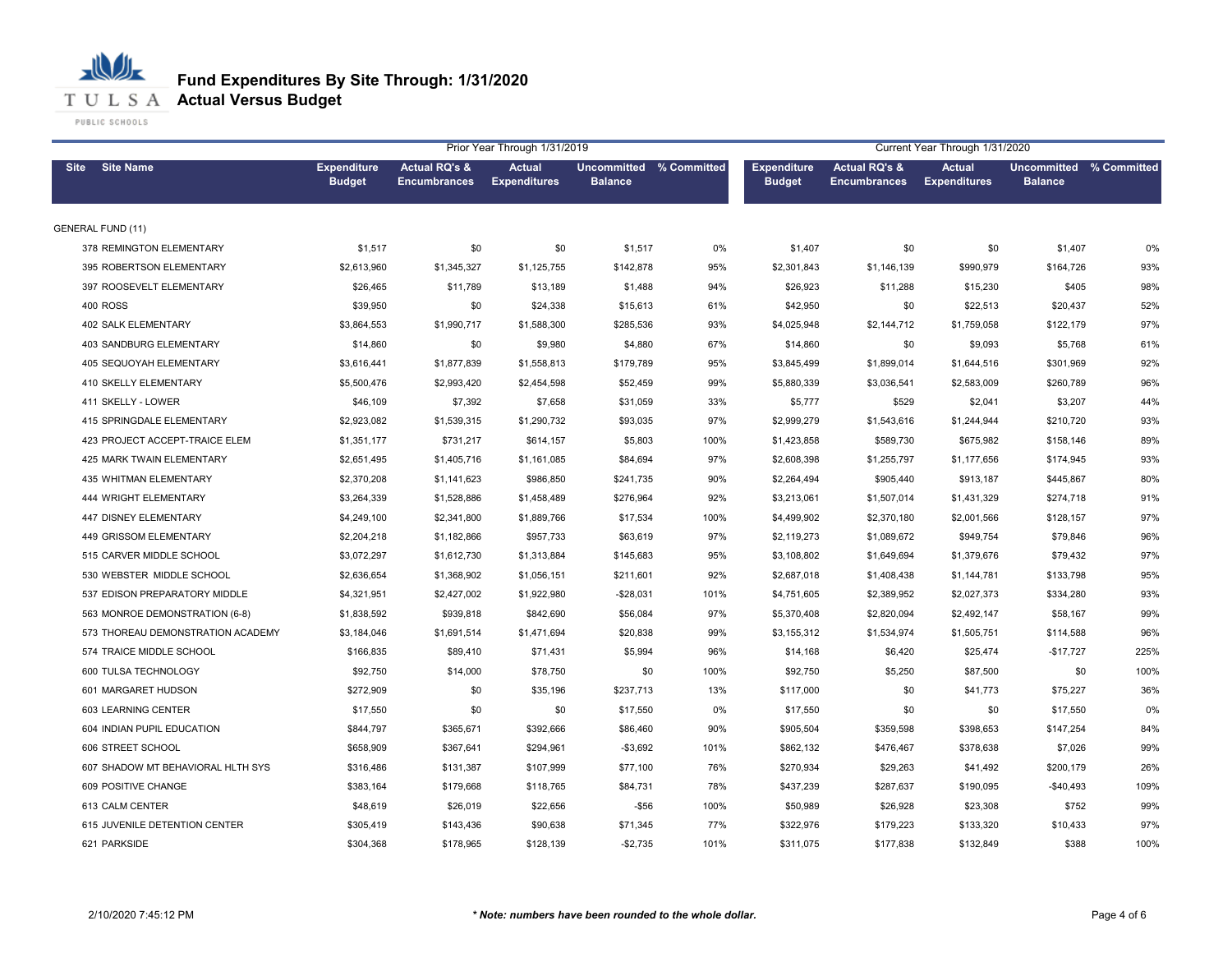**T U L S A Actual Versus Budget** 

PUBLIC SCHOOLS

| Prior Year Through 1/31/2019<br>Current Year Through 1/31/2020 |                                     |                                                 |                                      |                                           |      |                                     |                                                 |                                      |                                           |      |
|----------------------------------------------------------------|-------------------------------------|-------------------------------------------------|--------------------------------------|-------------------------------------------|------|-------------------------------------|-------------------------------------------------|--------------------------------------|-------------------------------------------|------|
| <b>Site Name</b><br><b>Site</b>                                | <b>Expenditure</b><br><b>Budget</b> | <b>Actual RQ's &amp;</b><br><b>Encumbrances</b> | <b>Actual</b><br><b>Expenditures</b> | Uncommitted % Committed<br><b>Balance</b> |      | <b>Expenditure</b><br><b>Budget</b> | <b>Actual RQ's &amp;</b><br><b>Encumbrances</b> | <b>Actual</b><br><b>Expenditures</b> | Uncommitted % Committed<br><b>Balance</b> |      |
| <b>GENERAL FUND (11)</b>                                       |                                     |                                                 |                                      |                                           |      |                                     |                                                 |                                      |                                           |      |
| 628 PHOENIX RISING                                             | \$715,321                           | \$371,395                                       | \$301,113                            | \$42,813                                  | 94%  | \$863,721                           | \$414,105                                       | \$349,510                            | \$100,107                                 | 88%  |
| 631 SHADOW MT RIVERSIDE                                        | \$285,575                           | \$145,911                                       | \$111,304                            | \$28,359                                  | 90%  | \$58,274                            | \$7,799                                         | \$14,932                             | \$35,544                                  | 39%  |
| 636 TLA/VIRTUAL SCHOOL                                         | \$845,370                           | \$379,867                                       | \$401,765                            | \$63,738                                  | 92%  | \$990,938                           | \$520,157                                       | \$529,090                            | $-$58,309$                                | 106% |
| 640 DAVID L MOSS CORRECTIONAL CTR                              | \$184,944                           | \$105,747                                       | \$75,690                             | \$3,508                                   | 98%  | \$256,502                           | \$147,392                                       | \$116,961                            | $-$7,852$                                 | 103% |
| 643 VIRTUAL SCHOOL                                             | \$35,000                            | \$0                                             | \$0                                  | \$35,000                                  | 0%   | \$35,000                            | \$0                                             | \$0                                  | \$35,000                                  | 0%   |
| 644 LAURA DESTER SHELTER                                       | \$216,135                           | \$47,896                                        | \$16,507                             | \$151,731                                 | 30%  | \$102,731                           | \$41,747                                        | \$34,948                             | \$26,037                                  | 75%  |
| 657 SHADOW MT HOPE                                             | \$70,459                            | \$11,796                                        | \$27,265                             | \$31,399                                  | 55%  | \$20,361                            | \$7,799                                         | \$10,551                             | \$2,011                                   | 90%  |
| 658 CENTRAL JUNIOR HIGH SCHOOL                                 | \$1,623,386                         | \$824,775                                       | \$665,820                            | \$132,791                                 | 92%  | \$1,637,132                         | \$823,480                                       | \$670,990                            | \$142,662                                 | 91%  |
| 659 EAST CENTRAL JUNIOR HIGH                                   | \$3,446,667                         | \$1,831,220                                     | \$1,515,182                          | \$100,265                                 | 97%  | \$3,772,903                         | \$1,972,652                                     | \$1,749,839                          | \$50,412                                  | 99%  |
| 661 HALE JUNIOR HIGH                                           | \$3,397,276                         | \$1,739,655                                     | \$1,454,911                          | \$202,711                                 | 94%  | \$3,696,527                         | \$1,898,217                                     | \$1,741,260                          | \$57,050                                  | 98%  |
| 662 MCLAIN JUNIOR HIGH SCHOOL                                  | \$1,232,329                         | \$696,758                                       | \$567,777                            | $-$32,206$                                | 103% | \$126,004                           | \$13,489                                        | \$56,675                             | \$55,840                                  | 56%  |
| 663 MEMORIAL JUNIOR HIGH                                       | \$2,930,759                         | \$1,569,144                                     | \$1,305,472                          | \$56,142                                  | 98%  | \$3,120,564                         | \$1,517,661                                     | \$1,353,131                          | \$249,772                                 | 92%  |
| 664 ROGERS COLLEGE JR HIGH                                     | \$2,836,355                         | \$1,556,895                                     | \$1,255,576                          | \$23,885                                  | 99%  | \$3,111,536                         | \$1,775,393                                     | \$1,337,673                          | $-$1,530$                                 | 100% |
| 667 TULSA MET JUNIOR HIGH                                      | \$264,866                           | \$167,067                                       | \$119,771                            | $-$21,971$                                | 108% | \$271,383                           | \$113,543                                       | \$115,978                            | \$41,862                                  | 85%  |
| 668 MCLAIN 7TH GRADE ACADEMY                                   | \$1,291,115                         | \$693,775                                       | \$565,931                            | \$31,409                                  | 98%  | \$37,612                            | \$1,328                                         | \$21,835                             | \$14,449                                  | 62%  |
| 676 CROSSTOWN DAYCARE HEAD START                               | \$74,487                            | \$33,858                                        | \$40,629                             | \$0                                       | 100% | \$74,487                            | \$64,680                                        | \$31,410                             | $-$21,603$                                | 129% |
| 687 FROST                                                      | \$177,789                           | \$33,731                                        | \$57,670                             | \$86,387                                  | 51%  | \$137,545                           | \$34,834                                        | \$63,682                             | \$39,029                                  | 72%  |
| 688 REED HEADSTART                                             | \$198,520                           | \$88,886                                        | \$98,601                             | \$11,033                                  | 94%  | \$158,341                           | \$2,627                                         | \$1,834                              | \$153,880                                 | 3%   |
| 691 IN DISTRICT HEAD START                                     | \$3,079,935                         | \$1,402,167                                     | \$196,685                            | \$1,481,082                               | 52%  | \$3,125,463                         | \$1,933,688                                     | \$1,175,791                          | \$15,984                                  | 99%  |
| 692 OUT OF DISTRICT HEAD START                                 | \$0                                 | \$19,265                                        | \$2,697                              | $-$21,962$                                | 0%   | \$75,894                            | \$30,366                                        | \$26,095                             | \$19,432                                  | 74%  |
| 694 CORNERSTONE CHILD DEVELOPMENT                              | \$109,120                           | \$49,600                                        | \$59,520                             | \$0                                       | 100% | \$109,120                           | \$96,855                                        | \$43,912                             | $-$31,647$                                | 129% |
| 696 EDUCARE                                                    | \$306,331                           | \$129,184                                       | \$153,953                            | \$23,194                                  | 92%  | \$390,162                           | \$165,403                                       | \$141,894                            | \$82,866                                  | 79%  |
| 698 EDUCARE II                                                 | \$92,270                            | \$33,927                                        | \$39,922                             | \$18,421                                  | 80%  | \$113,263                           | \$21,816                                        | \$46,841                             | \$44,606                                  | 61%  |
| 699 EDUCARE III                                                | \$100,624                           | \$41,356                                        | \$41,770                             | \$17,498                                  | 83%  | \$101,309                           | \$17,630                                        | \$43,490                             | \$40,188                                  | 60%  |
| 705 CENTRAL HIGH SCHOOL                                        | \$3,878,120                         | \$1,813,921                                     | \$1,710,066                          | \$354,133                                 | 91%  | \$3,769,822                         | \$1,549,287                                     | \$1,667,900                          | \$552,636                                 | 85%  |
| 710 EAST CENTRAL HIGH SCHOOL                                   | \$5,916,676                         | \$3,037,663                                     | \$2,577,131                          | \$301,882                                 | 95%  | \$6,337,800                         | \$3,208,282                                     | \$2,760,379                          | \$369,139                                 | 94%  |
| 712 EDISON PREPARATORY HS                                      | \$6,447,787                         | \$3,133,841                                     | \$2,893,883                          | \$420,063                                 | 93%  | \$6,725,209                         | \$3,237,930                                     | \$3,091,833                          | \$395,446                                 | 94%  |
| 715 HALE HIGH SCHOOL                                           | \$6,726,163                         | \$3,397,465                                     | \$2,941,554                          | \$387,145                                 | 94%  | \$6,850,595                         | \$3,485,783                                     | \$3,139,107                          | \$225,705                                 | 97%  |
| 720 MCLAIN HS FOR SCIENCE & TECH                               | \$4,200,198                         | \$2,052,191                                     | \$1,869,606                          | \$278,402                                 | 93%  | \$4,980,440                         | \$2,439,691                                     | \$2,282,429                          | \$258,320                                 | 95%  |
| 725 MEMORIAL HIGH SCHOOL                                       | \$6,309,980                         | \$3,263,173                                     | \$2,834,960                          | \$211,847                                 | 97%  | \$6,526,103                         | \$3,168,450                                     | \$2,966,804                          | \$390,848                                 | 94%  |
| 730 ROGERS COLLEGE HIGH                                        | \$4,463,604                         | \$2,209,385                                     | \$1,994,227                          | \$259,992                                 | 94%  | \$4,889,385                         | \$2,446,375                                     | \$2,327,178                          | \$115,831                                 | 98%  |
| 735 WASHINGTON HIGH SCHOOL                                     | \$6,835,605                         | \$3,466,902                                     | \$3,009,509                          | \$359,193                                 | 95%  | \$7,072,589                         | \$3,409,698                                     | \$3,229,769                          | \$433,122                                 | 94%  |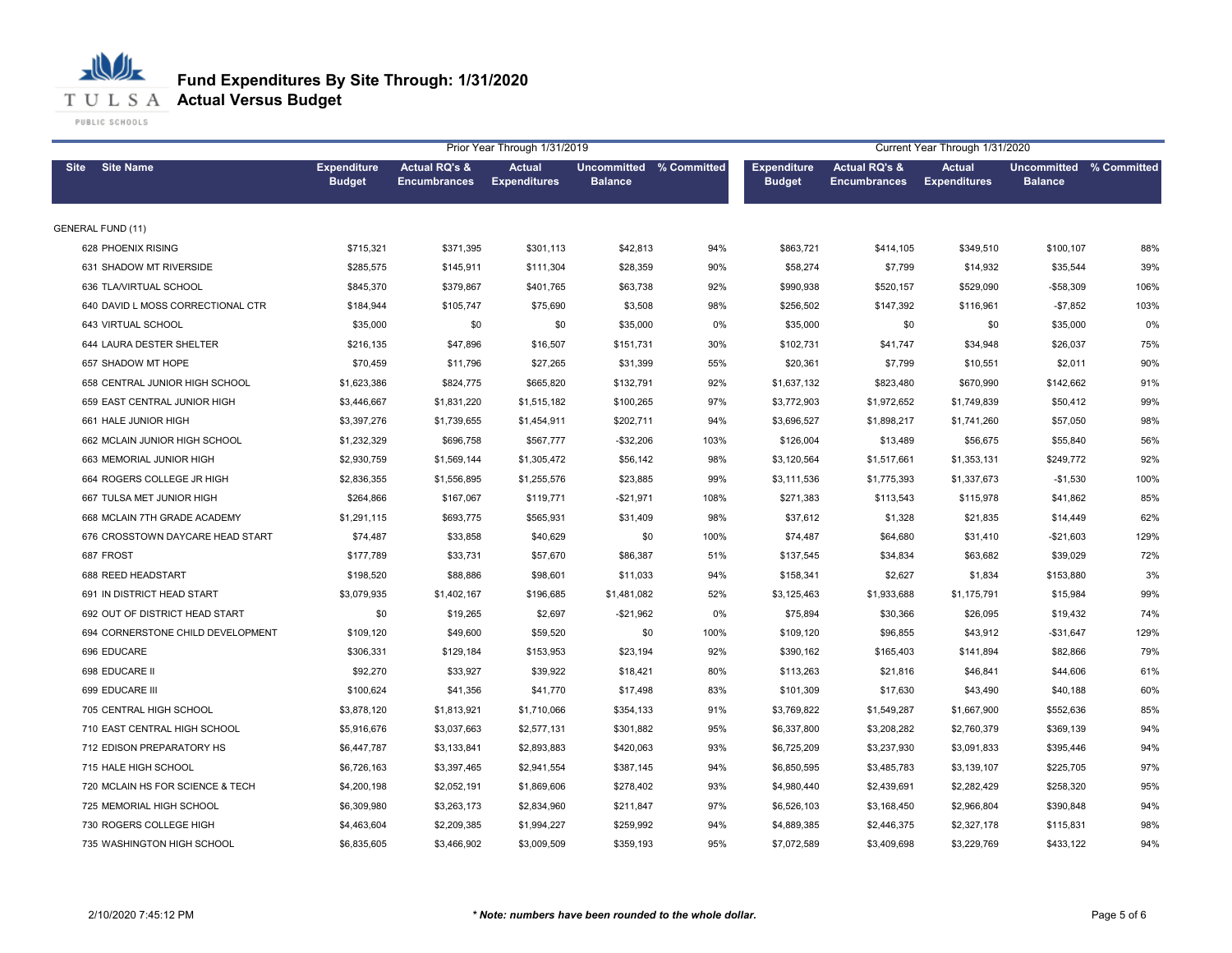**T U L S A Actual Versus Budget** 

PUBLIC SCHOOLS

|                                    |                                     | Current Year Through 1/31/2020                  |                                      |                                      |             |                                     |                                                 |                                      |                               |             |
|------------------------------------|-------------------------------------|-------------------------------------------------|--------------------------------------|--------------------------------------|-------------|-------------------------------------|-------------------------------------------------|--------------------------------------|-------------------------------|-------------|
| <b>Site Name</b><br><b>Site</b>    | <b>Expenditure</b><br><b>Budget</b> | <b>Actual RQ's &amp;</b><br><b>Encumbrances</b> | <b>Actual</b><br><b>Expenditures</b> | <b>Uncommitted</b><br><b>Balance</b> | % Committed | <b>Expenditure</b><br><b>Budget</b> | <b>Actual RQ's &amp;</b><br><b>Encumbrances</b> | <b>Actual</b><br><b>Expenditures</b> | Uncommitted<br><b>Balance</b> | % Committed |
| <b>GENERAL FUND (11)</b>           |                                     |                                                 |                                      |                                      |             |                                     |                                                 |                                      |                               |             |
| 740 WEBSTER HIGH SCHOOL            | \$3,632,271                         | \$1,781,304                                     | \$1,700,607                          | \$150,360                            | 96%         | \$3,829,369                         | \$2,076,283                                     | \$1,897,263                          | $-$144,177$                   | 104%        |
| 745 TULSA MET HIGH SCHOOL          | \$1,698,935                         | \$851,005                                       | \$757,174                            | \$90,756                             | 95%         | \$1,658,720                         | \$872,051                                       | \$775,016                            | \$11,652                      | 99%         |
| 750 TRAICE ACADEMY HS              | \$2,049,137                         | \$1,129,255                                     | \$961,027                            | $-$41,144$                           | 102%        | \$2,466,962                         | \$1,268,806                                     | \$1,039,879                          | \$158,277                     | 94%         |
| 799 CONCURRENT ENROLLMENT          | \$0                                 | \$0                                             | \$0                                  | \$0                                  | 0%          | \$0                                 | \$18,000                                        | \$0                                  | $-$18,000$                    | 0%          |
| 974 TULSA SCHOOL OF ARTS & SCIENCE | \$2,682,178                         | \$33,350                                        | \$1,248,559                          | \$1,400,269                          | 48%         | \$2,790,614                         | \$31,045                                        | \$1,557,245                          | \$1,202,323                   | 57%         |
| 975 TULSA KIPP ACADEMY             | \$2,601,400                         | \$32,499                                        | \$1,255,245                          | \$1,313,656                          | 50%         | \$2,707,679                         | \$61,124                                        | \$1,760,477                          | \$886,078                     | 67%         |
| 976 TULSA LEGACY                   | \$3,691,767                         | \$64,067                                        | \$1,715,277                          | \$1,912,423                          | 48%         | \$3,815,725                         | \$51,861                                        | \$2,243,915                          | \$1,519,949                   | 60%         |
| 977 COLLEGE BOUND ACADEMY          | \$2,623,247                         | \$47,799                                        | \$1,250,593                          | \$1,324,855                          | 49%         | \$2,737,239                         | \$42,413                                        | \$1,799,701                          | \$895,126                     | 67%         |
| 978 TULSA HONOR ACADEMY            | \$2,537,363                         | \$25,087                                        | \$1,218,611                          | \$1,293,664                          | 49%         | \$2,639,450                         | \$42,090                                        | \$1,834,290                          | \$763,070                     | 71%         |
| 979 COLLEGIATE HALL CHARTER SCHOOL | \$1,283,749                         | \$0                                             | \$611,399                            | \$672,351                            | 48%         | \$1,329,956                         | \$1,825                                         | \$707,708                            | \$620,423                     | 53%         |
| 986 KIPP TULSA UNIVERSITY PREP HS  | \$0                                 | \$0                                             | \$0                                  | \$0                                  | 0%          | \$3,000                             | \$397                                           | \$17,909                             | $-$15,306$                    | 610%        |
| Total Site Expenditures for Fund   | \$335,135,292                       | \$155,398,941                                   | \$147,539,507                        | \$32,196,844                         | 90%         | \$339,488,945                       | \$154,356,838                                   | \$156,839,528                        | \$28,292,579                  | 92%         |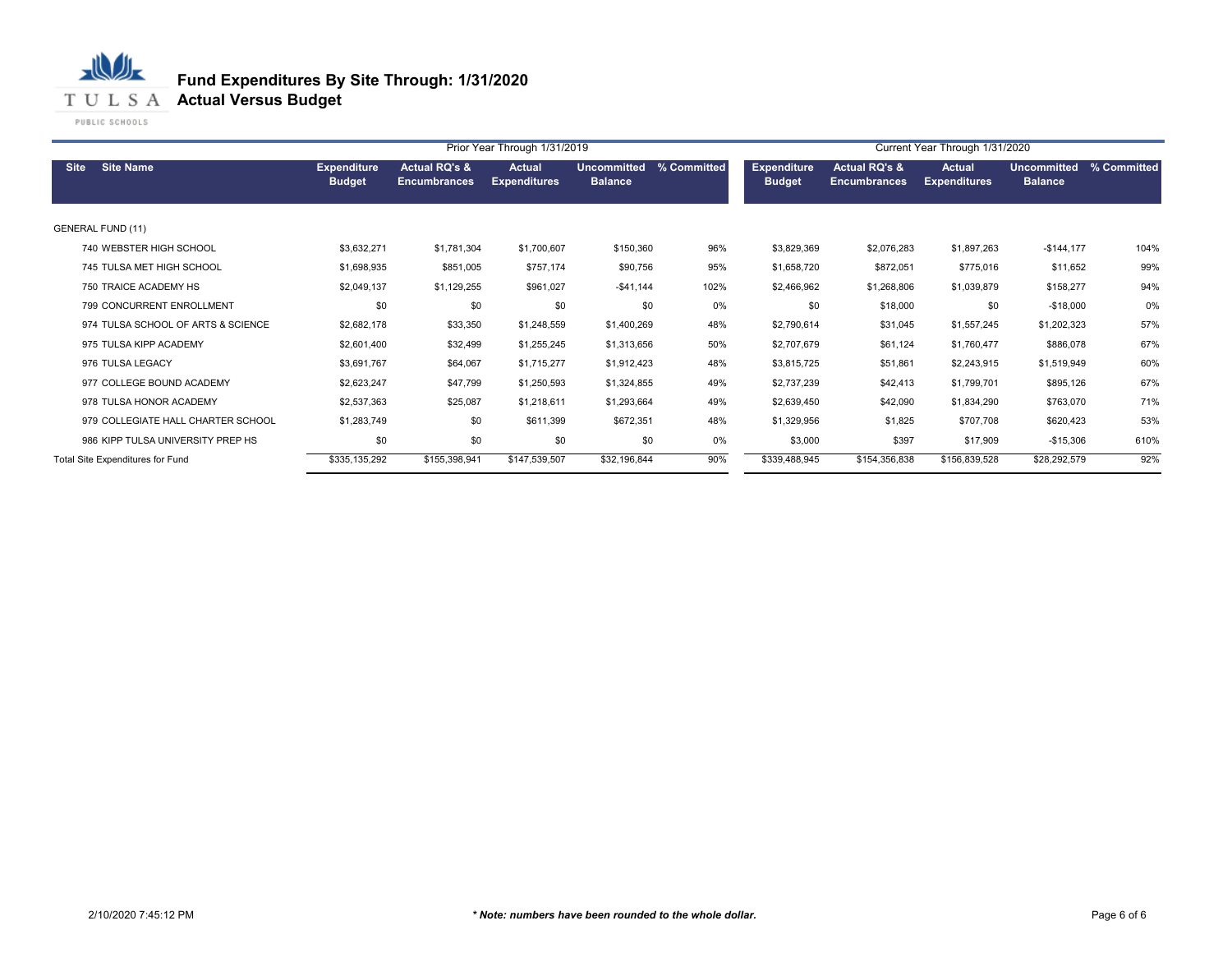

|                                     |                                     |                                                 | Prior Year Through 1/31/2019         |                                           |       | Current Year Through 1/31/2020      |                                                 |                                      |                                      |             |
|-------------------------------------|-------------------------------------|-------------------------------------------------|--------------------------------------|-------------------------------------------|-------|-------------------------------------|-------------------------------------------------|--------------------------------------|--------------------------------------|-------------|
| <b>Project</b> Project Name         | <b>Expenditure</b><br><b>Budget</b> | <b>Actual RQ's &amp;</b><br><b>Encumbrances</b> | <b>Actual</b><br><b>Expenditures</b> | Uncommitted % Committed<br><b>Balance</b> |       | <b>Expenditure</b><br><b>Budget</b> | <b>Actual RQ's &amp;</b><br><b>Encumbrances</b> | <b>Actual</b><br><b>Expenditures</b> | <b>Uncommitted</b><br><b>Balance</b> | % Committed |
| <b>GENERAL FUND (11)</b>            |                                     |                                                 |                                      |                                           |       |                                     |                                                 |                                      |                                      |             |
| 0000 UNRESTRICTED FUNDS             | \$221,950,058                       | \$111,606,999                                   | \$98,313,952                         | \$12,029,107                              | 95%   | \$219,759,519                       | \$111,448,008                                   | \$102,311,339                        | \$6,000,173                          | 97%         |
| 0001 SUPERINTENDENT RESERVE         | \$90,000                            | \$2,100                                         | \$9,100                              | \$78,800                                  | 12%   | \$48,944                            | \$0                                             | \$0                                  | \$48,944                             | 0%          |
| 0002 DISTRICT PROJECT RESERVE       | $-$5,806,758$                       | \$0                                             | \$0                                  | $-$5,806,758$                             | 0%    | $-$1,359,512$                       | \$0                                             | \$0                                  | $-$1,359,512$                        | 0%          |
| 0005 EARLY CHILDHOOD                | \$8,730                             | \$0                                             | \$0                                  | \$8,730                                   | $0\%$ | \$8,730                             | \$0                                             | \$0                                  | \$8,730                              | 0%          |
| 0007 MEDIA SERVICES REVENUE         | \$1,445                             | \$0                                             | \$0                                  | \$1,445                                   | 0%    | \$1,445                             | \$0                                             | \$0                                  | \$1,445                              | 0%          |
| 0008 THOREAU MICRO SOCIETY          | \$25,000                            | \$5,551                                         | \$7,761                              | \$11,688                                  | 53%   | \$25,000                            | \$6,013                                         | \$8,293                              | \$10,694                             | 57%         |
| 0014 RESERVE FOR ONE TIME MONIES    | \$209,343                           | \$0                                             | \$53,962                             | \$155,381                                 | 26%   | \$6,000                             | \$0                                             | \$5,288                              | \$712                                | 88%         |
| 0020 FINE ARTS                      | \$24,316                            | \$10,036                                        | \$830                                | \$13,450                                  | 45%   | \$23,316                            | \$10,350                                        | \$12,123                             | \$843                                | 96%         |
| 0044 PROFESSIONS DEVELOPMENT FEES   | \$115,163                           | \$1,312                                         | \$29,828                             | \$84,023                                  | 27%   | \$106,127                           | \$146                                           | \$5,081                              | \$100,900                            | 5%          |
| 0066 SPECIAL EDUCATION TRANSFERS IN | \$10,000                            | \$0                                             | \$0                                  | \$10,000                                  | 0%    | \$10,000                            | \$0                                             | \$0                                  | \$10,000                             | 0%          |
| 0067 HOMEBOUND CHILDREN             | \$98,806                            | \$0                                             | \$32,682                             | \$66,123                                  | 33%   | \$98,806                            | \$0                                             | \$23,370                             | \$75,436                             | 24%         |
| 0068 ATHLETICS                      | \$36,500                            | \$0                                             | \$0                                  | \$36,500                                  | 0%    | \$6,500                             | \$0                                             | \$0                                  | \$6,500                              | 0%          |
| 0071 GRADUATION                     | \$85,000                            | \$6,725                                         | \$3,275                              | \$75,000                                  | 12%   | \$75,000                            | \$27,049                                        | \$2,951                              | \$45,000                             | 40%         |
| 0072 ACCREDITATION                  | \$10,000                            | \$0                                             | \$0                                  | \$10,000                                  | 0%    | \$10,000                            | \$0                                             | \$0                                  | \$10,000                             | 0%          |
| 0086 CHARTER COMPACT - NACSA        | \$43,950                            | \$0                                             | \$39,340                             | \$4,610                                   | 90%   | \$0                                 | \$0                                             | \$0                                  | \$0                                  | 0%          |
| 0098 RENTAL/STAGECRAFT              | \$1,000                             | \$0                                             | \$193                                | \$807                                     | 19%   | \$1,000                             | \$0                                             | \$0                                  | \$1,000                              | 0%          |
| 0100 VIRTUAL SUM SCHL TUITION       | \$35,000                            | \$0                                             | \$0                                  | \$35,000                                  | 0%    | \$35,000                            | \$0                                             | \$0                                  | \$35,000                             | 0%          |
| 0104 REGULAR ED SUMMER SCHOOL       | \$160,000                           | \$0                                             | \$59,549                             | \$100,451                                 | 37%   | \$160,000                           | \$0                                             | \$83,541                             | \$76,459                             | 52%         |
| 0115 BBRADSTREET-DISTRICT-TOMLINS   | \$27,622                            | \$3,327                                         | \$24,142                             | \$152                                     | 99%   | \$29,700                            | \$0                                             | \$29,165                             | \$535                                | 98%         |
| 0127 TULSA CO JUVENILE TRUST AUTH   | \$0                                 | \$0                                             | \$0                                  | \$0                                       | 0%    | \$53,747                            | \$13,735                                        | \$11,762                             | \$28,250                             | 47%         |
| 0130 CHEROKEE MOTOR VEHICLE REVENUE | \$225,954                           | \$10,355                                        | \$49,201                             | \$166,398                                 | 26%   | \$191,699                           | \$28,106                                        | \$79,445                             | \$84,148                             | 56%         |
| 0165 ANY GIVEN CHILD                | \$82,710                            | \$6,514                                         | \$10,074                             | \$66,122                                  | 20%   | \$82,710                            | \$20,310                                        | \$22,674                             | \$39,726                             | 52%         |
| 0172 AP CAPSTONE - EDISON HS        | \$6,000                             | \$0                                             | \$2,905                              | \$3,095                                   | 48%   | \$6,000                             | \$0                                             | \$0                                  | \$6,000                              | 0%          |
| 0175 QEP GRANT                      | \$77,250                            | \$5,663                                         | \$21,009                             | \$50,578                                  | 35%   | \$41,130                            | \$2,000                                         | \$2,175                              | \$36,955                             | 10%         |
| 0181 TRANSPORTATION RENTALS - PAYRO | \$0                                 | \$8,840                                         | -\$233,689                           | \$224,850                                 | 0%    | \$0                                 | \$9,512                                         | $-$ \$243,261                        | \$233,749                            | 0%          |
| 0190 WALLACE FOUNDATION             | \$285,524                           | \$46,250                                        | \$28,500                             | \$210,774                                 | 26%   | \$0                                 | \$0                                             | \$0                                  | \$0                                  | 0%          |
| 0191 CNG BUS LEASE OR CONVERSION    | \$47,088                            | \$37,368                                        | \$9,720                              | \$0                                       | 100%  | \$51,840                            | \$15,336                                        | \$36,504                             | \$0                                  | 100%        |
| 0201 LEARNING READINESS PE GRANT-MC | \$63,734                            | \$40,146                                        | \$28,650                             | $-$5,062$                                 | 108%  | \$0                                 | \$0                                             | \$0                                  | \$0                                  | 0%          |
| 0224 FOUNDATION FOR TULSA SCHOOLS   | \$8,328,582                         | \$4,151,982                                     | \$2,519,712                          | \$1,656,888                               | 80%   | \$7,200,000                         | \$3,447,145                                     | \$3,115,620                          | \$637,235                            | 91%         |
| 0243 THE BROAD CENTER               | \$156,372                           | \$46,602                                        | \$102,544                            | \$7,225                                   | 95%   | \$264,049                           | \$0                                             | \$73,007                             | \$191,042                            | 28%         |
| 0244 WALLACE FOUND SEL INITIATIVE   | \$1,417,199                         | \$289,342                                       | \$303,765                            | \$824,092                                 | 42%   | \$1,272,710                         | \$359,418                                       | \$338,185                            | \$575,107                            | 55%         |
| 0246 NFL FOUNDATION GRANT           | \$114,952                           | \$1,446                                         | \$63,430                             | \$50,076                                  | 56%   | \$70,890                            | \$425                                           | \$23,550                             | \$46,915                             | 34%         |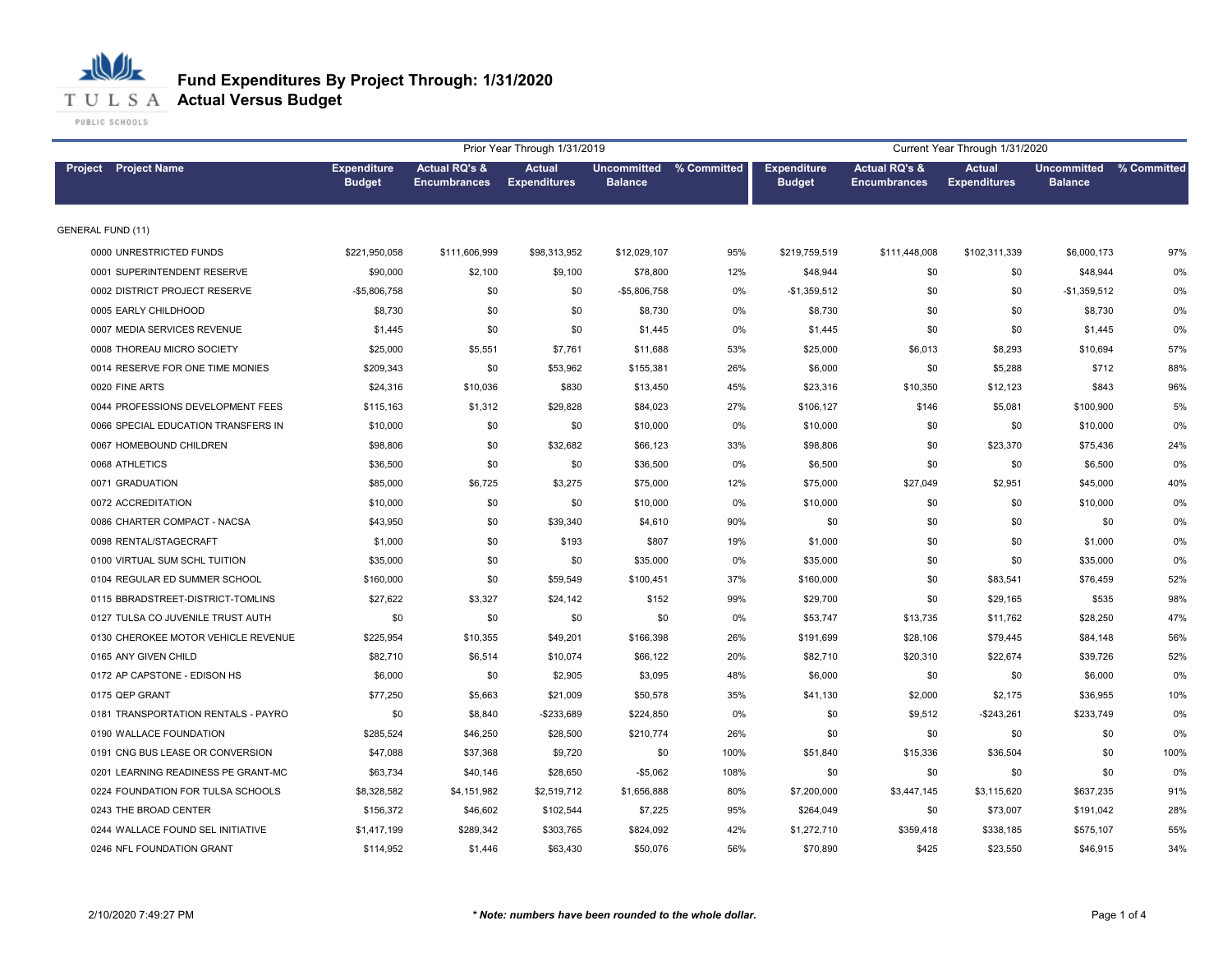

|                                     | Current Year Through 1/31/2020      |                                                 |                                      |                                           |       |                                     |                                                 |                                      |                                      |             |
|-------------------------------------|-------------------------------------|-------------------------------------------------|--------------------------------------|-------------------------------------------|-------|-------------------------------------|-------------------------------------------------|--------------------------------------|--------------------------------------|-------------|
| <b>Project Project Name</b>         | <b>Expenditure</b><br><b>Budget</b> | <b>Actual RQ's &amp;</b><br><b>Encumbrances</b> | <b>Actual</b><br><b>Expenditures</b> | Uncommitted % Committed<br><b>Balance</b> |       | <b>Expenditure</b><br><b>Budget</b> | <b>Actual RQ's &amp;</b><br><b>Encumbrances</b> | <b>Actual</b><br><b>Expenditures</b> | <b>Uncommitted</b><br><b>Balance</b> | % Committed |
| <b>GENERAL FUND (11)</b>            |                                     |                                                 |                                      |                                           |       |                                     |                                                 |                                      |                                      |             |
| 0247 WEBSTER - SALE OF IPADS        | \$354                               | \$0                                             | \$0                                  | \$354                                     | 0%    | \$0                                 | \$0                                             | \$0                                  | \$0                                  | 0%          |
| 0248 GREENWOOD LEARN ACAD CHARGABLE | \$4,000                             | \$0                                             | \$0                                  | \$4,000                                   | 0%    | \$4,000                             | \$0                                             | \$0                                  | \$4,000                              | 0%          |
| 0250 BLOOMBERG PHILANTHROPIES       | \$1,284,170                         | \$404,557                                       | \$371,688                            | \$507,925                                 | 60%   | \$635,000                           | \$116,715                                       | \$246,566                            | \$271,719                            | 57%         |
| 0251 STRONG TOMORROW                | \$458,569                           | \$141,989                                       | \$150,364                            | \$166,216                                 | 64%   | \$395,000                           | \$106,475                                       | \$120,193                            | \$168,332                            | 57%         |
| 0257 ONE TO WORLD DEVICE REPAIRS    | \$240                               | \$0                                             | \$0                                  | \$240                                     | 0%    | \$480                               | \$0                                             | \$0                                  | \$480                                | 0%          |
| 0258 DELL FORMATIVE ASSESSMENT GRNT | \$421,973                           | \$183,749                                       | \$91,769                             | \$146,455                                 | 65%   | \$120,000                           | \$64,000                                        | \$25,346                             | \$30,654                             | 74%         |
| 0259 TPS ED-FI TECHNICAL FTE GRANT  | \$139,843                           | \$51,856                                        | \$62,596                             | \$25,390                                  | 82%   | \$24,000                            | \$52,295                                        | \$63,499                             | $-$91,794$                           | 482%        |
| 0260 XQ                             | \$935,000                           | \$84,633                                        | \$92,565                             | \$757,803                                 | 19%   | \$962,500                           | \$298,447                                       | \$331,060                            | \$332,993                            | 65%         |
| 0261 CHEROKEE NATION LOCAL FUNDING  | \$4,150                             | \$1,500                                         | \$0                                  | \$2,650                                   | 36%   | \$3,000                             | \$1,000                                         | \$0                                  | \$2,000                              | 33%         |
| 0262 MURPHY FAMILY FOUNDATION       | \$10,000                            | \$0                                             | \$31,468                             | $-$21,468$                                | 315%  | \$0                                 | \$0                                             | \$0                                  | \$0                                  | 0%          |
| 0263 OERB STEM GRANT                | \$112,923                           | \$0                                             | \$16,841                             | \$96,082                                  | 15%   | \$63,750                            | \$0                                             | \$0                                  | \$63,750                             | 0%          |
| 0264 STRONG TOMORROWS OK DEPT HEALT | \$95,000                            | \$8,079                                         | \$537                                | \$86,384                                  | 9%    | \$118,282                           | \$52,026                                        | \$61,622                             | \$4,634                              | 96%         |
| 0267 CAMPUS POLICE/RENTAL SECURITY  | \$0                                 | \$0                                             | \$0                                  | \$0                                       | 0%    | \$0                                 | \$0                                             | \$99                                 | $-$ \$99                             | 0%          |
| 0271 BEST GRANT                     | \$143,780                           | \$64,785                                        | \$67,465                             | \$11,530                                  | 92%   | \$363,874                           | \$135,022                                       | \$169,049                            | \$59,803                             | 84%         |
| 0272 CHIEFS FOR CHANGE AWARD        | \$100,000                           | \$0                                             | \$94,774                             | \$5,226                                   | 95%   | \$0                                 | \$0                                             | \$6,445                              | $-$6,445$                            | 0%          |
| 0273 FOUNDATION TULSA COMMITMENT    | \$389,300                           | \$147,472                                       | \$128,279                            | \$113,549                                 | 71%   | \$300,000                           | \$48,274                                        | \$92,643                             | \$159,083                            | 47%         |
| 0274 GENERAL DOLLAR LITERACY - HAMI | \$500                               | \$0                                             | \$498                                | \$2                                       | 100%  | \$0                                 | \$0                                             | \$0                                  | \$0                                  | 0%          |
| 0275 TRSA FLIGHT NIGHT              | \$3,500                             | \$1,374                                         | \$957                                | \$1,169                                   | 67%   | \$0                                 | \$0                                             | \$0                                  | \$0                                  | 0%          |
| 0276 PIONEER FELLOWSHIP             | \$0                                 | \$25,604                                        | \$12,756                             | $- $38,360$                               | 0%    | \$0                                 | \$0                                             | \$2,328                              | $-$2,328$                            | 0%          |
| 0277 YST - STRONG TOMORROWS         | \$64,000                            | \$24,263                                        | \$0                                  | \$39,737                                  | 38%   | \$100,000                           | \$61,725                                        | \$52,684                             | $-$14,409$                           | 114%        |
| 0278 BURNSTEIN DESIGN LAB           | \$20,000                            | \$0                                             | \$0                                  | \$20,000                                  | 0%    | \$12,500                            | \$0                                             | \$0                                  | \$12,500                             | 0%          |
| 0279 Q-TRIP PROJECT                 | \$0                                 | \$0                                             | \$0                                  | \$0                                       | 0%    | \$30,000                            | \$0                                             | \$110                                | \$29,890                             | 0%          |
| 0280 BLOOMBERG II                   | \$0                                 | \$0                                             | \$0                                  | \$0                                       | 0%    | \$650,000                           | \$180,559                                       | \$177,470                            | \$291,970                            | 55%         |
| 0281 TULSA TEACHER CORP             | \$0                                 | \$0                                             | \$0                                  | \$0                                       | 0%    | \$376,495                           | $-$266,520$                                     | \$266,520                            | \$376,495                            | 0%          |
| 0282 ED DARBY FOUNDATION            | \$0                                 | \$0                                             | \$0                                  | \$0                                       | 0%    | \$0                                 | \$26,828                                        | \$16,480                             | $-$43,308$                           | 0%          |
| 0283 DELL ENROLLMENT GRANT          | \$0                                 | \$0                                             | \$0                                  | \$0                                       | $0\%$ | \$50,000                            | \$27,634                                        | \$4,966                              | \$17,400                             | 65%         |
| 0300 ENERGY MANAGEMENT              | \$7,566,747                         | \$2,994,283                                     | \$4,199,257                          | \$373,206                                 | 95%   | \$7,463,217                         | \$3,181,694                                     | \$4,171,750                          | \$109,773                            | 99%         |
| 0301 MANAGED PRINT SERVICES         | \$1,041,261                         | \$571,451                                       | \$469,801                            | \$9                                       | 100%  | \$1,041,261                         | \$439,575                                       | \$590,429                            | \$11,257                             | 99%         |
| 0325 INSURANCE DEDUCTIBLE           | \$750,000                           | \$30,088                                        | \$330,088                            | \$389,825                                 | 48%   | \$750,000                           | \$30,088                                        | \$330,088                            | \$389,825                            | 48%         |
| 0326 PRINT SHOP REVENUE             | \$241                               | \$0                                             | \$0                                  | \$241                                     | 0%    | \$946                               | \$0                                             | \$0                                  | \$946                                | 0%          |
| 0390 BEFORE AND AFTER SCHOOL ENRICH | \$1,174,427                         | \$671,515                                       | \$600,858                            | $-$97,947$                                | 108%  | \$1,308,012                         | \$610,877                                       | \$653,803                            | \$43,332                             | 97%         |
| 0515 CARVER IB PROGRAM              | \$25,000                            | \$3,236                                         | \$7,231                              | \$14,533                                  | 42%   | \$25,000                            | \$1,007                                         | \$1,401                              | \$22,592                             | 10%         |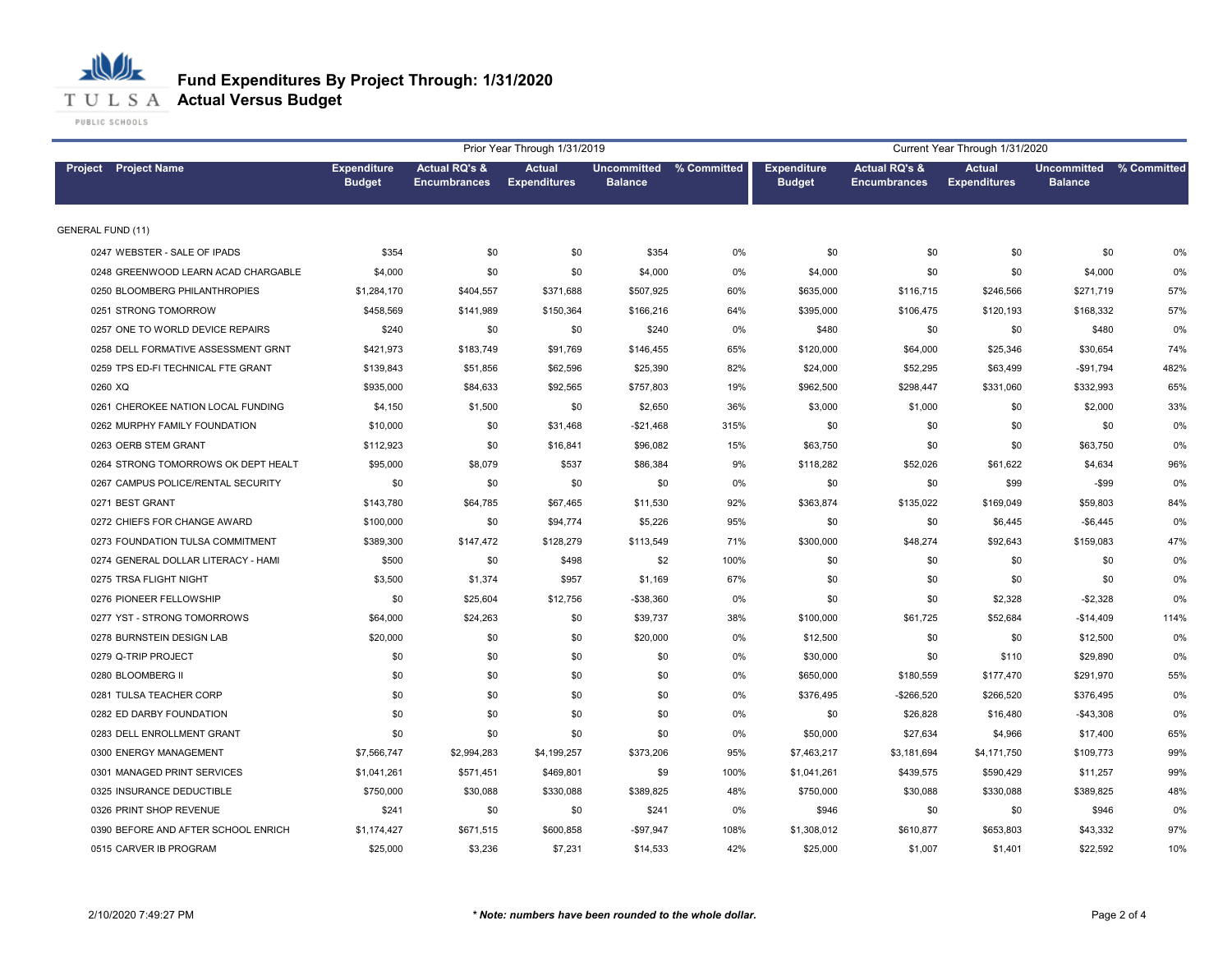

|                                     |                                     |                                                 | Prior Year Through 1/31/2019         |                                           |      | Current Year Through 1/31/2020      |                                                 |                                      |                                      |             |
|-------------------------------------|-------------------------------------|-------------------------------------------------|--------------------------------------|-------------------------------------------|------|-------------------------------------|-------------------------------------------------|--------------------------------------|--------------------------------------|-------------|
| <b>Project</b> Project Name         | <b>Expenditure</b><br><b>Budget</b> | <b>Actual RQ's &amp;</b><br><b>Encumbrances</b> | <b>Actual</b><br><b>Expenditures</b> | Uncommitted % Committed<br><b>Balance</b> |      | <b>Expenditure</b><br><b>Budget</b> | <b>Actual RQ's &amp;</b><br><b>Encumbrances</b> | <b>Actual</b><br><b>Expenditures</b> | <b>Uncommitted</b><br><b>Balance</b> | % Committed |
| <b>GENERAL FUND (11)</b>            |                                     |                                                 |                                      |                                           |      |                                     |                                                 |                                      |                                      |             |
| 0558 PUBLIC CHARTER SCHOOLS NON-FED | \$14,987,625                        | \$0                                             | \$7,066,997                          | \$7,920,628                               | 47%  | \$15,531,435                        | \$0                                             | \$9,617,251                          | \$5,914,183                          | 62%         |
| 0559 CHARTER SCHOOL CUSTODIAL SVCS  | \$397,029                           | \$176,233                                       | \$204,159                            | \$16,637                                  | 96%  | \$453,450                           | \$199,546                                       | \$272,420                            | $-$18,516$                           | 104%        |
| 0698 SP ED MEDICAID REIMB II        | \$41,314                            | \$22,367                                        | \$0                                  | \$18,947                                  | 54%  | \$62,506                            | \$85                                            | \$2,890                              | \$59,531                             | 5%          |
| 0710 CONSOLIDATED SPECIAL FUND      | \$362,175                           | \$13,000                                        | \$114,569                            | \$234,607                                 | 35%  | \$362,175                           | \$16,628                                        | \$189,692                            | \$155,855                            | 57%         |
| 0730 JUNIOR ROTC - NON-FEDERAL      | \$1,021,112                         | \$444,709                                       | \$523,774                            | \$52,630                                  | 95%  | \$1,164,569                         | \$537,344                                       | \$578,289                            | \$48,937                             | 96%         |
| 0732 JUNIOR ROTC NON SALARY EXPEND  | \$34,350                            | \$11,237                                        | \$5,017                              | \$18,096                                  | 47%  | \$34,350                            | \$13,246                                        | \$4,061                              | \$17,043                             | 50%         |
| 0735 BTW IB PROGRAM                 | \$121,262                           | \$32,091                                        | \$33,454                             | \$55,717                                  | 54%  | \$121,262                           | \$12,274                                        | \$62,155                             | \$46,833                             | 61%         |
| 0841 FOSTER - RESTITUTION           | \$22                                | \$0                                             | \$0                                  | \$22                                      | 0%   | \$22                                | \$0                                             | \$0                                  | \$22                                 | 0%          |
| 0847 ELL (ENGLISH LANGUAGE LEARNERS | \$320,846                           | \$120,913                                       | \$168,923                            | \$31,009                                  | 90%  | \$314,823                           | \$136,501                                       | \$176,611                            | \$1,711                              | 99%         |
| 0855 OK REGENTS EDUC RISING-EDISON  | \$500                               | \$0                                             | \$199                                | \$301                                     | 40%  | \$0                                 | \$0                                             | \$0                                  | \$0                                  | 0%          |
| 0891 TRANSPORTATION - ATHLETIC EVEN | \$268,100                           | \$27,228                                        | \$180,135                            | \$60,736                                  | 77%  | \$268,100                           | \$12,201                                        | \$191,486                            | \$64,413                             | 76%         |
| 0950 FEDERAL PROJECTS - ADMIN STATE | \$814,208                           | \$338,599                                       | \$424,444                            | \$51,166                                  | 94%  | \$651,584                           | \$195,414                                       | \$371,187                            | \$84,984                             | 87%         |
| 0951 CORNERSTONE CHILD DEVELOPMENT  | \$109,120                           | \$49,600                                        | \$59,520                             | \$0                                       | 100% | \$109,120                           | \$96,855                                        | \$43,912                             | $-$31,647$                           | 129%        |
| 0953 CROSSTOWN DAY CARE CENTER      | \$74,487                            | \$33,858                                        | \$40,629                             | \$0                                       | 100% | \$74,487                            | \$64,680                                        | \$31,410                             | $-$21,603$                           | 129%        |
| 0955 HEADSTART                      | \$3,264,550                         | \$1,430,786                                     | \$1,395,746                          | \$438,017                                 | 87%  | \$3,255,899                         | \$1,892,328                                     | \$1,167,509                          | \$196,062                            | 94%         |
| 0956 TULSA TECHNOLOGY               | \$110,300                           | \$14,000                                        | \$78,750                             | \$17,550                                  | 84%  | \$110,300                           | \$5,250                                         | \$87,500                             | \$17,550                             | 84%         |
| 0960 EDUCARE                        | \$208,894                           | \$94,952                                        | \$113,942                            | \$0                                       | 100% | \$208,894                           | \$129,099                                       | \$79,795                             | \$0                                  | 100%        |
| 0961 EDUCARE - CUSTODIAL SERVICES   | \$241,550                           | \$75,655                                        | \$99,096                             | \$66,798                                  | 72%  | \$232,807                           | \$48,127                                        | \$98,670                             | \$86,010                             | 63%         |
| 3110 PROFESSIONAL DEVELOPMENT/ADA B | \$120,005                           | \$61,263                                        | \$39,008                             | \$19,734                                  | 84%  | \$120,005                           | \$6,038                                         | \$15,611                             | \$98,356                             | 18%         |
| 3120 STAFF DEVELOPMENT STIPEND      | \$317,382                           | \$0                                             | \$0                                  | \$317,382                                 | 0%   | \$317,382                           | \$0                                             | \$0                                  | \$317,382                            | 0%          |
| 3310 FBA COMPENSATION - NO MED      | \$462,952                           | \$249,695                                       | \$193,078                            | \$20,179                                  | 96%  | \$434,204                           | \$209,435                                       | \$170,644                            | \$54,125                             | 88%         |
| 3320 FLEX BENEFIT ALLOWANCE-SUPPORT | \$1,637,608                         | \$900,657                                       | \$798,638                            | $-$61,686$                                | 104% | \$1,591,508                         | \$756,927                                       | \$837,598                            | $-$3,017$                            | 100%        |
| 3330 STATE TEXTBOOK                 | \$1,701,857                         | \$0                                             | \$0                                  | \$1,701,857                               | 0%   | \$1,650,212                         | \$61,500                                        | \$39,070                             | \$1,549,643                          | 6%          |
| 3340 BENEFIT ALLOWANCE-CERTIFIED    | \$17,347,013                        | \$9,642,497                                     | \$6,993,647                          | \$710,869                                 | 96%  | \$16,455,158                        | \$8,958,667                                     | \$6,964,963                          | \$531,528                            | 97%         |
| 3350 BENEFIT ALLOWANCE-SUPPORT STAF | \$9,681,234                         | \$4,320,865                                     | \$4,172,915                          | \$1,187,455                               | 88%  | \$9,708,370                         | \$4,104,346                                     | \$4,370,494                          | \$1,233,531                          | 87%         |
| 3610 ACE TECHNOLOGY                 | \$69,385                            | \$0                                             | \$0                                  | \$69,385                                  | 0%   | \$0                                 | \$0                                             | \$0                                  | \$0                                  | 0%          |
| 3621 DIST FINANCED ACE REMEDIATION  | \$150,720                           | \$7,841                                         | \$94,792                             | \$48,087                                  | 68%  | \$150,680                           | \$833                                           | \$38,504                             | \$111,343                            | 26%         |
| 3670 READING SUFFICIENCY ACT        | \$546,472                           | \$14,807                                        | \$220,121                            | \$311,544                                 | 43%  | \$544,369                           | \$0                                             | \$252,561                            | \$291,808                            | 46%         |
| 3880 ALTERNATIVE EDUCATION ACADEMIE | \$1,318,851                         | \$737,960                                       | \$586,326                            | $-$5,436$                                 | 100% | \$1,155,780                         | \$745,655                                       | \$589,231                            | $-$179,106$                          | 115%        |
| 3890 PUBLIC SCHOOL CLASSROOM SUPPOR | \$0                                 | \$0                                             | \$0                                  | \$0                                       | 0%   | \$4,898                             | \$0                                             | \$4,804                              | \$94                                 | 98%         |
| 4110 VOC ED. SALARY REIMBURSE - GEN | \$103,120                           | \$54,997                                        | \$42,473                             | \$5,650                                   | 95%  | \$106,720                           | \$56,912                                        | \$46,449                             | \$3,359                              | 97%         |
| 4120 VOCATIONAL EDUCATION           | \$629,777                           | \$181,475                                       | \$276,492                            | \$171,811                                 | 73%  | \$606,803                           | \$84,110                                        | \$270,035                            | \$252,659                            | 58%         |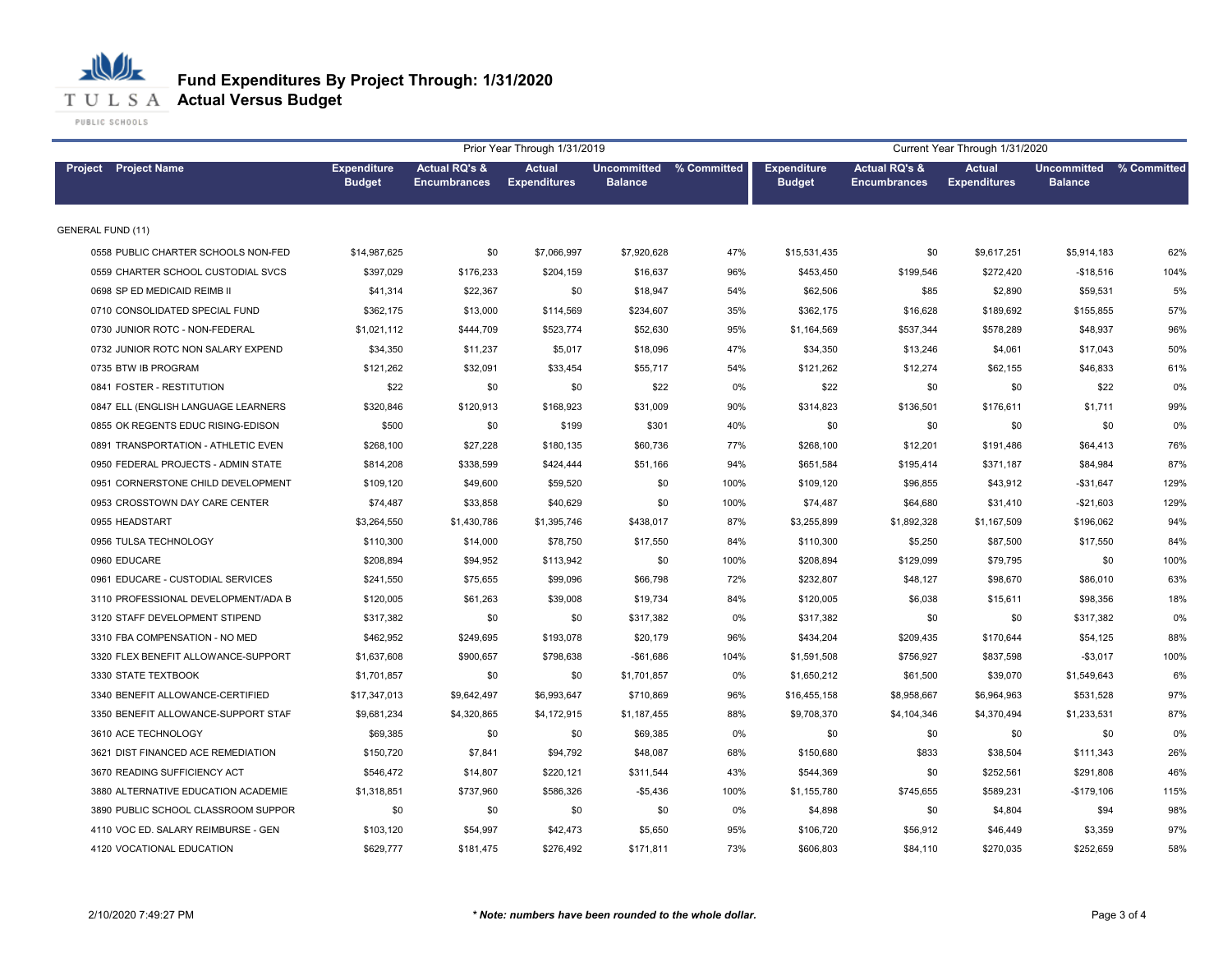

| <b>Actual RQ's &amp;</b><br><b>Actual</b><br>Uncommitted % Committed<br><b>Expenditure</b><br><b>Actual RQ's &amp;</b><br><b>Actual</b><br>Project Project Name<br><b>Expenditure</b><br><b>Expenditures</b><br><b>Budget</b><br><b>Balance</b><br><b>Budget</b><br><b>Expenditures</b><br><b>Encumbrances</b><br><b>Encumbrances</b> | <b>Uncommitted</b><br>% Committed<br><b>Balance</b> |
|---------------------------------------------------------------------------------------------------------------------------------------------------------------------------------------------------------------------------------------------------------------------------------------------------------------------------------------|-----------------------------------------------------|
|                                                                                                                                                                                                                                                                                                                                       |                                                     |
| <b>GENERAL FUND (11)</b>                                                                                                                                                                                                                                                                                                              |                                                     |
| 4210 C. PERKINS VOC ED. - CUR/SP PO<br>\$748,312<br>\$392,953<br>\$358,817<br>$- $3,458$<br>100%<br>\$716,923<br>\$319,093<br>\$319,344                                                                                                                                                                                               | \$78,487<br>89%                                     |
| \$157,322<br>\$0<br>\$19,454<br>\$137,868<br>12%<br>\$60,000<br>\$0<br>\$26,008<br>4560 DRS-VOC ED REHAB REIMBURSEMENT                                                                                                                                                                                                                | 43%<br>\$33,992                                     |
| \$69,660<br>\$9,493<br>86%<br>\$0<br>4690 TECHNOLOGY GRANT<br>\$0<br>\$60,167<br>\$60,000<br>\$44,411                                                                                                                                                                                                                                 | 74%<br>\$15,589                                     |
| 86%<br>5118 TITLE 1<br>\$17,163,924<br>\$7,421,503<br>\$7,290,074<br>\$2,452,347<br>\$19,688,718<br>\$8,380,657<br>\$8,483,752                                                                                                                                                                                                        | 86%<br>\$2,824,310                                  |
| 5150 PROGRAM IMPROVEMENT<br>76%<br>\$1,492,776<br>\$186,560<br>\$949,196<br>\$357,020<br>\$2,337,325<br>\$335,648<br>\$1,099,800                                                                                                                                                                                                      | 61%<br>\$901,877                                    |
| 59%<br>\$297,500<br>5190 SCHOOL IMPROVEMENT GRANT-ACCOU<br>\$299,649<br>\$36,921<br>\$140,296<br>\$122,432<br>\$62,298<br>\$161,751                                                                                                                                                                                                   | 75%<br>\$73,451                                     |
| 5320 LOCAL DELINQUENT PROGRAM<br>\$82,939<br>\$24,318<br>\$15,978<br>\$42,644<br>49%<br>\$83,758<br>\$32,731<br>\$16,579                                                                                                                                                                                                              | 59%<br>\$34,448                                     |
| 5380 OK STRIVING READERS COMPREHENS<br>\$537,103<br>\$358,625<br>\$39,050<br>\$139,428<br>74%<br>\$536,253<br>\$265,197<br>\$214,319                                                                                                                                                                                                  | 89%<br>\$56,737                                     |
| 5410 TEACHER AND PRINCIPAL TRAINING<br>\$2,544,292<br>\$678,157<br>\$1,183,448<br>\$682,688<br>73%<br>\$2,548,682<br>\$503,220<br>\$948,521                                                                                                                                                                                           | 57%<br>\$1,096,941                                  |
| \$522,526<br>21%<br>\$228,873<br>\$205,070<br>5520 TITLE IV STUDENT SUPT & ACAD E<br>\$662,071<br>\$95,846<br>\$43,699<br>\$870,114                                                                                                                                                                                                   | 50%<br>\$436,172                                    |
| \$630,045<br>\$292,798<br>\$7,438<br>99%<br>\$632,281<br>\$278,801<br>5610 INDIAN EDUCATION PROGRAM<br>\$329,809<br>\$309,699                                                                                                                                                                                                         | 93%<br>\$43,782                                     |
| 5630 JOHNSON O'MALLEY CREEK<br>\$63,150<br>\$31,357<br>\$22,841<br>\$8,952<br>86%<br>\$63,000<br>\$23,697<br>\$20,740                                                                                                                                                                                                                 | \$18,563<br>71%                                     |
| 0%<br>5631 JOHNSON O'MALLEY CHEROKEE<br>\$26,400<br>\$0<br>\$0<br>\$26,400<br>\$26,400<br>\$0<br>\$0                                                                                                                                                                                                                                  | \$26,400<br>0%                                      |
| 100%<br>\$25,994<br>5640 CREEK NATION JOM<br>\$42,254<br>\$804<br>\$41,450<br>\$0<br>\$22,000<br>\$0                                                                                                                                                                                                                                  | 118%<br>$-$3,994$                                   |
| 5710 TITLE III IMMIGRANT<br>\$246,224<br>\$96,402<br>\$84,424<br>\$65,398<br>73%<br>\$242,593<br>\$52,572<br>\$107,080                                                                                                                                                                                                                | 66%<br>\$82,940                                     |
| 5720 TITLE III LEP<br>\$776,295<br>\$296,433<br>\$388,527<br>\$91,335<br>88%<br>\$790,752<br>\$269,675<br>\$362,151                                                                                                                                                                                                                   | 80%<br>\$158,925                                    |
| 5960 HOMELESS CHILD<br>\$205,230<br>\$2,173<br>\$169,677<br>17%<br>\$47,883<br>\$19,198<br>\$13,542<br>\$33,380                                                                                                                                                                                                                       | 68%<br>\$15,143                                     |
| 6130 SPECIAL ED DISCRETIONARY<br>\$2,332<br>\$526<br>\$0<br>23%<br>\$8,500<br>\$2,226<br>\$2,319<br>\$1,806                                                                                                                                                                                                                           | 53%<br>\$3,955                                      |
| \$2,718<br>97%<br>\$68,851<br>\$2,037<br>6150 PROJECT ECCO<br>\$103,020<br>\$51,641<br>\$48,662<br>\$108,730                                                                                                                                                                                                                          | \$37,842<br>65%                                     |
| 6210 FEDERAL SP.ED. - FLOW THRU-NEW<br>\$3,415,612<br>\$578,812<br>92%<br>\$8,894,364<br>\$3,489,718<br>\$3,540,112<br>\$7,570,142<br>\$3,575,718                                                                                                                                                                                     | \$1,864,533<br>79%                                  |
| \$210,872<br>57%<br>6230 SPECIAL EDUCATION EARLY INTERV<br>\$485,245<br>\$154,857<br>\$119,516<br>\$484,165<br>\$189,137<br>\$146,663                                                                                                                                                                                                 | 69%<br>\$148,365                                    |
| 6250 FLOW THRU, IDEA-PART B, PRIVAT<br>\$11,996<br>\$0<br>\$11,996<br>0%<br>\$1,135<br>\$0<br>\$3,163<br>\$1,205                                                                                                                                                                                                                      | 74%<br>\$823                                        |
| 90%<br>\$65,383<br>6410 FEDERAL HANDICAPPED PRESCHOOL<br>\$162,223<br>\$82,251<br>\$63,085<br>\$16,887<br>\$218,737<br>\$84,000                                                                                                                                                                                                       | \$69,355<br>68%                                     |
| 6980 SP ED MEDICAID REIMB<br>40%<br>\$205,000<br>\$80,000<br>\$2,483<br>\$122,517<br>\$205,000<br>\$197,267<br>\$12,733                                                                                                                                                                                                               | 102%<br>$-$5,000$                                   |
| 7730 JUNIOR ROTC<br>\$682,334<br>\$298,857<br>\$346,540<br>\$36,937<br>95%<br>\$563,765<br>\$210,599<br>\$305,073                                                                                                                                                                                                                     | \$48,094<br>91%                                     |
| 7789 THE SCHOOL LEADERSHIP PROJECT<br>\$391,017<br>\$183,365<br>\$140,818<br>\$66,834<br>83%<br>\$0<br>\$0<br>\$715                                                                                                                                                                                                                   | $-$715$<br>0%                                       |
| \$271,590<br>\$61,289<br>90%<br>7860 CONSOLIDATION OF ADMIN COSTS<br>\$635,000<br>\$302,121<br>\$1,098,800<br>\$412,075<br>\$535,262                                                                                                                                                                                                  | \$151,463<br>86%                                    |
| Total Project Expenditures for Fund<br>\$335,135,292<br>\$155,398,941<br>\$147,539,507<br>\$32,196,844<br>90%<br>\$339,488,945<br>\$154,356,838<br>\$156,839,528                                                                                                                                                                      | 92%<br>\$28,292,579                                 |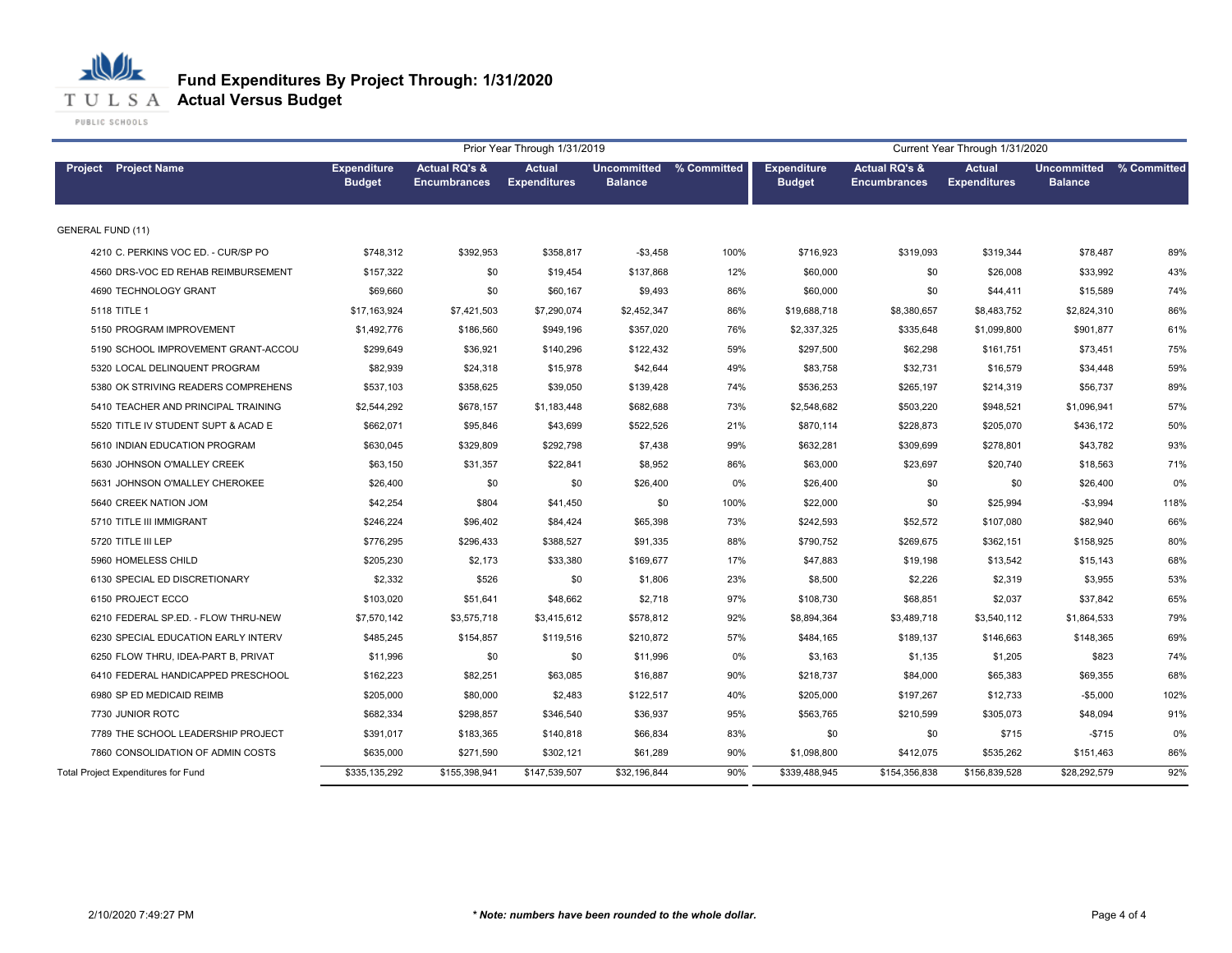

小

|                                                  |                                     |                                                | Prior Year Through 1/31/2019         |                                                  |      | Current Year Through 1/31/2020      |                                                |                                      |                                                  |      |  |
|--------------------------------------------------|-------------------------------------|------------------------------------------------|--------------------------------------|--------------------------------------------------|------|-------------------------------------|------------------------------------------------|--------------------------------------|--------------------------------------------------|------|--|
|                                                  | <b>Expenditure</b><br><b>Budget</b> | <b>Actual RQ's &amp;</b><br><b>Encumbrance</b> | <b>Actual</b><br><b>Expenditures</b> | <b>Uncommitted % Committed</b><br><b>Balance</b> |      | <b>Expenditure</b><br><b>Budget</b> | <b>Actual RQ's &amp;</b><br><b>Encumbrance</b> | <b>Actual</b><br><b>Expenditures</b> | <b>Uncommitted % Committed</b><br><b>Balance</b> |      |  |
| <b>BUILDING FUND (21)</b>                        |                                     |                                                |                                      |                                                  |      |                                     |                                                |                                      |                                                  |      |  |
| 1XXX Salaries                                    |                                     |                                                |                                      |                                                  |      |                                     |                                                |                                      |                                                  |      |  |
| 1210 FULL TIME NON-CERTIFIED SALARI              | \$6,937,494                         | \$2,996,455                                    | \$3,468,207                          | \$472,831                                        | 93%  | \$6,897,831                         | \$3,098,467                                    | \$3,896,448                          | $-$97,083$                                       | 101% |  |
| 1212 RETROACTIVE SUPPORT PAY                     | \$0                                 | \$0                                            | \$2,688                              | $-$2,688$                                        | 0%   | \$0                                 | \$0                                            | \$129,983                            | $-$129,983$                                      | 0%   |  |
| 1250 BENEFIT ALLOWANCE-SUPPORT STAF              | \$91,051                            | \$37,843                                       | \$41,352                             | \$11,856                                         | 87%  | \$70,565                            | \$30,350                                       | \$33,670                             | \$6,544                                          | 91%  |  |
| 1500 OVERTIME SALARIES - NON-CERTIF              | \$169,729                           | \$0                                            | \$158,684                            | \$11,045                                         | 93%  | \$167,072                           | \$0                                            | \$249,163                            | $-$ \$82,091                                     | 149% |  |
| 1800 STIPENDS - NON-CERTIFIED                    | \$27,500                            | \$0                                            | \$10,169                             | \$17,331                                         | 37%  | \$27,500                            | \$0                                            | \$10,861                             | \$16,639                                         | 39%  |  |
| 1930 OPTIONAL SPECIAL ASSIGNMENT -               | \$0                                 | \$0                                            | \$1,950                              | $-$1,950$                                        | 0%   | \$0                                 | \$0                                            | \$3,300                              | $-$3,300$                                        | 0%   |  |
|                                                  | \$7,225,774                         | \$3,034,298                                    | \$3,683,051                          | \$508,424                                        | 93%  | \$7,162,968                         | \$3,128,817                                    | \$4,323,424                          | $-$ \$289,273                                    | 104% |  |
| 2XXX Benefits                                    |                                     |                                                |                                      |                                                  |      |                                     |                                                |                                      |                                                  |      |  |
| 2220 DENTAL INSURANCE - NON-CERTIFI              | \$16,987                            | \$7,002                                        | \$7,630                              | \$2,355                                          | 86%  | \$18,236                            | \$6,868                                        | \$8,432                              | \$2,935                                          | 84%  |  |
| 2230 HEALTH INSURANCE - NON-CERTIFI              | \$1,027,969                         | \$435,047                                      | \$463,401                            | \$129,521                                        | 87%  | \$1,085,098                         | \$441,086                                      | \$518,276                            | \$125,736                                        | 88%  |  |
| 2240 LIFE INSURANCE - NON-CERTIFIED              | \$14,117                            | \$6,327                                        | \$6,941                              | \$849                                            | 94%  | \$15,902                            | \$3,446                                        | \$7,457                              | \$5,000                                          | 69%  |  |
| 2250 L-T DISB INSUR                              | \$15,100                            | \$8,367                                        | \$8,185                              | $-$1,452$                                        | 110% | \$20,940                            | \$4,537                                        | \$9,816                              | \$6,587                                          | 69%  |  |
| 2410 FICA - EMPLOYER'S CONTRIBUTION              | \$395,350                           | \$180,710                                      | \$221,504                            | $-$6,864$                                        | 102% | \$420,090                           | \$182,171                                      | \$259,767                            | $-$21,848$                                       | 105% |  |
| 2420 MEDICARE - EMPLOYER'S CONTRIBU              | \$92,461                            | \$42,502                                       | \$51,892                             | $-$1,933$                                        | 102% | \$98,250                            | \$42,604                                       | \$60,940                             | $-$5,294$                                        | 105% |  |
| 2610 RETIREMENT - DISTRICT PAID NON              | \$2,755                             | \$0                                            | \$1,534                              | \$1,222                                          | 56%  | \$2,834                             | \$0                                            | \$1,546                              | \$1,289                                          | 55%  |  |
| 2630 RETIREMENT - EMPLOYER'S CONTRI              | \$304,171                           | \$160,964                                      | \$187,513                            | $-$44,306$                                       | 115% | \$357,070                           | \$157,040                                      | \$223,260                            | $-$23,230$                                       | 107% |  |
|                                                  | \$1,868,911                         | \$840,919                                      | \$948,600                            | \$79,392                                         | 96%  | \$2,018,420                         | \$837,753                                      | \$1,089,493                          | \$91,173                                         | 95%  |  |
| 3XXX Purchased Professional & Technical Services |                                     |                                                |                                      |                                                  |      |                                     |                                                |                                      |                                                  |      |  |
| 3360 MEDICAL SERVICES                            | \$2,975                             | \$2,275                                        | \$525                                | \$175                                            | 94%  | \$2,975                             | \$2,800                                        | \$0                                  | \$175                                            | 94%  |  |
| 3370 OTHER PROFESSIONAL SERVICES                 | \$11,220                            | \$4,500                                        | \$1,275                              | \$5,445                                          | 51%  | \$14,220                            | \$3,000                                        | \$3,000                              | \$8,220                                          | 42%  |  |
| 3400 TECHNICAL SERVICES                          | \$8,000                             | \$3,545                                        | \$4,455                              | \$0                                              | 100% | \$0                                 | \$0                                            | \$0                                  | \$0                                              | 0%   |  |
| 3440 SECURITY SERVICES                           | \$111,800                           | \$6,845                                        | \$75,278                             | \$29,677                                         | 73%  | \$204,933                           | \$114,724                                      | \$85,276                             | \$4,933                                          | 98%  |  |
| 3442 SECURITY - ATHLETICS                        | \$56,554                            | \$2,643                                        | \$4,357                              | \$49,554                                         | 12%  | \$26,554                            | \$5,076                                        | \$1,924                              | \$19,554                                         | 26%  |  |
| 3460 OTHER TECHNICAL SERVICES                    | \$0                                 | \$0                                            | \$0                                  | \$0                                              | 0%   | \$8,000                             | \$8,000                                        | \$0                                  | \$0                                              | 100% |  |
| 3590 PROFESSIONAL EMPLOYEE TRAINING              | \$0                                 | \$0                                            | \$0                                  | \$0                                              | 0%   | \$300                               | \$0                                            | \$0                                  | \$300                                            | 0%   |  |
| 3600 PROFESSIONAL EMPLOYEE TRAINING              | \$300                               | \$0                                            | \$211                                | \$89                                             | 70%  | \$0                                 | \$0                                            | \$0                                  | \$0                                              | 0%   |  |
|                                                  | \$190,849                           | \$19,808                                       | \$86,101                             | \$84,940                                         | 55%  | \$256,982                           | \$133,600                                      | \$90,200                             | \$33,182                                         | 87%  |  |

4XXX Purchased Property Services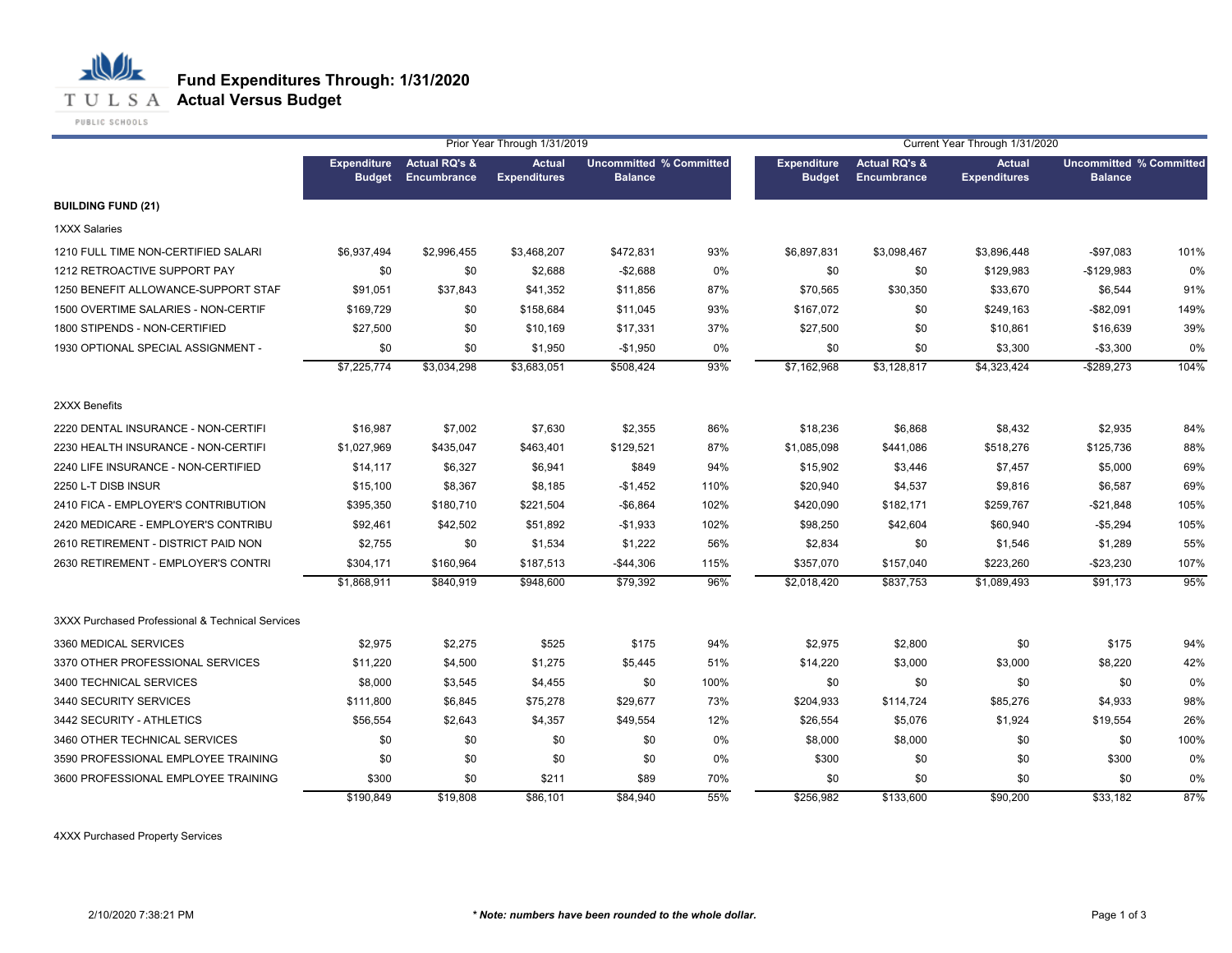

**T U L S A Actual Versus Budget** 

PUBLIC SCHOOLS

心儿

|                                     |                                     |                                         | Prior Year Through 1/31/2019         |                                                  |      | Current Year Through 1/31/2020      |                                                |                                      |                                                  |      |
|-------------------------------------|-------------------------------------|-----------------------------------------|--------------------------------------|--------------------------------------------------|------|-------------------------------------|------------------------------------------------|--------------------------------------|--------------------------------------------------|------|
|                                     | <b>Expenditure</b><br><b>Budget</b> | <b>Actual RQ's &amp;</b><br>Encumbrance | <b>Actual</b><br><b>Expenditures</b> | <b>Uncommitted % Committed</b><br><b>Balance</b> |      | <b>Expenditure</b><br><b>Budget</b> | <b>Actual RQ's &amp;</b><br><b>Encumbrance</b> | <b>Actual</b><br><b>Expenditures</b> | <b>Uncommitted % Committed</b><br><b>Balance</b> |      |
| <b>BUILDING FUND (21)</b>           |                                     |                                         |                                      |                                                  |      |                                     |                                                |                                      |                                                  |      |
| 4200 SODEXO MANAGEMENT FEE          | \$1,163,810                         | \$570,385                               | \$570,385                            | \$23,040                                         | 98%  | \$1,163,810                         | \$570,385                                      | \$570,385                            | \$23,040                                         | 98%  |
| 4230 DISPOSAL SERVICES              | \$398.729                           | \$243,309                               | \$154,854                            | \$566                                            | 100% | \$398,729                           | \$230,630                                      | \$164,113                            | \$3,986                                          | 99%  |
| 4250 LAUNDRY SERVICES               | \$2,000                             | \$976                                   | \$224                                | \$800                                            | 60%  | \$2,000                             | \$1,011                                        | \$189                                | \$800                                            | 60%  |
| 4300 REPAIRS AND MAINTENANCE SERVIC | \$1,057,913                         | \$409,409                               | \$477,203                            | \$171,301                                        | 84%  | \$1,154,748                         | \$474,300                                      | \$582,154                            | \$98,294                                         | 91%  |
| 4302 REPAIRS/MAINTENANCE CONTRACT L | \$35,000                            | \$35,000                                | \$0                                  | \$0                                              | 100% | \$43,000                            | \$18,017                                       | \$18,045                             | \$6,939                                          | 84%  |
| 4310 NONTECHNOLOGY SERVICES         | \$0                                 | \$0                                     | \$0                                  | \$0                                              | 0%   | \$94,595                            | \$26,865                                       | \$55,479                             | \$12,251                                         | 87%  |
| 4320 COMPUTER SERVICE               | \$0                                 | \$0                                     | \$0                                  | \$0                                              | 0%   | \$2,500                             | \$0                                            | \$0                                  | \$2,500                                          | 0%   |
| 4330 COOLING SERVICES               | \$0                                 | \$0                                     | \$0                                  | \$0                                              | 0%   | \$20,000                            | \$0                                            | \$11,018                             | \$8,982                                          | 55%  |
| 4340 ELECTRICAL SERVICES            | \$0                                 | \$0                                     | \$0                                  | \$0                                              | 0%   | \$3,700                             | \$0                                            | \$0                                  | \$3,700                                          | 0%   |
| 4350 HEATING SERVICES               | \$0                                 | \$0                                     | \$0                                  | \$0                                              | 0%   | \$5,000                             | \$0                                            | \$0                                  | \$5,000                                          | 0%   |
| 4360 REP/MAINT OFFICE MACHINE SVCS  | \$0                                 | \$0                                     | \$0                                  | \$0                                              | 0%   | \$2,500                             | \$0                                            | \$0                                  | \$2,500                                          | 0%   |
| 4370 PLUMBING SERVICES              | \$0                                 | \$0                                     | \$0                                  | \$0                                              | 0%   | \$5,000                             | \$0                                            | \$0                                  | \$5,000                                          | 0%   |
| 4380 OTHER BUILDING SERVICES        | \$564,990                           | \$238,321                               | \$314,461                            | \$12,207                                         | 98%  | \$386,555                           | \$142,753                                      | \$237,874                            | \$5,928                                          | 98%  |
| 4390 OTHER EQUIPMENT AND VEHICLE SE | \$0                                 | \$0                                     | \$0                                  | \$0                                              | 0%   | \$5,000                             | \$1,370                                        | \$630                                | \$3,000                                          | 40%  |
| 4400 RENTAL OR LEASE SERVICES       | \$9,420                             | \$0                                     | \$9,420                              | \$0                                              | 100% | \$0                                 | \$0                                            | \$0                                  | \$0                                              | 0%   |
| 4490 OTHER RENTAL OR LEASE SERVICES | \$33,097                            | \$0                                     | \$0                                  | \$33,097                                         | 0%   | \$33,097                            | \$0                                            | \$0                                  | \$33,097                                         | 0%   |
| 4500 CONSTRUCTION SERVICES          | \$409,574                           | \$147,099                               | \$901,712                            | -\$639,237                                       | 256% | \$1,669,069                         | \$237,422                                      | \$1,998,508                          | -\$566,861                                       | 134% |
| 4530 HVAC                           | \$0                                 | \$0                                     | \$0                                  | \$0                                              | 0%   | \$0                                 | \$0                                            | \$15,349                             | $-$15,349$                                       | 0%   |
|                                     | \$3,674,533                         | \$1,644,500                             | \$2,428,259                          | $-$ \$398,226                                    | 111% | \$4,989,303                         | \$1,702,754                                    | \$3,653,743                          | $-$367,194$                                      | 107% |
| 5XXX Other Purchased Services       |                                     |                                         |                                      |                                                  |      |                                     |                                                |                                      |                                                  |      |
| 5230 PROPERTY INSURANCE             | \$1,074,240                         | \$8,335                                 | \$1,065,905                          | \$0                                              | 100% | \$1,343,433                         | \$0                                            | \$1,343,433                          | \$0                                              | 100% |
| 5340 MOBILE COMM DEVICES            | \$71,680                            | \$32,841                                | \$38,339                             | \$500                                            | 99%  | \$75,731                            | \$36,711                                       | \$38,770                             | \$250                                            | 100% |
| 5400 ADVERTISING                    | \$225                               | \$0                                     | \$0                                  | \$225                                            | 0%   | \$225                               | \$0                                            | \$0                                  | \$225                                            | 0%   |
| 5500 PRINTING AND BINDING           | \$0                                 | \$103                                   | \$397                                | -\$500                                           | 0%   | \$0                                 | \$0                                            | \$0                                  | \$0                                              | 0%   |
| 5592 PRINTING CLICK CHARGES         | \$5,500                             | \$0                                     | \$0                                  | \$5,500                                          | 0%   | \$5,500                             | \$0                                            | \$0                                  | \$5,500                                          | 0%   |
| 5810 TRAVEL IN-DISTRICT / MILEAGE   | \$1,000                             | \$0                                     | \$0                                  | \$1,000                                          | 0%   | \$1,000                             | \$0                                            | \$0                                  | \$1,000                                          | 0%   |
| 5820 TRAVEL OUT OF DISTRICT         | \$9,700                             | \$512                                   | \$223                                | \$8,965                                          | 8%   | \$9,700                             | \$875                                          | \$0                                  | \$8,825                                          | 9%   |
| 5990 OTHER PURCHASED SERVICES       | \$12,962                            | \$10,318                                | \$0                                  | \$2,644                                          | 80%  | \$12,962                            | \$0                                            | \$700                                | \$12,262                                         | 5%   |
|                                     | \$1,175,307                         | \$52,109                                | \$1,104,864                          | \$18,334                                         | 98%  | \$1,448,551                         | \$37,586                                       | \$1,382,903                          | \$28,062                                         | 98%  |

6XXX Supplies and Materials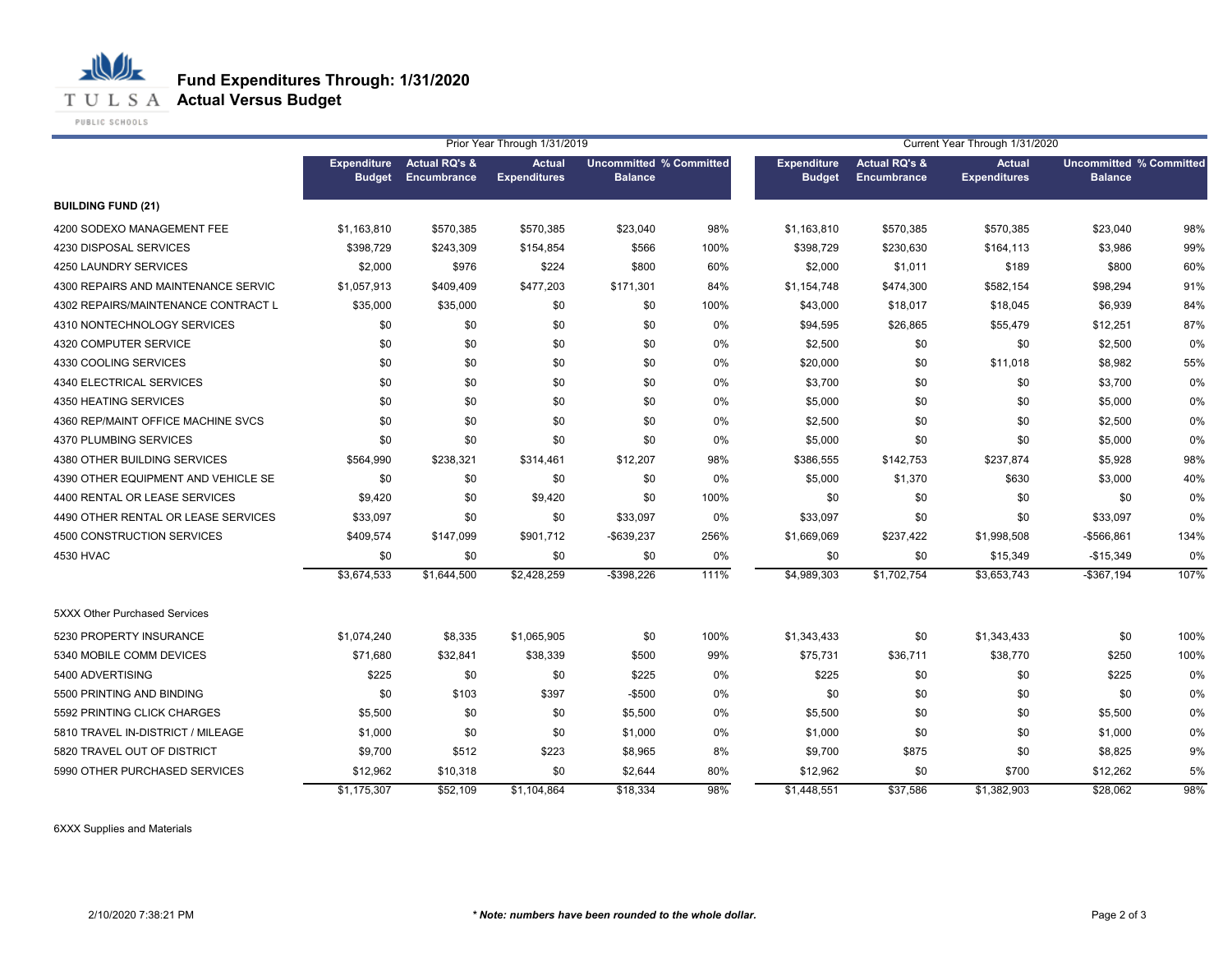

## **Fund Expenditures Through: 1/31/2020**

|                                      |                                     |                                         | Prior Year Through 1/31/2019         |                                                  |      | Current Year Through 1/31/2020      |                                         |                                      |                                                  |      |  |
|--------------------------------------|-------------------------------------|-----------------------------------------|--------------------------------------|--------------------------------------------------|------|-------------------------------------|-----------------------------------------|--------------------------------------|--------------------------------------------------|------|--|
|                                      | <b>Expenditure</b><br><b>Budget</b> | <b>Actual RQ's &amp;</b><br>Encumbrance | <b>Actual</b><br><b>Expenditures</b> | <b>Uncommitted % Committed</b><br><b>Balance</b> |      | <b>Expenditure</b><br><b>Budget</b> | <b>Actual RQ's &amp;</b><br>Encumbrance | <b>Actual</b><br><b>Expenditures</b> | <b>Uncommitted % Committed</b><br><b>Balance</b> |      |  |
| <b>BUILDING FUND (21)</b>            |                                     |                                         |                                      |                                                  |      |                                     |                                         |                                      |                                                  |      |  |
| 6111 PAPER AND COPY SUPPLIES-WAREHO  | \$3,515                             | \$0                                     | \$377                                | \$3,138                                          | 11%  | \$3,515                             | \$0                                     | \$37                                 | \$3,478                                          | 1%   |  |
| 6112 PAPER AND COPY SUPPLIES-ONLINE  | \$1,053                             | \$0                                     | \$0                                  | \$1,053                                          | 0%   | \$1,053                             | \$0                                     | \$0                                  | \$1,053                                          | 0%   |  |
| 6119 ONLINE ORDERING ENCUMBRANCE     | \$0                                 | \$6,302                                 | \$0                                  | $-$6,302$                                        | 0%   | \$0                                 | \$8,666                                 | \$0                                  | $-$8,666$                                        | 0%   |  |
| 6180 CLEAN-MAINT SUPPLIES CHEMICALS  | \$903,428                           | \$156,176                               | \$414,521                            | \$332,731                                        | 63%  | \$754,093                           | \$158,366                               | \$396,848                            | \$198,879                                        | 74%  |  |
| 6190 GENERAL OFFICE SUPPLIES         | \$12,460                            | \$0                                     | \$0                                  | \$12,460                                         | 0%   | \$12,460                            | \$1,900                                 | \$1,850                              | \$8,710                                          | 30%  |  |
| 6191 GENERAL OFFICE SUPPLIES-WAREHO  | \$3,265                             | \$0                                     | \$340                                | \$2,925                                          | 10%  | \$3,265                             | \$0                                     | \$0                                  | \$3,265                                          | 0%   |  |
| 6192 GENERAL OFFICE SUPPLIES-ONLINE  | \$10,052                            | \$0                                     | \$4,803                              | \$5,249                                          | 48%  | \$10,052                            | \$0                                     | \$2,439                              | \$7,613                                          | 24%  |  |
| 6510 APPLIANCES/FURNITURE/FIXTURES   | \$0                                 | \$0                                     | \$0                                  | \$0                                              | 0%   | \$45,661                            | \$0                                     | \$32,215                             | \$13,446                                         | 71%  |  |
| 6530 TECHNOLOGY-RELATED EQUIPMENT    | \$19,960                            | \$2,099                                 | \$8,346                              | \$9,515                                          | 52%  | \$15,909                            | \$0                                     | \$11,445                             | \$4,464                                          | 72%  |  |
| 6540 FURNITURE AND FIXTURES          | \$96,140                            | \$289                                   | \$5,000                              | \$90,851                                         | 6%   | \$0                                 | \$0                                     | \$0                                  | \$0                                              | 0%   |  |
| 6570 UNIFORMS                        | \$14,064                            | \$11,716                                | \$2,284                              | \$65                                             | 100% | \$14,064                            | \$1,585                                 | \$4,563                              | \$7,916                                          | 44%  |  |
| 6590 FIREARMS AND AMMUNITION         | \$9,001                             | \$5,145                                 | \$3,855                              | \$1                                              | 100% | \$9,001                             | \$0                                     | \$0                                  | \$9,001                                          | 0%   |  |
|                                      | \$1,072,939                         | \$181,728                               | \$439,526                            | \$451,685                                        | 58%  | \$869,073                           | \$170,517                               | \$449,397                            | \$249,159                                        | 71%  |  |
| <b>7XXX Property/Equipment</b>       |                                     |                                         |                                      |                                                  |      |                                     |                                         |                                      |                                                  |      |  |
| 7140 LANDSCAPING                     | \$0                                 | \$0                                     | \$0                                  | \$0                                              | 0%   | \$0                                 | \$0                                     | \$43,785                             | $-$43,785$                                       | 0%   |  |
| 7320 EQUIPMENT-AUDIO VISUAL          | \$13,127                            | \$0                                     | \$13,127                             | \$0                                              | 100% | \$13,127                            | \$0                                     | \$0                                  | \$13,127                                         | 0%   |  |
| 7360 EQUIPMENT-MACHINERY             | \$58,758                            | \$28,271                                | \$19,400                             | \$11,086                                         | 81%  | \$58,758                            | \$24,853                                | \$43,067                             | $-$9,162$                                        | 116% |  |
| 7600 VEHICLES                        | \$5,000                             | \$0                                     | \$0                                  | \$5,000                                          | 0%   | \$5,000                             | \$0                                     | \$0                                  | \$5,000                                          | 0%   |  |
|                                      | \$76,885                            | \$28,271                                | \$32,528                             | \$16,086                                         | 79%  | \$76,885                            | \$24,853                                | \$86,852                             | $-$ \$34,820                                     | 145% |  |
| 8XXX Other Objects and Reserves      |                                     |                                         |                                      |                                                  |      |                                     |                                         |                                      |                                                  |      |  |
| 8100 DUES AND FEES FOR SERVICES      | \$1,239                             | \$0                                     | \$900                                | \$339                                            | 73%  | \$1,239                             | \$0                                     | \$500                                | \$739                                            | 40%  |  |
| 8400 BUDGET CONTINGENCY              | \$4,005,498                         | \$0                                     | \$0                                  | \$4,005,498                                      | 0%   | \$1,155,017                         | \$0                                     | \$0                                  | \$1,155,017                                      | 0%   |  |
| 8600 STAFF REGISTRATION AND TUITION  | \$7,000                             | \$425                                   | \$0                                  | \$6,575                                          | 6%   | \$7,000                             | \$1,760                                 | \$560                                | \$4,680                                          | 33%  |  |
| 8700 COUNTY ASSESSMENTS/REVALUATION  | \$716,675                           | \$0                                     | \$716,675                            | \$0                                              | 100% | \$717,839                           | \$0                                     | \$717,839                            | \$0                                              | 100% |  |
|                                      | \$4,730,412                         | \$425                                   | \$717,575                            | \$4,012,412                                      | 15%  | \$1,881,095                         | \$1,760                                 | \$718,899                            | \$1,160,436                                      | 38%  |  |
| <b>Total Fund Expend./Encumb/RQs</b> | \$20,015,609                        | \$5,802,057                             | \$9,440,504                          | \$4,773,048                                      | 76%  | \$18,703,277                        | \$6,037,641                             | \$11,794,910                         | \$870,726                                        | 95%  |  |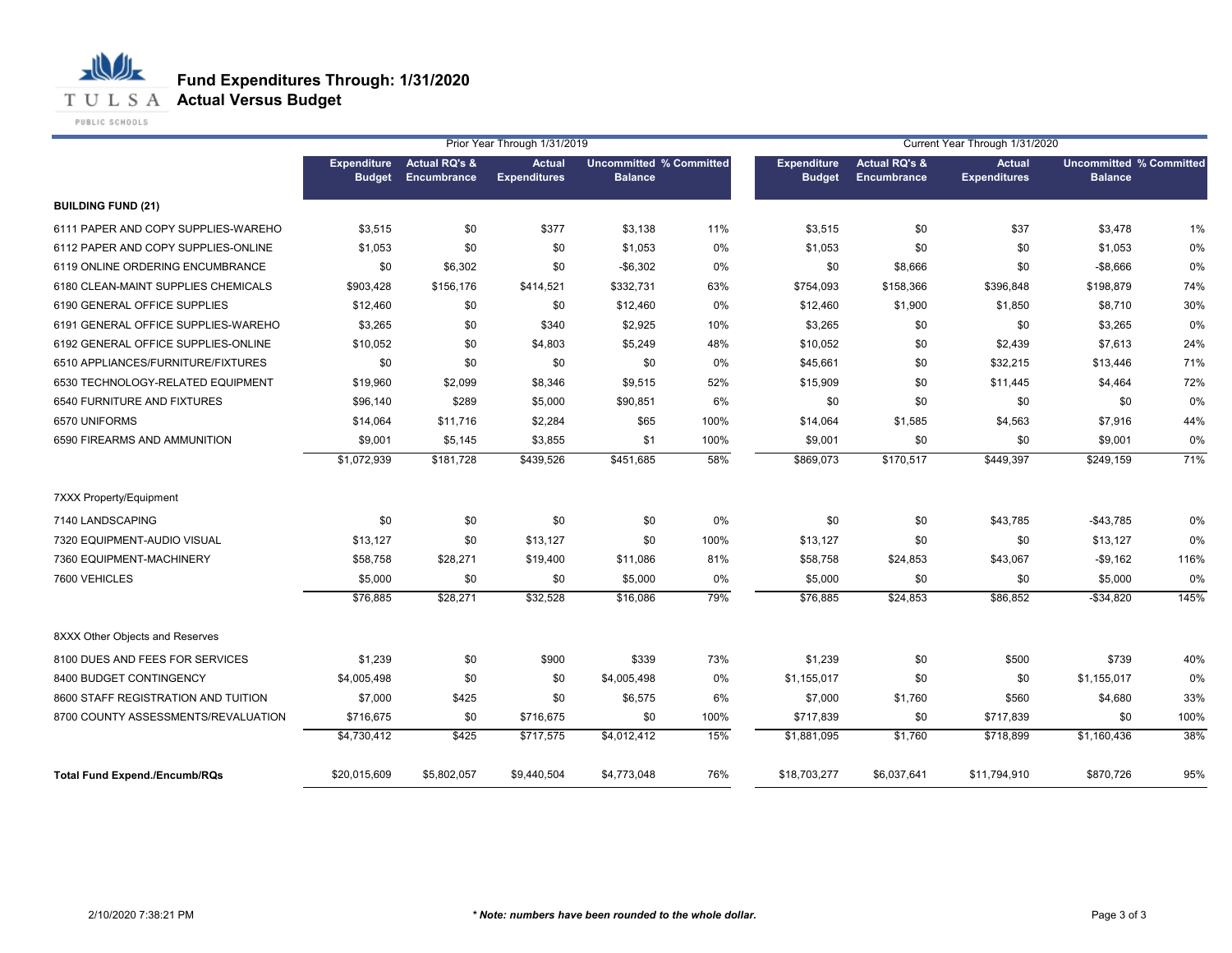

#### **Fund Expenditures Through: 1/31/2020 Actual Versus Budget**

|                                                  |                                     |                                         | Prior Year Through 1/31/2019         |                                                  |      | Current Year Through 1/31/2020      |                                                |                                      |                                                  |      |  |
|--------------------------------------------------|-------------------------------------|-----------------------------------------|--------------------------------------|--------------------------------------------------|------|-------------------------------------|------------------------------------------------|--------------------------------------|--------------------------------------------------|------|--|
|                                                  | <b>Expenditure</b><br><b>Budget</b> | <b>Actual RQ's &amp;</b><br>Encumbrance | <b>Actual</b><br><b>Expenditures</b> | <b>Uncommitted % Committed</b><br><b>Balance</b> |      | <b>Expenditure</b><br><b>Budget</b> | <b>Actual RQ's &amp;</b><br><b>Encumbrance</b> | <b>Actual</b><br><b>Expenditures</b> | <b>Uncommitted % Committed</b><br><b>Balance</b> |      |  |
| <b>CHILD NUTRITION (22)</b>                      |                                     |                                         |                                      |                                                  |      |                                     |                                                |                                      |                                                  |      |  |
| <b>1XXX Salaries</b>                             |                                     |                                         |                                      |                                                  |      |                                     |                                                |                                      |                                                  |      |  |
| 1200 REGULAR NONCERTIFIED SALARIES               | $-$697,005$                         | \$0                                     | \$0                                  | -\$697,005                                       | 0%   | \$0                                 | \$0                                            | \$0                                  | \$0                                              | 0%   |  |
| 1210 FULL TIME NON-CERTIFIED SALARI              | \$9,830,304                         | \$5,104,281                             | \$5,429,068                          | -\$703,045                                       | 107% | \$10,306,055                        | \$4,430,943                                    | \$5,297,727                          | \$577,385                                        | 94%  |  |
| 1212 RETROACTIVE SUPPORT PAY                     | \$0                                 | \$0                                     | \$2,512                              | $-$ \$2,512                                      | 0%   | \$0                                 | \$0                                            | \$77,896                             | $-$77,896$                                       | 0%   |  |
| 1240 UNUSED LEAVE - NON-CERTIF                   | \$0                                 | \$0                                     | \$0                                  | \$0                                              | 0%   | \$0                                 | \$0                                            | \$6,741                              | $-$6,741$                                        | 0%   |  |
| 1250 BENEFIT ALLOWANCE-SUPPORT STAF              | \$514,439                           | \$289,183                               | \$256,655                            | $-$31,399$                                       | 106% | \$532,650                           | \$210,177                                      | \$240,527                            | \$81,946                                         | 85%  |  |
| 1500 OVERTIME SALARIES - NON-CERTIF              | \$0                                 | \$0                                     | \$1,856                              | $-$1,856$                                        | 0%   | \$0                                 | \$0                                            | \$2,060                              | $-$2,060$                                        | 0%   |  |
| 1800 STIPENDS - NON-CERTIFIED                    | \$0                                 | \$0                                     | \$761                                | $-$761$                                          | 0%   | \$0                                 | \$0                                            | \$1,542                              | $-$1,542$                                        | 0%   |  |
|                                                  | \$9,647,739                         | \$5,393,464                             | \$5,690,853                          | $-$1,436,577$                                    | 115% | \$10,838,704                        | $\overline{$4,641,119}$                        | \$5,626,495                          | \$571,090                                        | 95%  |  |
| 2XXX Benefits                                    |                                     |                                         |                                      |                                                  |      |                                     |                                                |                                      |                                                  |      |  |
| 2220 DENTAL INSURANCE - NON-CERTIFI              | \$41,747                            | \$15,892                                | \$14,484                             | \$11,371                                         | 73%  | \$38,909                            | \$14,246                                       | \$13,840                             | \$10,822                                         | 72%  |  |
| 2230 HEALTH INSURANCE - NON-CERTIFI              | \$2,498,157                         | \$1,150,793                             | \$975,315                            | \$372,049                                        | 85%  | \$2,102,478                         | \$1,020,783                                    | \$944,472                            | \$137,224                                        | 93%  |  |
| 2240 LIFE INSURANCE - NON-CERTIFIED              | \$22,233                            | \$10,934                                | \$9,465                              | \$1,834                                          | 92%  | \$24,328                            | \$5,983                                        | \$9,094                              | \$9,251                                          | 62%  |  |
| 2250 L-T DISB INSUR                              | \$21,544                            | \$17,640                                | \$10,820                             | $-$6,915$                                        | 132% | \$30,484                            | \$7,677                                        | \$11,495                             | \$11,313                                         | 63%  |  |
| 2410 FICA - EMPLOYER'S CONTRIBUTION              | \$577,476                           | \$300,789                               | \$333,526                            | $-$56,838$                                       | 110% | \$648,066                           | \$262,458                                      | \$334,251                            | \$51,357                                         | 92%  |  |
| 2420 MEDICARE - EMPLOYER'S CONTRIBU              | \$142,299                           | \$70,460                                | \$80,526                             | $-$ \$8,688                                      | 106% | \$152,057                           | \$72,109                                       | \$79,562                             | \$386                                            | 100% |  |
| 2630 RETIREMENT - EMPLOYER'S CONTRI              | \$307,326                           | \$161,800                               | \$162,931                            | $-$17,405$                                       | 106% | \$316,280                           | \$141,871                                      | \$158,010                            | \$16,400                                         | 95%  |  |
| 2831 WORKERS' COMPENSATION - NON-CE              | \$500,000                           | \$500,000                               | \$0                                  | \$0                                              | 100% | \$210,000                           | \$0                                            | \$0                                  | \$210,000                                        | 0%   |  |
|                                                  | \$4,110,783                         | \$2,228,308                             | \$1,587,067                          | \$295,407                                        | 93%  | \$3,522,604                         | \$1,525,127                                    | \$1,550,723                          | \$446,753                                        | 87%  |  |
| 3XXX Purchased Professional & Technical Services |                                     |                                         |                                      |                                                  |      |                                     |                                                |                                      |                                                  |      |  |
| 3460 OTHER TECHNICAL SERVICES                    | \$8,640                             | \$0                                     | \$8,640                              | \$0                                              | 100% | \$7,390                             | \$0                                            | \$6,760                              | \$630                                            | 91%  |  |
| 3590 PROFESSIONAL EMPLOYEE TRAINING              | \$0                                 | \$0                                     | \$0                                  | \$0                                              | 0%   | \$3,000                             | \$0                                            | \$0                                  | \$3,000                                          | 0%   |  |
| 3600 PROFESSIONAL EMPLOYEE TRAINING              | \$3,000                             | \$0                                     | \$2,771                              | \$229                                            | 92%  | \$0                                 | \$0                                            | \$0                                  | \$0                                              | 0%   |  |
|                                                  | \$11,640                            | \$0                                     | \$11,411                             | \$229                                            | 98%  | \$10,390                            | \$0                                            | \$6,760                              | \$3,630                                          | 65%  |  |
| <b>4XXX Purchased Property Services</b>          |                                     |                                         |                                      |                                                  |      |                                     |                                                |                                      |                                                  |      |  |
| 4301 REPAIRS/MAINTENANCE MATERIALS               | \$253,077                           | \$72,044                                | \$115,792                            | \$65,241                                         | 74%  | \$299,433                           | \$82,430                                       | \$141,962                            | \$75,041                                         | 75%  |  |
| 4302 REPAIRS/MAINTENANCE CONTRACT L              | \$85,850                            | \$57,292                                | \$20,308                             | \$8,250                                          | 90%  | \$47,150                            | \$27,828                                       | \$19,322                             | \$0                                              | 100% |  |
| 4390 OTHER EQUIPMENT AND VEHICLE SE              | \$46,356                            | \$1,000                                 | \$12,644                             | \$32,712                                         | 29%  | \$0                                 | \$0                                            | \$0                                  | \$0                                              | 0%   |  |
|                                                  | \$385,283                           | \$130,336                               | \$148,744                            | \$106,203                                        | 72%  | \$346,583                           | \$110,258                                      | \$161,284                            | \$75,041                                         | 78%  |  |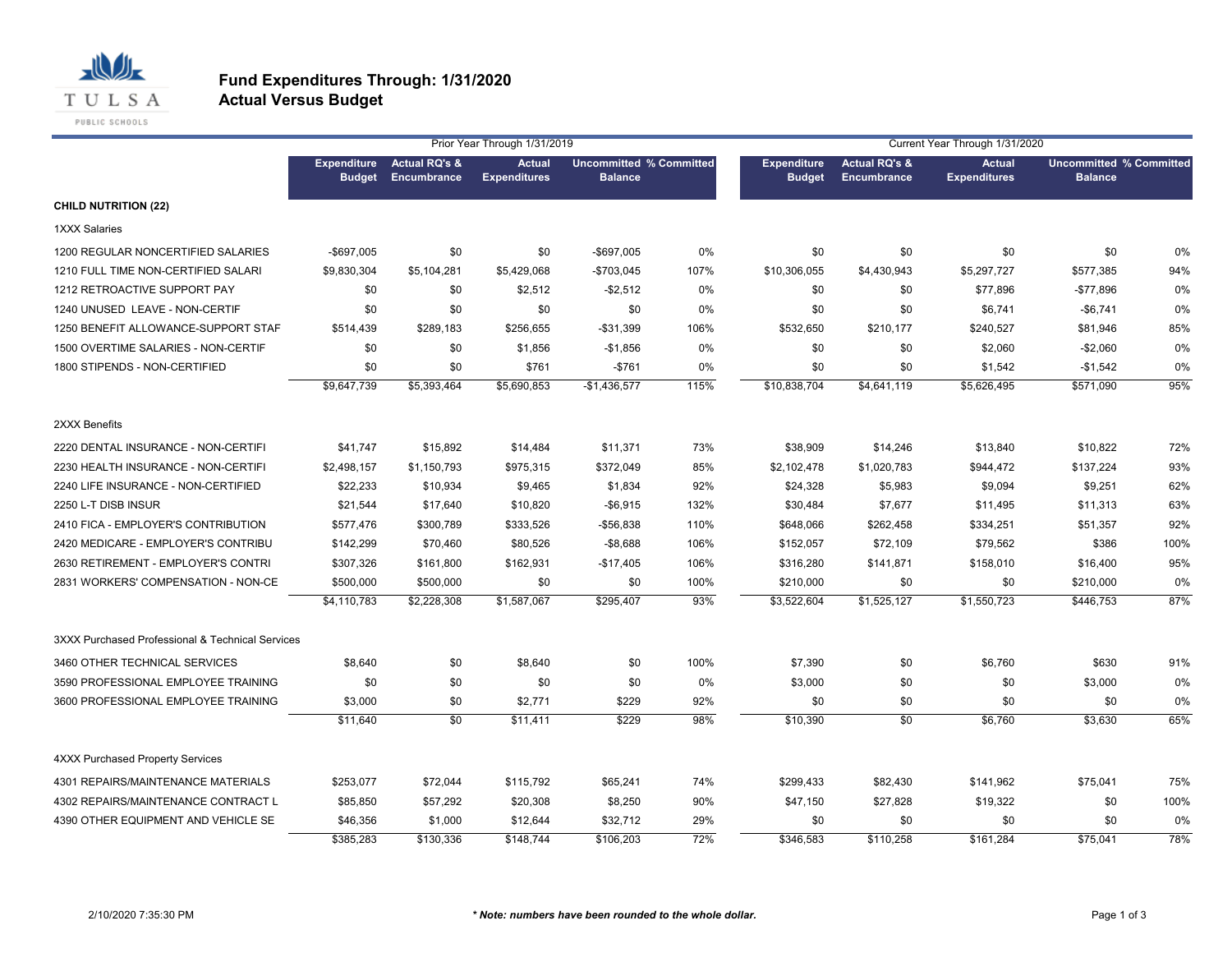

#### **Fund Expenditures Through: 1/31/2020 Actual Versus Budget**

|                                      |                                     |                                         | Prior Year Through 1/31/2019         |                                                  |      |                                     |                                         | Current Year Through 1/31/2020       |                                                  |      |
|--------------------------------------|-------------------------------------|-----------------------------------------|--------------------------------------|--------------------------------------------------|------|-------------------------------------|-----------------------------------------|--------------------------------------|--------------------------------------------------|------|
|                                      | <b>Expenditure</b><br><b>Budget</b> | <b>Actual RQ's &amp;</b><br>Encumbrance | <b>Actual</b><br><b>Expenditures</b> | <b>Uncommitted % Committed</b><br><b>Balance</b> |      | <b>Expenditure</b><br><b>Budget</b> | <b>Actual RQ's &amp;</b><br>Encumbrance | <b>Actual</b><br><b>Expenditures</b> | <b>Uncommitted % Committed</b><br><b>Balance</b> |      |
| <b>CHILD NUTRITION (22)</b>          |                                     |                                         |                                      |                                                  |      |                                     |                                         |                                      |                                                  |      |
| <b>5XXX Other Purchased Services</b> |                                     |                                         |                                      |                                                  |      |                                     |                                         |                                      |                                                  |      |
| 5310 POSTAGE SERVICES                | \$1,000                             | \$500                                   | \$0                                  | \$500                                            | 50%  | \$1,000                             | \$0                                     | \$0                                  | \$1,000                                          | 0%   |
| 5340 MOBILE COMM DEVICES             | \$14,899                            | \$8,200                                 | \$6,699                              | \$0                                              | 100% | \$14,899                            | \$7,914                                 | \$6,985                              | \$0                                              | 100% |
| 5400 ADVERTISING                     | \$3,000                             | \$0                                     | \$0                                  | \$3,000                                          | 0%   | \$2,000                             | \$0                                     | \$0                                  | \$2,000                                          | 0%   |
| 5591 PRINTING IN HOUSE               | \$21,909                            | \$448                                   | \$21,461                             | \$0                                              | 100% | \$21,909                            | \$19,430                                | \$2,479                              | \$0                                              | 100% |
| 5592 PRINTING CLICK CHARGES          | \$13,305                            | \$6,439                                 | \$6,439                              | \$426                                            | 97%  | \$13,305                            | \$1,818                                 | \$2,544                              | \$8,943                                          | 33%  |
| 5700 FOOD SERRVICE MANAGEMENT        | \$570,369                           | \$425,665                               | \$144,704                            | \$0                                              | 100% | \$7,278,464                         | \$5,202,848                             | \$2,075,616                          | \$0                                              | 100% |
| 5810 TRAVEL IN-DISTRICT / MILEAGE    | \$26,401                            | \$0                                     | \$20,371                             | \$6,030                                          | 77%  | \$26,401                            | \$0                                     | \$18,917                             | \$7,484                                          | 72%  |
| 5820 TRAVEL OUT OF DISTRICT          | \$221                               | \$0                                     | \$199                                | \$22                                             | 90%  | \$221                               | \$0                                     | \$0                                  | \$221                                            | 0%   |
| 5990 OTHER PURCHASED SERVICES        | \$11,605                            | \$1,408                                 | \$10,296                             | $-$ \$99                                         | 101% | \$11,605                            | \$1,113                                 | \$10,492                             | \$0                                              | 100% |
|                                      | \$662,709                           | \$442,661                               | \$210,170                            | \$9.879                                          | 99%  | \$7,369,804                         | \$5,233,123                             | \$2,117,033                          | \$19,648                                         | 100% |
| <b>6XXX Supplies and Materials</b>   |                                     |                                         |                                      |                                                  |      |                                     |                                         |                                      |                                                  |      |
| 6111 PAPER AND COPY SUPPLIES-WAREHO  | \$7,000                             | \$0                                     | \$6,052                              | \$948                                            | 86%  | \$4,068                             | \$0                                     | \$4,068                              | \$0                                              | 100% |
| 6112 PAPER AND COPY SUPPLIES-ONLINE  | \$4,000                             | \$0                                     | \$700                                | \$3,300                                          | 18%  | \$4,000                             | \$0                                     | \$0                                  | \$4,000                                          | 0%   |
| 6119 ONLINE ORDERING ENCUMBRANCE     | \$0                                 | \$9,237                                 | \$0                                  | $-$9,237$                                        | 0%   | \$0                                 | \$10,625                                | \$0                                  | $-$10,625$                                       | 0%   |
| 6170 PAPER PRODUCTS                  | \$43,874                            | \$0                                     | \$0                                  | \$43,874                                         | 0%   | \$43,874                            | \$0                                     | \$0                                  | \$43,874                                         | 0%   |
| 6178 KITCHEN SUPPLIES TO SITES - WH  | \$0                                 | \$0                                     | \$560,133                            | $-$560,133$                                      | 0%   | \$0                                 | \$0                                     | \$128,239                            | $-$128,239$                                      | 0%   |
| 6191 GENERAL OFFICE SUPPLIES-WAREHO  | \$1,982                             | \$0                                     | \$984                                | \$998                                            | 50%  | \$496                               | \$0                                     | \$496                                | \$0                                              | 100% |
| 6192 GENERAL OFFICE SUPPLIES-ONLINE  | \$9,028                             | \$0                                     | \$3,091                              | \$5,937                                          | 34%  | \$9,028                             | \$0                                     | \$2,403                              | \$6,625                                          | 27%  |
| 6300 FOOD AND MILK                   | \$7,167,185                         | \$880,314                               | \$4,988,032                          | \$1,298,839                                      | 82%  | \$2,049,107                         | \$675,552                               | \$1,045,852                          | \$327,703                                        | 84%  |
| 6301 FOOD AND MILK                   | \$50,000                            | \$50,000                                | \$0                                  | \$0                                              | 100% | \$50,000                            | \$48,000                                | \$0                                  | \$2,000                                          | 96%  |
| 6302 INVENTORY CAFETERIA             | \$200,000                           | \$0                                     | \$0                                  | \$200,000                                        | 0%   | \$200,000                           | \$0                                     | \$0                                  | \$200,000                                        | 0%   |
| 6304 RECEIPT TIME VARIANCE - CA      | \$0                                 | \$0                                     | $-$14,139$                           | \$14,139                                         | 0%   | \$0                                 | \$0                                     | $-$48,402$                           | \$48,402                                         | 0%   |
| 6308 FOOD ISSUED TO SITES - WAREHOU  | \$0                                 | \$0                                     | \$3,822,790                          | $-$3,822,790$                                    | 0%   | \$0                                 | \$145                                   | \$852,156                            | $-$ \$852,302                                    | 0%   |
| 6309 INVENTORY ISSUED                | \$0                                 | \$16,126                                | $-$4,356,684$                        | \$4,340,558                                      | 0%   | \$0                                 | \$0                                     | -\$931,993                           | \$931,993                                        | 0%   |
| 6310 FOOD-EXCEPT PRODUCE AND BREAD   | \$2,933,817                         | \$1,313,222                             | \$1,593,594                          | \$27,000                                         | 99%  | \$849,622                           | \$1,355                                 | \$348,292                            | \$499,975                                        | 41%  |
| 6390 INVENTORY COMMODITIES           | \$37,698                            | \$7,500                                 | \$17,004                             | \$13,194                                         | 65%  | \$37,698                            | \$0                                     | \$0                                  | \$37,698                                         | 0%   |
| 6510 APPLIANCES/FURNITURE/FIXTURES   | \$26,112                            | \$0                                     | \$25,969                             | \$143                                            | 99%  | \$11,626                            | \$831                                   | \$4,626                              | \$6,168                                          | 47%  |
| 6530 TECHNOLOGY-RELATED EQUIPMENT    | \$57,507                            | \$2,548                                 | \$54,898                             | \$61                                             | 100% | \$59,757                            | \$1,000                                 | \$56,743                             | \$2,014                                          | 97%  |
| 6560 MACHINERY                       | \$1,096                             | \$0                                     | \$1,096                              | \$0                                              | 100% | \$0                                 | \$0                                     | \$0                                  | \$0                                              | 0%   |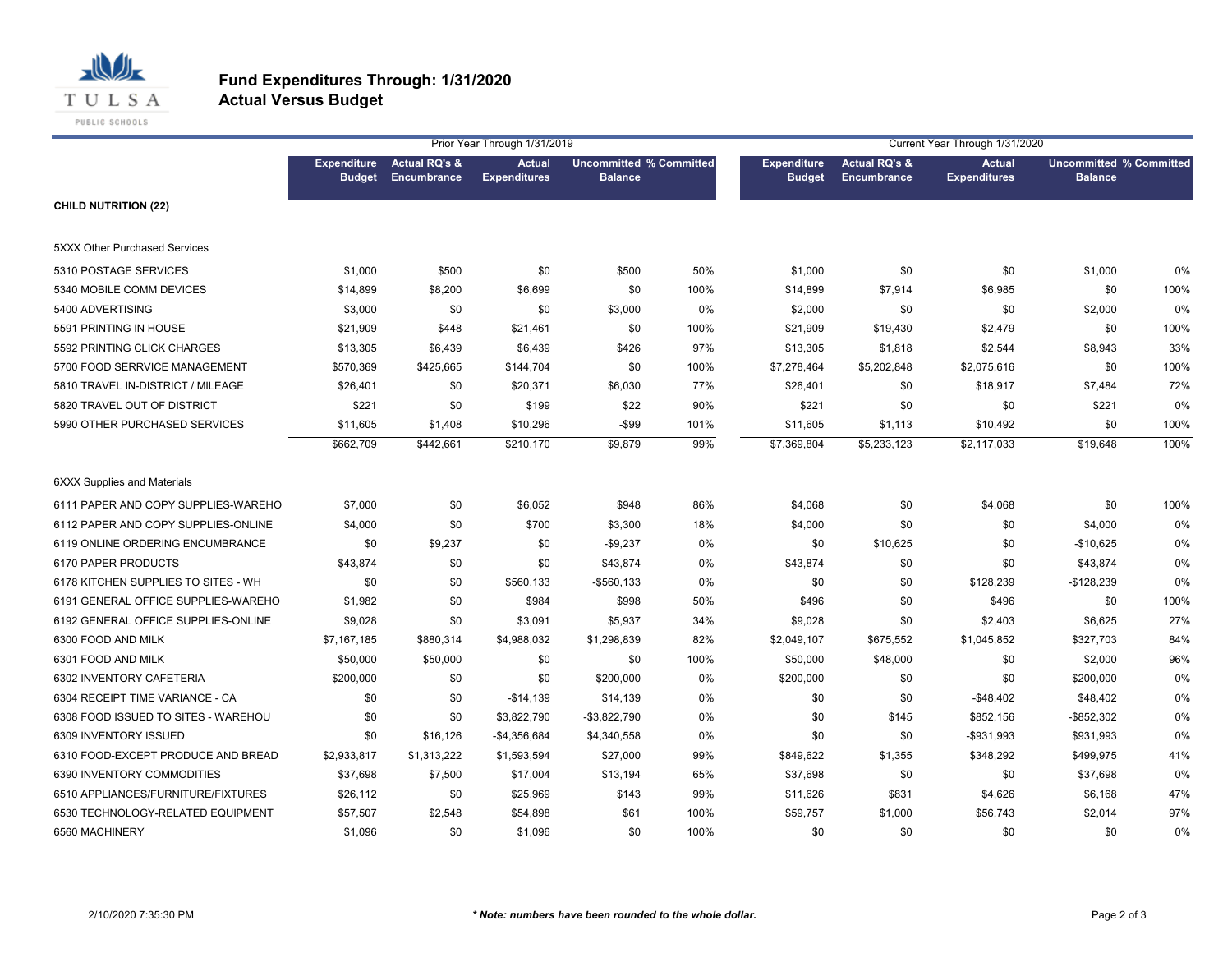

# **Fund Expenditures Through: 1/31/2020**

**Actual Versus Budget**

|                                      |                                     |                                                | Prior Year Through 1/31/2019         |                                                  |      | Current Year Through 1/31/2020      |                                         |                                      |                                                  |       |  |
|--------------------------------------|-------------------------------------|------------------------------------------------|--------------------------------------|--------------------------------------------------|------|-------------------------------------|-----------------------------------------|--------------------------------------|--------------------------------------------------|-------|--|
|                                      | <b>Expenditure</b><br><b>Budget</b> | <b>Actual RQ's &amp;</b><br><b>Encumbrance</b> | <b>Actual</b><br><b>Expenditures</b> | <b>Uncommitted % Committed</b><br><b>Balance</b> |      | <b>Expenditure</b><br><b>Budget</b> | <b>Actual RQ's &amp;</b><br>Encumbrance | <b>Actual</b><br><b>Expenditures</b> | <b>Uncommitted % Committed</b><br><b>Balance</b> |       |  |
| <b>CHILD NUTRITION (22)</b>          |                                     |                                                |                                      |                                                  |      |                                     |                                         |                                      |                                                  |       |  |
| 6570 UNIFORMS                        | \$10,697                            | \$0                                            | \$6,356                              | \$4,341                                          | 59%  | \$0                                 | \$0                                     | \$0                                  | \$0                                              | 0%    |  |
|                                      | \$10,549,996                        | \$2,278,948                                    | \$6,709,875                          | \$1,561,174                                      | 85%  | \$3,319,276                         | \$737,508                               | \$1,462,481                          | \$1,119,287                                      | 66%   |  |
| 7XXX Property/Equipment              |                                     |                                                |                                      |                                                  |      |                                     |                                         |                                      |                                                  |       |  |
| 7310 APPLIANCES/FURNITURE/FIXTURES   | \$116,963                           | \$3,195                                        | \$101,687                            | \$12,080                                         | 90%  | \$46,963                            | \$0                                     | \$38,139                             | \$8,823                                          | 81%   |  |
|                                      | \$116,963                           | \$3,195                                        | \$101,687                            | \$12,080                                         | 90%  | \$46,963                            | \$0                                     | \$38,139                             | \$8,823                                          | 81%   |  |
| 8XXX Other Objects and Reserves      |                                     |                                                |                                      |                                                  |      |                                     |                                         |                                      |                                                  |       |  |
| 8600 STAFF REGISTRATION AND TUITION  | \$1,173                             | \$0                                            | \$100                                | \$1,073                                          | 9%   | \$1,173                             | \$0                                     | \$0                                  | \$1,173                                          | 0%    |  |
|                                      | \$1,173                             | $\overline{50}$                                | \$100                                | \$1,073                                          | 9%   | \$1,173                             | \$0                                     | \$0                                  | \$1,173                                          | $0\%$ |  |
| 9XXX Other Uses of Funds             |                                     |                                                |                                      |                                                  |      |                                     |                                         |                                      |                                                  |       |  |
| 9300 REIMBURSEMENT                   | \$1,109,000                         | \$1,109,000                                    | \$0                                  | \$0                                              | 100% | \$465,500                           | \$0                                     | \$0                                  | \$465,500                                        | 0%    |  |
|                                      | \$1,109,000                         | \$1,109,000                                    | \$0                                  | \$0                                              | 100% | \$465,500                           | \$0                                     | \$0                                  | \$465,500                                        | $0\%$ |  |
| <b>Total Fund Expend./Encumb/RQs</b> | \$26,595,286                        | \$11,585,911                                   | \$14,459,907                         | \$549,468                                        | 98%  | \$25,920,997                        | \$12,247,136                            | \$10,962,915                         | \$2,710,946                                      | 90%   |  |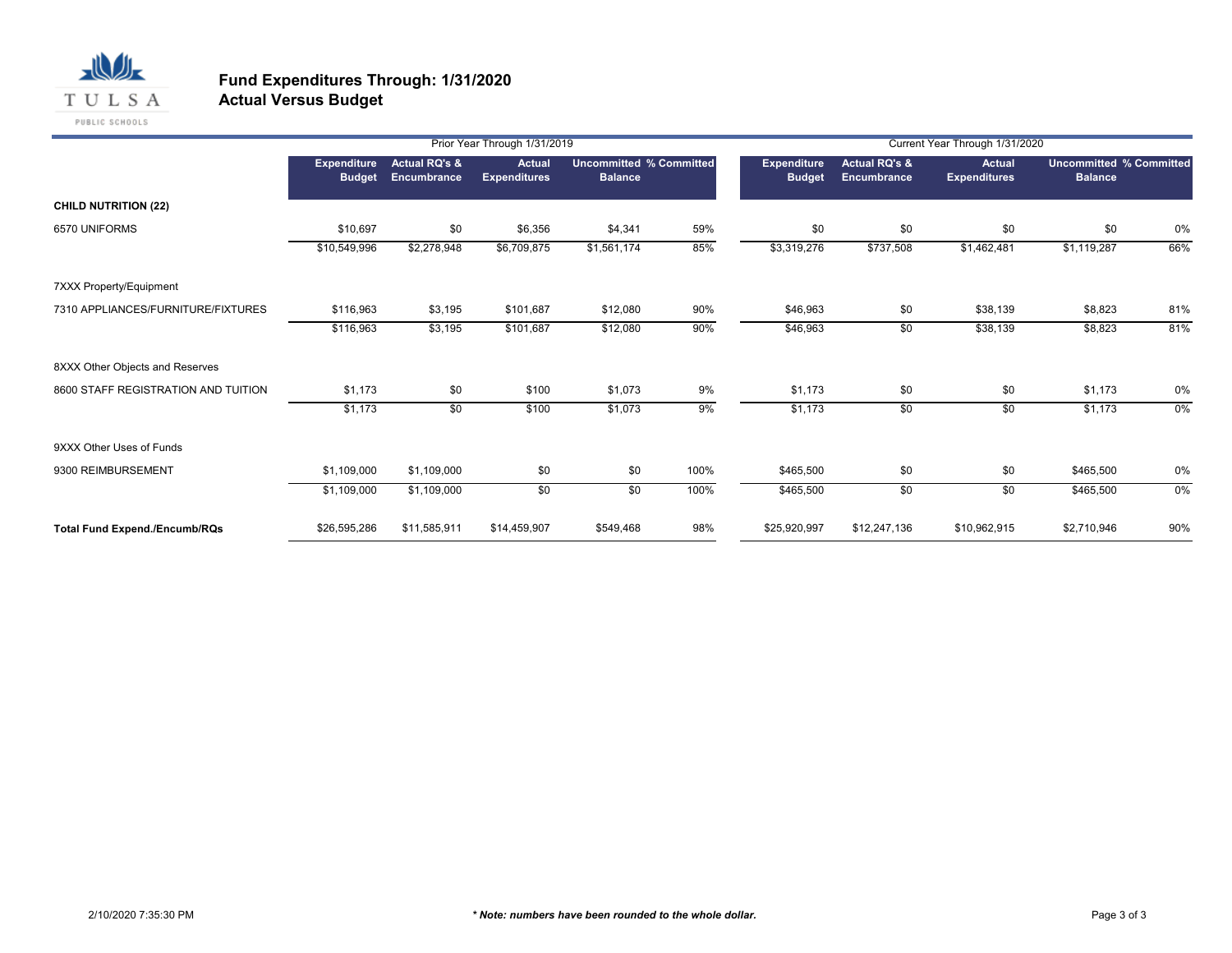

# **Bond Fund Expenditures By Project Through: 1/31/2020**

|                                     | Current Year Through 1/31/2020 |                          |             |                                                |             |  |  |  |  |
|-------------------------------------|--------------------------------|--------------------------|-------------|------------------------------------------------|-------------|--|--|--|--|
| <b>Project Project Description</b>  | <b>Expenditure Budget</b>      | <b>Actual RQ's &amp;</b> |             | <b>Actual Expenditures</b> Uncommitted Balance | % Committed |  |  |  |  |
| 30 - BOND BALANCING FUND            |                                | <b>Encumbrance</b>       |             |                                                |             |  |  |  |  |
| 0000 UNRESTRICTED FUNDS             | \$22,313,568                   | \$0                      | \$0         | \$22,313,568                                   | 0%          |  |  |  |  |
| SUM OF FUND 30                      | \$22,313,568                   | \$0                      | \$0         | \$22,313,568                                   | 0%          |  |  |  |  |
|                                     |                                |                          |             |                                                |             |  |  |  |  |
| 31 - BOND FUND - 2016B              |                                |                          |             |                                                |             |  |  |  |  |
| 1146 DESKTOP & APP VIRTUALIZATION   | \$23,073                       | \$0                      | \$0         | \$23,073                                       | 0%          |  |  |  |  |
| 1169 CLASSROOM COMPUTERS            | \$867                          | \$0                      | \$0         | \$867                                          | 0%          |  |  |  |  |
| 1172 BOND TECHNOLOGY INFRASTRUCTURE | \$129,826                      | \$0                      | \$18,900    | \$110,926                                      | 15%         |  |  |  |  |
| <b>1527 LIBRARY MATERIAL</b>        | \$0                            | \$0                      | \$0         | \$0                                            | #DIV/0!     |  |  |  |  |
| SUM OF FUND 31                      | \$153,766                      | \$0                      | \$18,900    | \$134,866                                      | 12%         |  |  |  |  |
|                                     |                                |                          |             |                                                |             |  |  |  |  |
| 32 - BOND FUND - 2018B              |                                |                          |             |                                                |             |  |  |  |  |
| 1110 BOND CLASSROOM TEXTBOOKS       | \$418,192                      | \$13,750                 | \$402,088   | \$2,354                                        | 99%         |  |  |  |  |
| 1119 BOND CLASSROOM MANAGEMENT FEES | \$84,541                       | \$0                      | \$84,541    | \$0                                            | 100%        |  |  |  |  |
| 1130 BOND CLASSROOM FURNITURE / FIX | \$509,230                      | \$0                      | \$16,807    | \$492,423                                      | 3%          |  |  |  |  |
| 1133 BOND FINE ARTS: UNIFORMS, EQUI | \$27,226                       | \$0                      | \$0         | \$27,226                                       | 0%          |  |  |  |  |
| 1135 BOND AUDITORIUM REMODEL        | \$164,948                      | \$0                      | \$164,948   | \$0                                            | 100%        |  |  |  |  |
| 1136 BOND PE / HEALTH EDUCATION EQU | \$51,645                       | \$0                      | \$26,758    | \$24,886                                       | 52%         |  |  |  |  |
| 1145 BOND 21ST CENTURY CLASSROOM TE | \$315                          | \$0                      | \$0         | \$315                                          | 0%          |  |  |  |  |
| 1147 MANAGED PRINT SERVICE          | \$89,814                       | \$3,280                  | \$86,284    | \$250                                          | 100%        |  |  |  |  |
| 1169 CLASSROOM COMPUTERS            | \$262,032                      | \$5,986                  | \$248,567   | \$7,480                                        | 97%         |  |  |  |  |
| 1173 BOND SYSTEMS UPGRADES, PHONE,  | \$20,542                       | \$0                      | \$8,305     | \$12,237                                       | 40%         |  |  |  |  |
| 1180 BOND UPGRADE POOL LOCKER ROOMS | \$0                            | \$0                      | \$0         | \$0                                            | 0%          |  |  |  |  |
| 1200 FACILITIES - BOND              | \$148,071                      | \$0                      | \$148,071   | \$0                                            | 100%        |  |  |  |  |
| 1210 BOND-CONSTRUCTION BUILDING ADD | \$167,362                      | \$0                      | \$42,166    | \$125,195                                      | 25%         |  |  |  |  |
| 1212 BOND-PAVING                    | \$27,157                       | \$0                      | \$22,572    | \$4,585                                        | 83%         |  |  |  |  |
| 1215 BOND-ENERGY MANAGEMENT FEES    | \$312,613                      | \$56,632                 | \$235,679   | \$20,302                                       | 94%         |  |  |  |  |
| 1219 BOND MANAGEMENT FEES           | \$107,606                      | \$0                      | \$107,606   | \$0                                            | 100%        |  |  |  |  |
| 1230 BOND-BLDG RENOVATIONS          | \$1,956,006                    | \$0                      | \$1,956,006 | \$0                                            | 100%        |  |  |  |  |
| 1250 BOND-P.E. UPGRADES             | \$280                          | \$0                      | \$280       | \$0                                            | 100%        |  |  |  |  |
| 1270 BOND-HVAC                      | \$264,932                      | \$0                      | \$264,932   | \$0                                            | 100%        |  |  |  |  |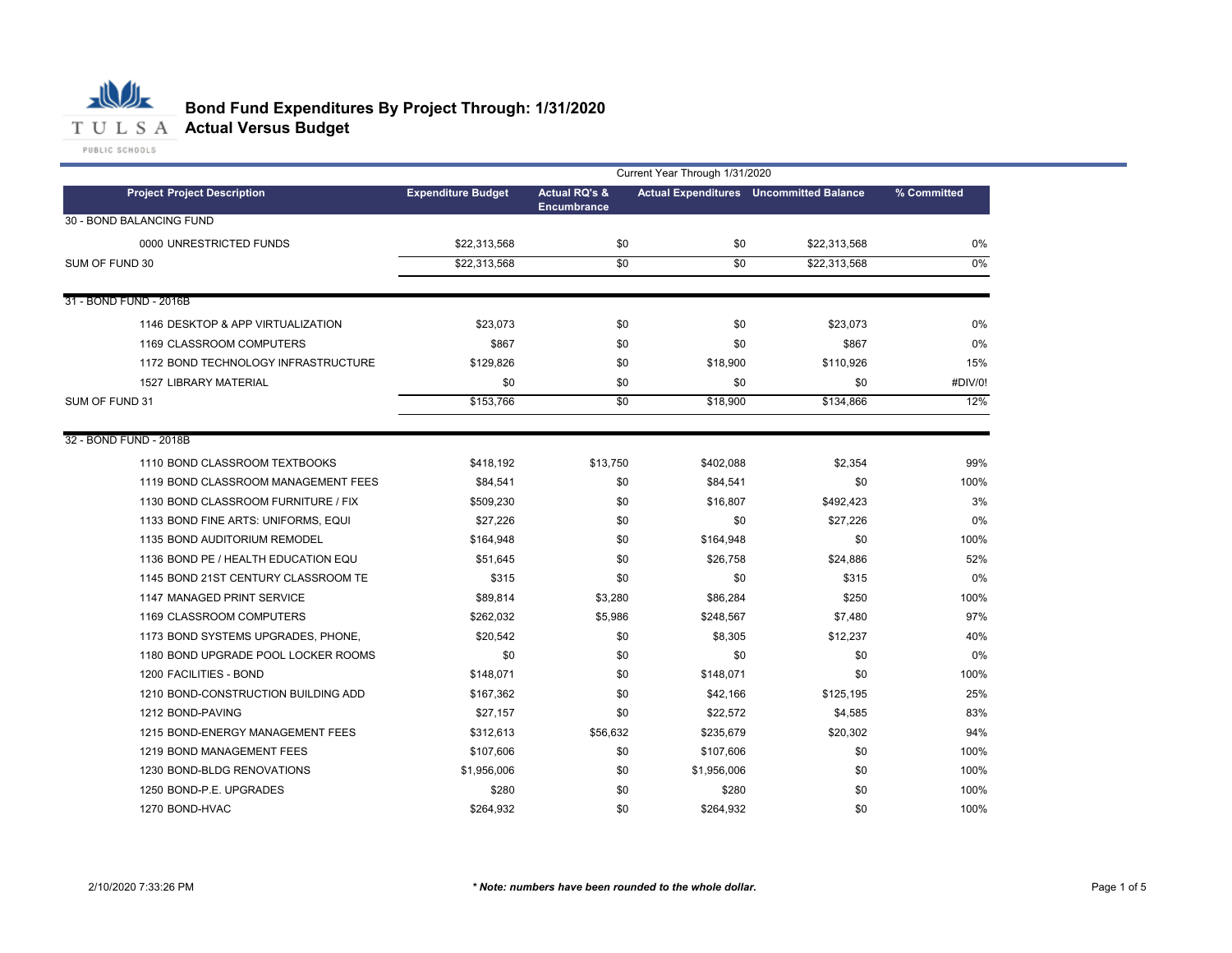

|                                     | Current Year Through 1/31/2020 |                                                |             |                                                |             |  |  |  |  |  |
|-------------------------------------|--------------------------------|------------------------------------------------|-------------|------------------------------------------------|-------------|--|--|--|--|--|
| <b>Project Project Description</b>  | <b>Expenditure Budget</b>      | <b>Actual RQ's &amp;</b><br><b>Encumbrance</b> |             | <b>Actual Expenditures</b> Uncommitted Balance | % Committed |  |  |  |  |  |
| 1410 BOND SCHOOL BUSES / ROUTE MAIN | \$400                          | \$0                                            | \$400       | \$0                                            | 100%        |  |  |  |  |  |
| 1522 BOND LIBRARY CONSTRUCTION      | \$28,752                       | \$375                                          | \$15,224    | \$13,153                                       | 54%         |  |  |  |  |  |
| <b>1527 LIBRARY MATERIAL</b>        | \$369,829                      | \$2,716                                        | \$351,289   | \$15,824                                       | 96%         |  |  |  |  |  |
| SUM OF FUND 32                      | \$5,011,491                    | \$82,739                                       | \$4,182,523 | \$746,229                                      | 85%         |  |  |  |  |  |
| 33 - BOND FUND - 2018C              |                                |                                                |             |                                                |             |  |  |  |  |  |
| 1110 BOND CLASSROOM TEXTBOOKS       | \$1,243                        | \$0                                            | \$1,243     | \$0                                            | 100%        |  |  |  |  |  |
| 1111 BOND READING AND STEM MATERIAL | \$106,640                      | \$0                                            | \$85,237    | \$21,403                                       | 80%         |  |  |  |  |  |
| 1139 BOND SCIENCE SAFETY EQUIPMENT  | \$49,772                       | \$49,434                                       | \$0         | \$338                                          | 99%         |  |  |  |  |  |
| 1145 BOND 21ST CENTURY CLASSROOM TE | \$3,448                        | \$0                                            | \$749       | \$2,699                                        | 22%         |  |  |  |  |  |
| 1146 DESKTOP & APP VIRTUALIZATION   | \$1,006,273                    | \$20,554                                       | \$752,020   | \$233,700                                      | 77%         |  |  |  |  |  |
| 1169 CLASSROOM COMPUTERS            | \$95,920                       | \$3,675                                        | \$68,610    | \$23,636                                       | 75%         |  |  |  |  |  |
| 1171 PROFESSIONAL DEVELOPMENT       | \$259,422                      | \$0                                            | \$204,377   | \$55,044                                       | 79%         |  |  |  |  |  |
| 1173 BOND SYSTEMS UPGRADES, PHONE,  | \$10,412                       | $-$3,482,062$                                  | \$3,483,791 | \$8,683                                        | 17%         |  |  |  |  |  |
| 1177 INSTRUCTIONAL LEARNING RESOURC | \$509,571                      | \$0                                            | \$506,863   | \$2,708                                        | 99%         |  |  |  |  |  |
| SUM OF FUND 33                      | \$2,042,700                    | $-$3,408,400$                                  | \$5.102.890 | \$348.210                                      | 83%         |  |  |  |  |  |
| 34 - BOND FUND - 2019A              |                                |                                                |             |                                                |             |  |  |  |  |  |
| 1110 BOND CLASSROOM TEXTBOOKS       | \$348,104                      | \$0                                            | \$346,084   | \$2,021                                        | 99%         |  |  |  |  |  |
| 1111 BOND READING AND STEM MATERIAL | \$1,300,000                    | \$0                                            | \$348,403   | \$951,597                                      | 27%         |  |  |  |  |  |
| 1119 BOND CLASSROOM MANAGEMENT FEES | \$153,531                      | \$2,072                                        | \$151,458   | \$0                                            | 100%        |  |  |  |  |  |
| 1130 BOND CLASSROOM FURNITURE / FIX | $-$456,910$                    | \$0                                            | \$896       | -\$457,806                                     | 0%          |  |  |  |  |  |
| 1133 BOND FINE ARTS: UNIFORMS, EQUI | \$94,441                       | \$18,401                                       | \$23,325    | \$52,715                                       | 44%         |  |  |  |  |  |
| 1135 BOND AUDITORIUM REMODEL        | \$268,176                      | \$228,803                                      | \$11,054    | \$28,319                                       | 89%         |  |  |  |  |  |
| 1136 BOND PE / HEALTH EDUCATION EQU | \$161,266                      | \$0                                            | \$0         | \$161,266                                      | 0%          |  |  |  |  |  |
| 1139 BOND SCIENCE SAFETY EQUIPMENT  | \$100,000                      | \$0                                            | \$0         | \$100,000                                      | 0%          |  |  |  |  |  |
| 1145 BOND 21ST CENTURY CLASSROOM TE | \$349,398                      | \$25,336                                       | \$318,983   | \$5,079                                        | 99%         |  |  |  |  |  |
| 1147 MANAGED PRINT SERVICE          | \$378,832                      | \$226,732                                      | \$39,492    | \$112,608                                      | 70%         |  |  |  |  |  |
| 1169 CLASSROOM COMPUTERS            | \$673,823                      | \$57,320                                       | \$614,802   | \$1,700                                        | 100%        |  |  |  |  |  |
| 1173 BOND SYSTEMS UPGRADES, PHONE.  | \$96,757                       | \$7,000                                        | \$47,831    | \$41,926                                       | 57%         |  |  |  |  |  |
| 1180 BOND UPGRADE POOL LOCKER ROOMS | \$19,674                       | \$0                                            | \$0         | \$19.674                                       | 0%          |  |  |  |  |  |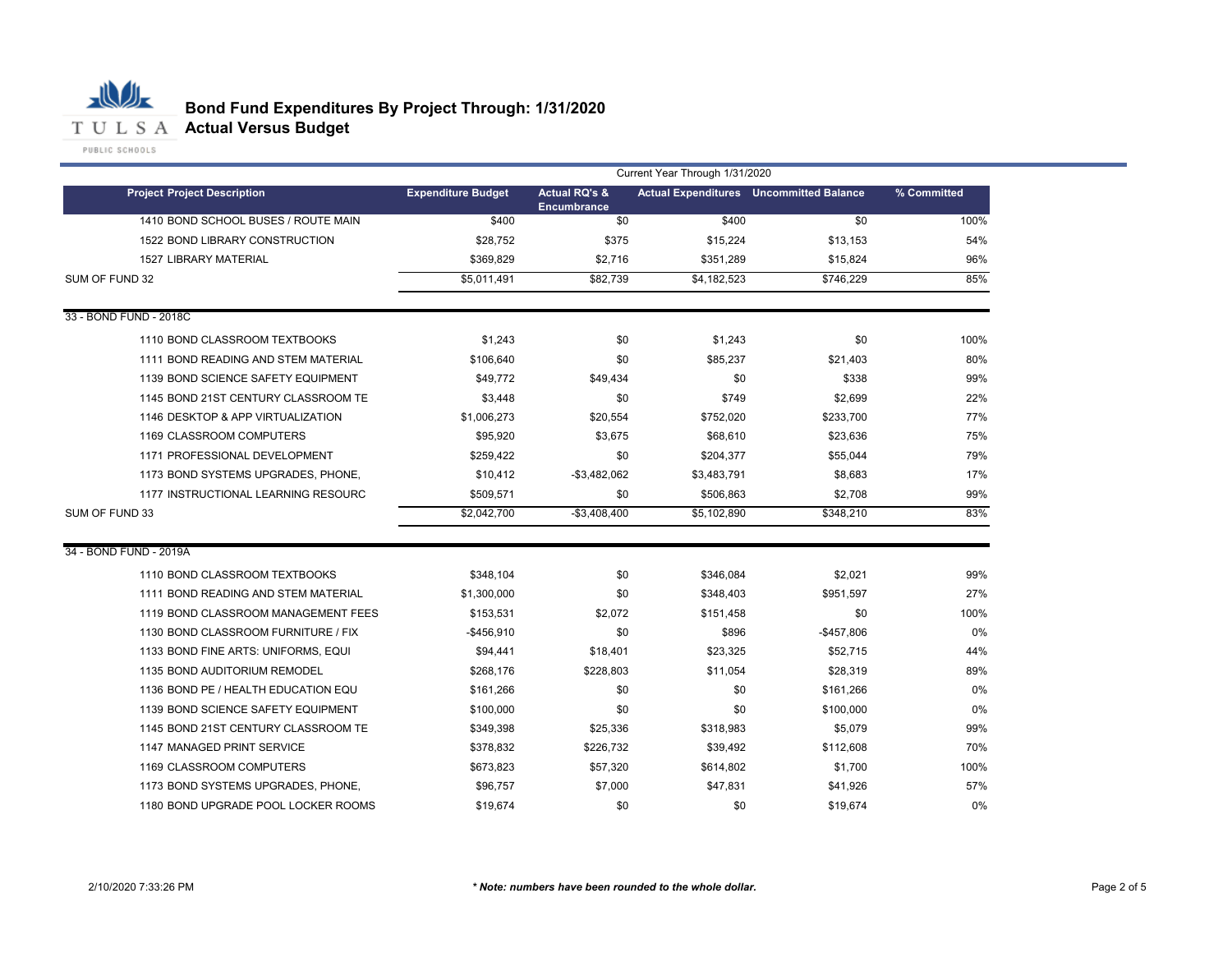

|                                     | Current Year Through 1/31/2020 |                               |             |                                                |             |  |
|-------------------------------------|--------------------------------|-------------------------------|-------------|------------------------------------------------|-------------|--|
| <b>Project Project Description</b>  | <b>Expenditure Budget</b>      | <b>Actual RQ's &amp;</b>      |             | <b>Actual Expenditures</b> Uncommitted Balance | % Committed |  |
| 1200 FACILITIES - BOND              | \$31,719                       | <b>Encumbrance</b><br>\$8,521 | \$23,198    | $\overline{50}$                                | 100%        |  |
| 1210 BOND-CONSTRUCTION BUILDING ADD | $-$ \$55,445                   | \$22,327                      | \$24,728    | $-$102,501$                                    | $-85%$      |  |
| 1212 BOND-PAVING                    | \$30,960                       | \$0                           | \$35,545    | $-$4,585$                                      | 115%        |  |
| 1215 BOND-ENERGY MANAGEMENT FEES    | \$314,518                      | \$0                           | \$312,556   | \$1,962                                        | 99%         |  |
| 1219 BOND MANAGEMENT FEES           | \$468,038                      | \$15,291                      | \$450,165   | \$2,582                                        | 99%         |  |
| 1230 BOND-BLDG RENOVATIONS          | \$998,407                      | \$0                           | \$998,407   | \$0                                            | 100%        |  |
| 1250 BOND-P.E. UPGRADES             | \$50,400                       | \$50,400                      | \$0         | \$0                                            | 100%        |  |
| 1260 BOND-ROOFING                   | \$98,802                       | \$0                           | \$98,802    | \$0                                            | 100%        |  |
| 1270 BOND-HVAC                      | \$491,006                      | \$221,687                     | \$269,319   | \$0                                            | 100%        |  |
| SUM OF FUND 34                      | \$5,915,496                    | \$883,892                     | \$4,115,046 | \$916,558                                      | 85%         |  |
|                                     |                                |                               |             |                                                |             |  |
| 35 - BOND FUND - 2019B              |                                |                               |             |                                                |             |  |
| 1110 BOND CLASSROOM TEXTBOOKS       | \$500,000                      | \$14,234                      | \$89,417    | \$396,349                                      | 21%         |  |
| 1119 BOND CLASSROOM MANAGEMENT FEES | \$242,906                      | \$130,050                     | \$71,834    | \$41,022                                       | 83%         |  |
| 1133 BOND FINE ARTS: UNIFORMS, EQUI | \$900,000                      | \$0                           | \$0         | \$900,000                                      | 0%          |  |
| 1135 BOND AUDITORIUM REMODEL        | \$689,000                      | \$247,104                     | \$412,815   | \$29,081                                       | 96%         |  |
| 1139 BOND SCIENCE SAFETY EQUIPMENT  | \$100,000                      | \$0                           | \$0         | \$100,000                                      | 0%          |  |
| 1145 BOND 21ST CENTURY CLASSROOM TE | \$2,222,072                    | \$7,000                       | \$1,012,251 | \$1,202,821                                    | 46%         |  |
| 1169 CLASSROOM COMPUTERS            | \$1,228,414                    | \$189,599                     | \$246,660   | \$792,155                                      | 36%         |  |
| 1180 BOND UPGRADE POOL LOCKER ROOMS | \$377,928                      | \$95,971                      | \$281,957   | \$0                                            | 100%        |  |
| 1200 FACILITIES - BOND              | \$840,004                      | \$263,635                     | \$527,221   | \$49,148                                       | 94%         |  |
| 1212 BOND-PAVING                    | \$88,695                       | \$18,975                      | \$41,120    | \$28,600                                       | 68%         |  |
| 1215 BOND-ENERGY MANAGEMENT FEES    | \$565,000                      | \$74,724                      | \$0         | \$490,276                                      | 13%         |  |
| 1219 BOND MANAGEMENT FEES           | \$584,375                      | \$353,469                     | \$230,906   | \$0                                            | 100%        |  |
| 1225 BOND-PLAYGROUND CONST/EQUIPMNT | \$46,171                       | \$0                           | \$46,171    | \$0                                            | 100%        |  |
| 1230 BOND-BLDG RENOVATIONS          | \$3,174,198                    | \$310,347                     | \$2,863,851 | \$0                                            | 100%        |  |
| 1250 BOND-P.E. UPGRADES             | \$4,405,621                    | \$4,405,621                   | \$0         | \$0                                            | 100%        |  |
| 1260 BOND-ROOFING                   | \$96,774                       | \$0                           | \$96,774    | \$0                                            | 100%        |  |
| 1270 BOND-HVAC                      | \$1,304,232                    | \$551,864                     | \$752,368   | \$0                                            | 100%        |  |
| 1410 BOND SCHOOL BUSES / ROUTE MAIN | \$275,000                      | \$56,431                      | \$210,202   | \$8,368                                        | 97%         |  |
| 1419 BOND TRANSPORTATION MANAGEMENT | \$30,000                       | \$0                           | \$30,000    | \$0                                            | 100%        |  |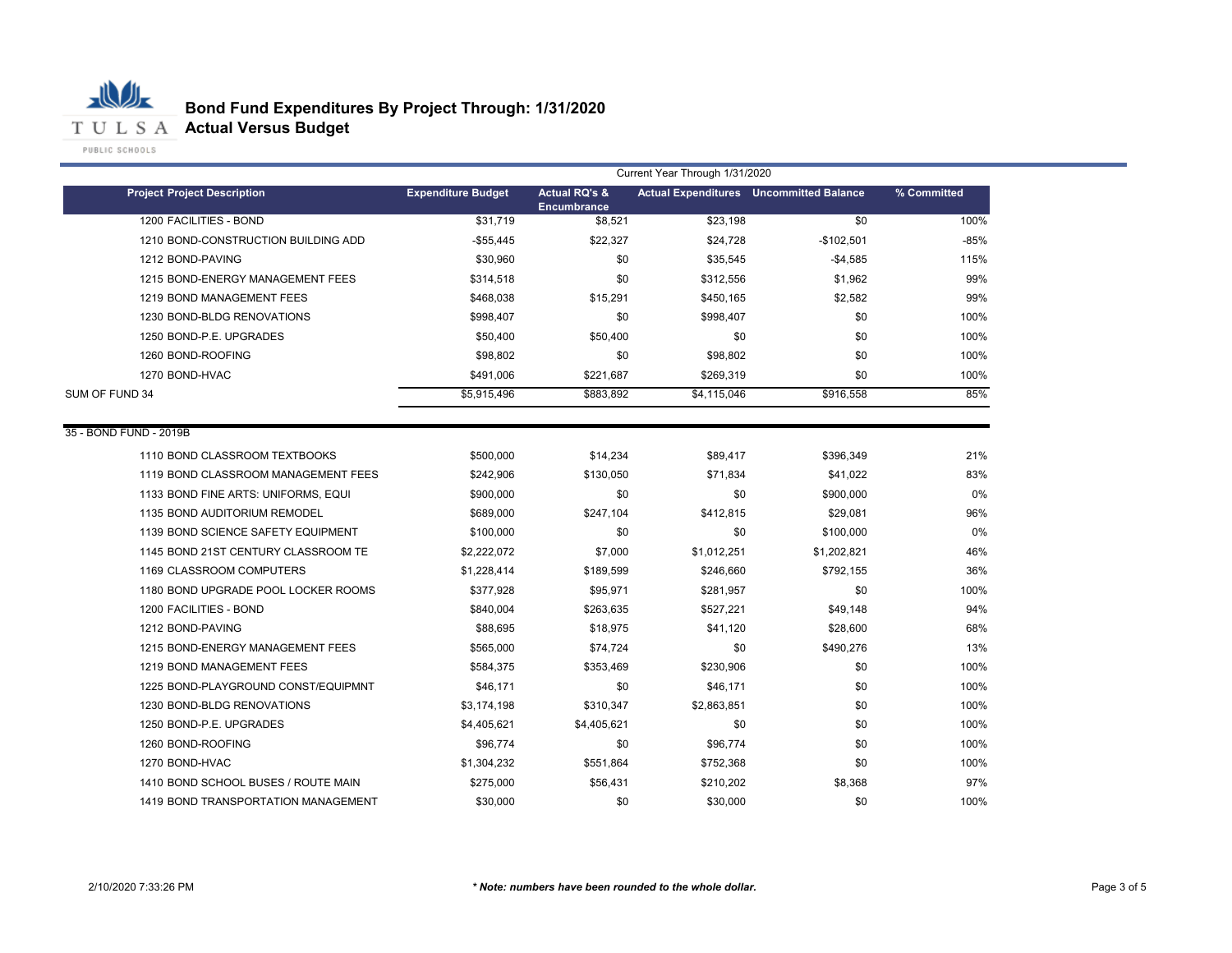

|                                     | Current Year Through 1/31/2020 |                                                |             |                                                |             |  |
|-------------------------------------|--------------------------------|------------------------------------------------|-------------|------------------------------------------------|-------------|--|
| <b>Project Project Description</b>  | <b>Expenditure Budget</b>      | <b>Actual RQ's &amp;</b><br><b>Encumbrance</b> |             | <b>Actual Expenditures</b> Uncommitted Balance | % Committed |  |
| 1519 BOND LIBRARY MANAGEMENT FEES   | \$50,000                       | \$0                                            | \$50,000    | \$0                                            | 100%        |  |
| 1522 BOND LIBRARY CONSTRUCTION      | \$1,500,000                    | \$1,270,420                                    | \$228,380   | \$1,200                                        | 100%        |  |
| 1527 LIBRARY MATERIAL               | \$1,755,000                    | \$488,608                                      | \$286,345   | \$980,047                                      | 44%         |  |
| SUM OF FUND 35                      | \$20,975,390                   | \$8,478,052                                    | \$7,478,273 | \$5,019,066                                    | 76%         |  |
| 36 - BOND FUND - 2019C              |                                |                                                |             |                                                |             |  |
| 1111 BOND READING AND STEM MATERIAL | \$97,217                       | \$0                                            | \$97,217    | \$0                                            | 100%        |  |
| 1119 BOND CLASSROOM MANAGEMENT FEES | \$50.094                       | \$0                                            | \$50.094    | \$0                                            | 100%        |  |
| 1146 DESKTOP & APP VIRTUALIZATION   | \$406.750                      | \$0                                            | \$0         | \$406.750                                      | 0%          |  |
| 1169 CLASSROOM COMPUTERS            | \$2,358,939                    | \$308,023                                      | \$500,412   | \$1,550,504                                    | 34%         |  |
| 1171 PROFESSIONAL DEVELOPMENT       | \$250,000                      | \$0                                            | \$0         | \$250,000                                      | 0%          |  |
| 1172 BOND TECHNOLOGY INFRASTRUCTURE | \$2,000,000                    | \$0                                            | \$0         | \$2,000,000                                    | 0%          |  |
| 1173 BOND SYSTEMS UPGRADES, PHONE,  | \$3,390,000                    | \$1,008,774                                    | \$1,948,967 | \$432,259                                      | 87%         |  |
| 1177 INSTRUCTIONAL LEARNING RESOURC | \$947,000                      | \$0                                            | \$107,334   | \$839,666                                      | 11%         |  |
| SUM OF FUND 36                      | \$9,500,000                    | \$1,316,798                                    | \$2,704,024 | \$5,479,178                                    | 42%         |  |
| 38 - BOND FUND - 2017B              |                                |                                                |             |                                                |             |  |
| 1172 BOND TECHNOLOGY INFRASTRUCTURE | \$2,413                        | \$0                                            | \$1.147     | \$1,266                                        | 48%         |  |
| 1173 BOND SYSTEMS UPGRADES, PHONE,  | \$11.780                       | \$6,604                                        | \$4,047     | \$1,129                                        | 90%         |  |
| 1200 FACILITIES - BOND              | \$971                          | \$0                                            | \$971       | \$0                                            | 100%        |  |
| 1215 BOND-ENERGY MANAGEMENT FEES    | \$12.763                       | \$0                                            | \$0         | \$12.763                                       | 0%          |  |
| 1219 BOND MANAGEMENT FEES           | \$1.761                        | \$0                                            | \$1.761     | \$0                                            | 100%        |  |
| <b>1527 LIBRARY MATERIAL</b>        | \$88                           | \$0                                            | \$0         | \$88                                           | 0%          |  |
| SUM OF FUND 38                      | \$29,776                       | \$6,604                                        | \$7,926     | \$15,246                                       | 49%         |  |
| 39 - BOND FUND - 2018A              |                                |                                                |             |                                                |             |  |
| 1110 BOND CLASSROOM TEXTBOOKS       | \$9,180                        | \$0                                            | \$9,180     | \$0                                            | 100%        |  |
| 1119 BOND CLASSROOM MANAGEMENT FEES | \$13,680                       | \$297                                          | \$13,382    | \$1                                            | 100%        |  |
| 1139 BOND SCIENCE SAFETY EQUIPMENT  | \$28,089                       | \$0                                            | \$0         | \$28,089                                       | 0%          |  |
| 1147 MANAGED PRINT SERVICE          | \$0                            | \$0                                            | \$0         | \$0                                            | #DIV/0!     |  |
| 1169 CLASSROOM COMPUTERS            | \$4,729                        | \$0                                            | \$1,637     | \$3,093                                        | 35%         |  |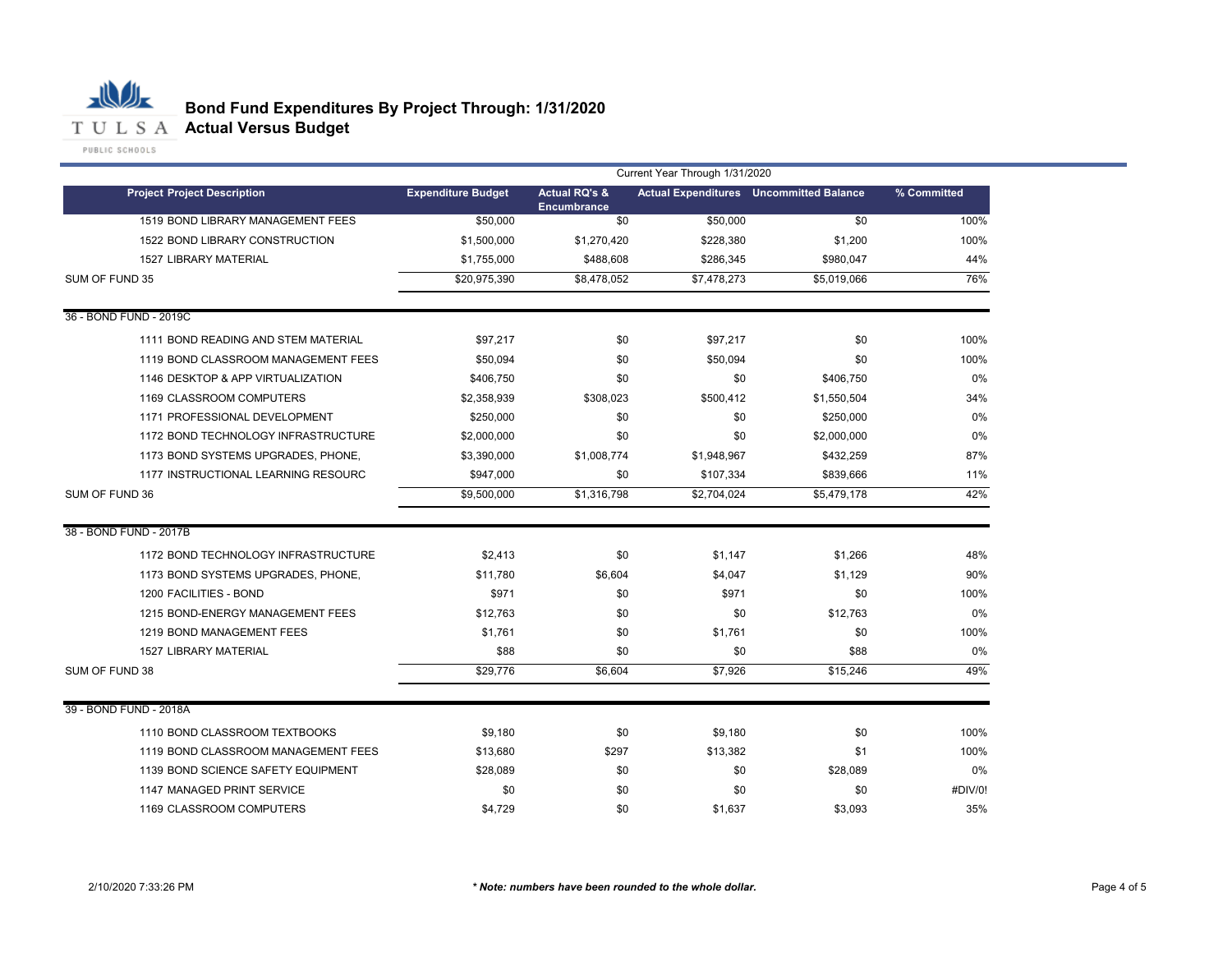

|                                    | Current Year Through 1/31/2020 |                                         |              |                                         |             |
|------------------------------------|--------------------------------|-----------------------------------------|--------------|-----------------------------------------|-------------|
| <b>Project Project Description</b> | <b>Expenditure Budget</b>      | <b>Actual RQ's &amp;</b><br>Encumbrance |              | Actual Expenditures Uncommitted Balance | % Committed |
| 1173 BOND SYSTEMS UPGRADES, PHONE, | \$418                          | \$0                                     | \$0          | \$418                                   | 0%          |
| 1200 FACILITIES - BOND             | \$2,337                        | \$0                                     | \$2,337      | \$0                                     | 100%        |
| 1215 BOND-ENERGY MANAGEMENT FEES   | \$379                          | \$0                                     | \$0          | \$379                                   | 0%          |
| 1219 BOND MANAGEMENT FEES          | \$1                            | $$^1$                                   | \$0          | \$0                                     | 100%        |
| SUM OF FUND 39                     | \$58.812                       | \$298                                   | \$26,535     | \$31.979                                | 46%         |
| Grand Total of all Funds:          | \$66,001,000                   | \$7,359,982                             | \$23,636,117 | \$35,004.901                            | 47%         |